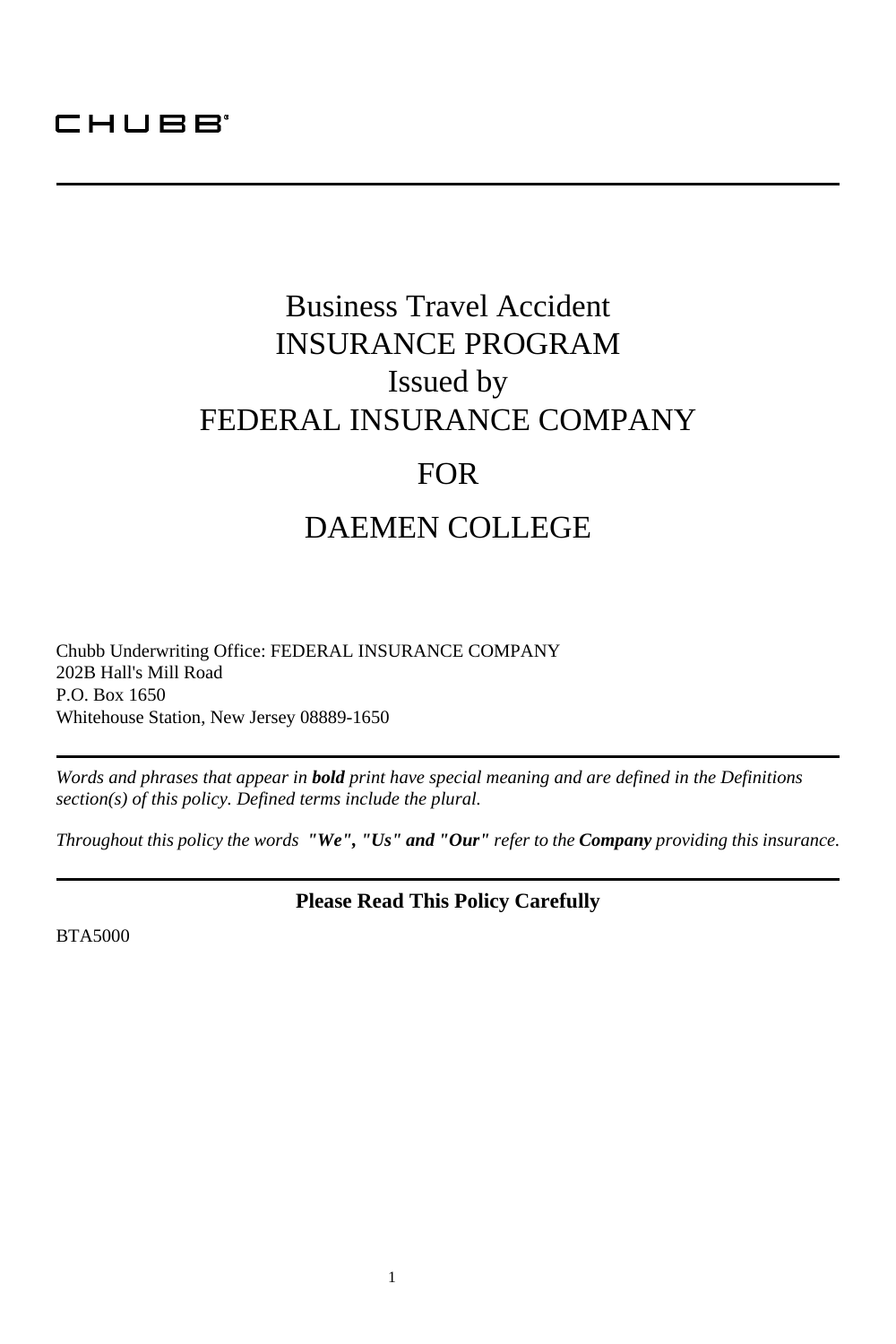## **Table of Contents**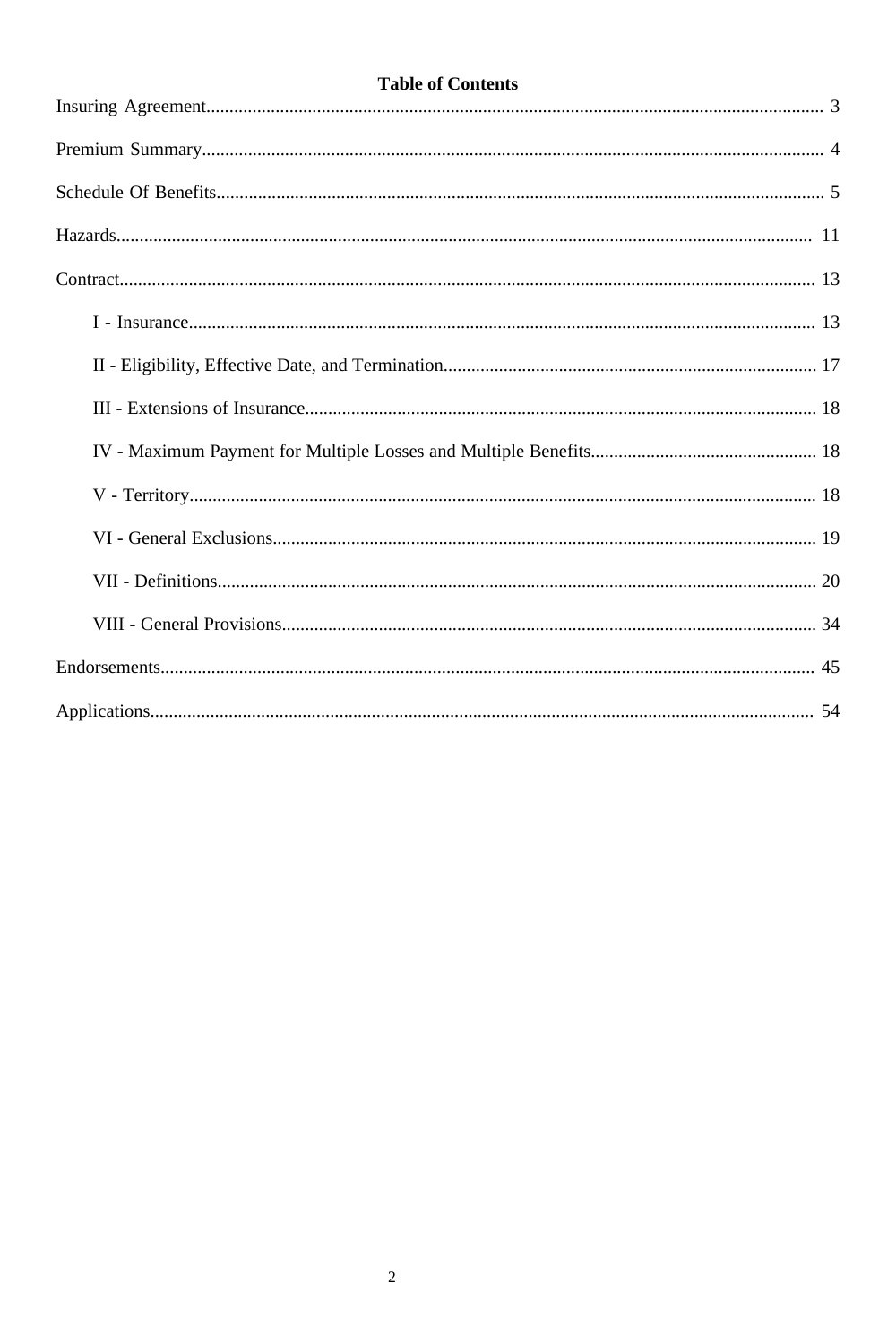## **Section I**

**Policyholder's** Name and Address: DAEMEN COLLEGE 4380 MAIN STREET AMHERST, NY 14226<br>Policy Number: 9908-56-44 Effective Date: 06/01/2019<br>Anniversary Date: June 1

*Chubb 202B Hall's Mill Road, P.O. Box 1650 Whitehouse Station, New Jersey 08889-1650*

Issued by the stock insurance company<br>indicated below: **FEDERAL INSURANCE COMPANY** *Incorporated under the laws of* INDIANA

#### **Section II Policy Period and Company**

## **Policy Period**

From: 06/01/2019 To: 06/01/2022 12:01 A.M. standard time at the **Policyholder's** address shown in Section I of the Insuring Agreement.

This insurance is provided by the **Company** in consideration of payment of the required premium.

The insurance under this policy begins on the Effective Date shown in Section I of the Insuring Agreement. The insurance under this policy ends on the last day of the Policy Period shown in Section II of the Insuring Agreement.

The **Policyholder's** acceptance of this policy terminates any prior policy of the same policy number, effective with the inception of this policy.

#### **Company**

The **Company** issuing this policy has caused this policy to be signed by it's authorized officers, but this policy shall not be valid unless also signed by a duly authorized representative of the **Company**.

**FEDERAL INSURANCE COMPANY** (Incorporated under the laws of INDIANA)

Sail 1. Keunt

*President Secretary*

Ø

**Authorized Representative**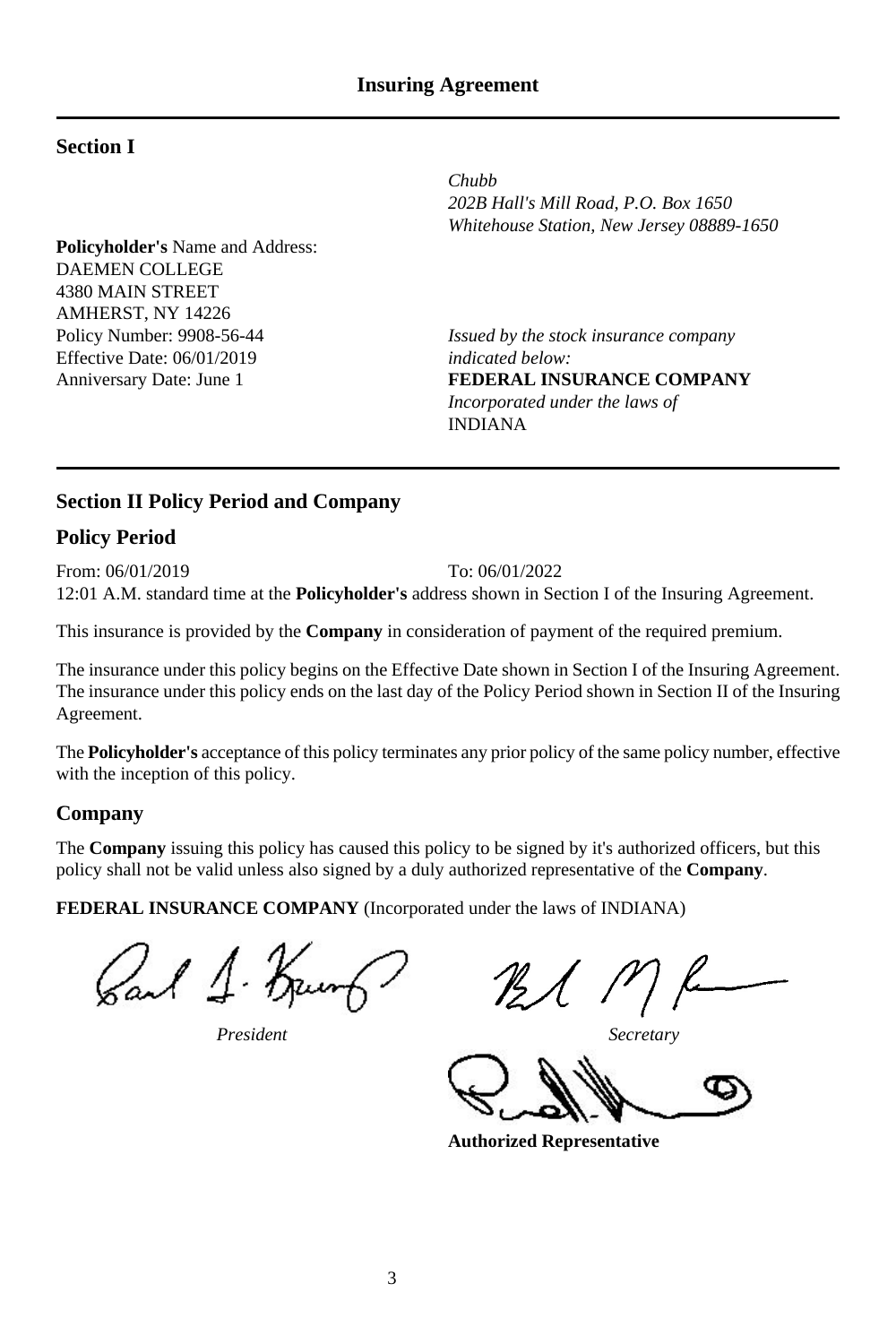## **Section I - Premium Due Date**

06/01/2019

### **Section II - Premium Payment**

The **Policyholder** shown in Section I of the Insuring Agreement is responsible for the collection and remittance of all required premiums. Premiums are calculated and payable as follows:

Business Travel Accident Amount Due:

\$3,849, payable in three annual installments of \$1,283

Any premiums shown as subject to adjustment will be adjusted as stated in the Premium Provisions under Section VIII - General Provisions of the Contract.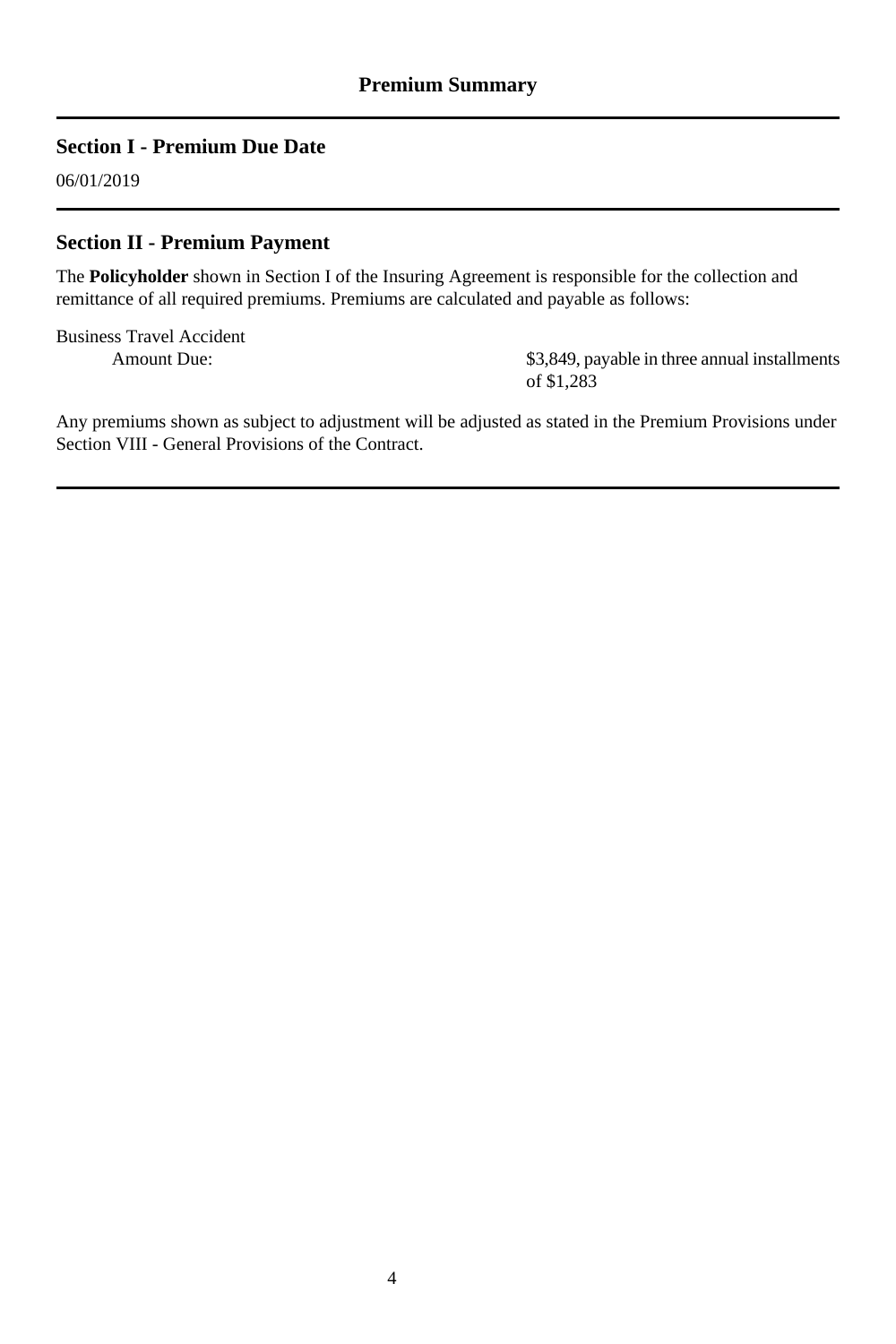*Chubb Group of Insurance Companies 202B Hall's Mill Road, P.O. Box 1650 Whitehouse Station, New Jersey 08889-1650*

*Issued by the stock insurance company indicated below:* **FEDERAL INSURANCE COMPANY** *Incorporated under the laws of* INDIANA

## **Section I - Insured Persons**

**Policyholder's** Name: DAEMEN COLLEGE

The following are the **Insured Persons** under this policy:

| <b>Description</b>                                                                             |
|------------------------------------------------------------------------------------------------|
| All Active Officers, Faculty, Full-Time and Part-Time Employees residing in the U.S. or Canada |
| working a minimum of 20 hours per week                                                         |
| All Trustees residing in the U.S. or Canada                                                    |
| Spouse or Domestic Partner of the Primary Insured Person                                       |
| Dependent Children of the Primary Insured Person                                               |
|                                                                                                |
|                                                                                                |

If, subject to all the terms and conditions of this policy a person is eligible for insurance under multiple **Classes** of **Insured Persons** described above, then such person will only be insured under the **Class** which provides the **Insured Person** the largest **Benefit Amount** for the loss that has occurred.

## **Section II - Qualification Period**

For **Insured Persons** in an eligible **Class** on the Effective Date: none For **Insured Persons** entering an eligible **Class** after the Effective Date: none

## **Section III - Hazards**

The following are the **Hazards** for which insurance applies:

| <b>Class</b> | $\mathbf{Hazard}(s)$                             |
|--------------|--------------------------------------------------|
|              | 24 Hour Business Travel, Felonious Assault, Bomb |

- 2 Trustees Business Travel, Felonious Assault, Bomb
- 3 Business Travel Family
- 4 Business Travel Family

If, subject to all the terms and conditions of this policy an **Insured Person** has insurance for covered loss on the date of an **Accident**, covered under multiple **Hazards** described above, then only one **Benefit Amount** will be paid. This **Benefit Amount** shall be the largest **Benefit Amount** applicable under all such **Hazards**.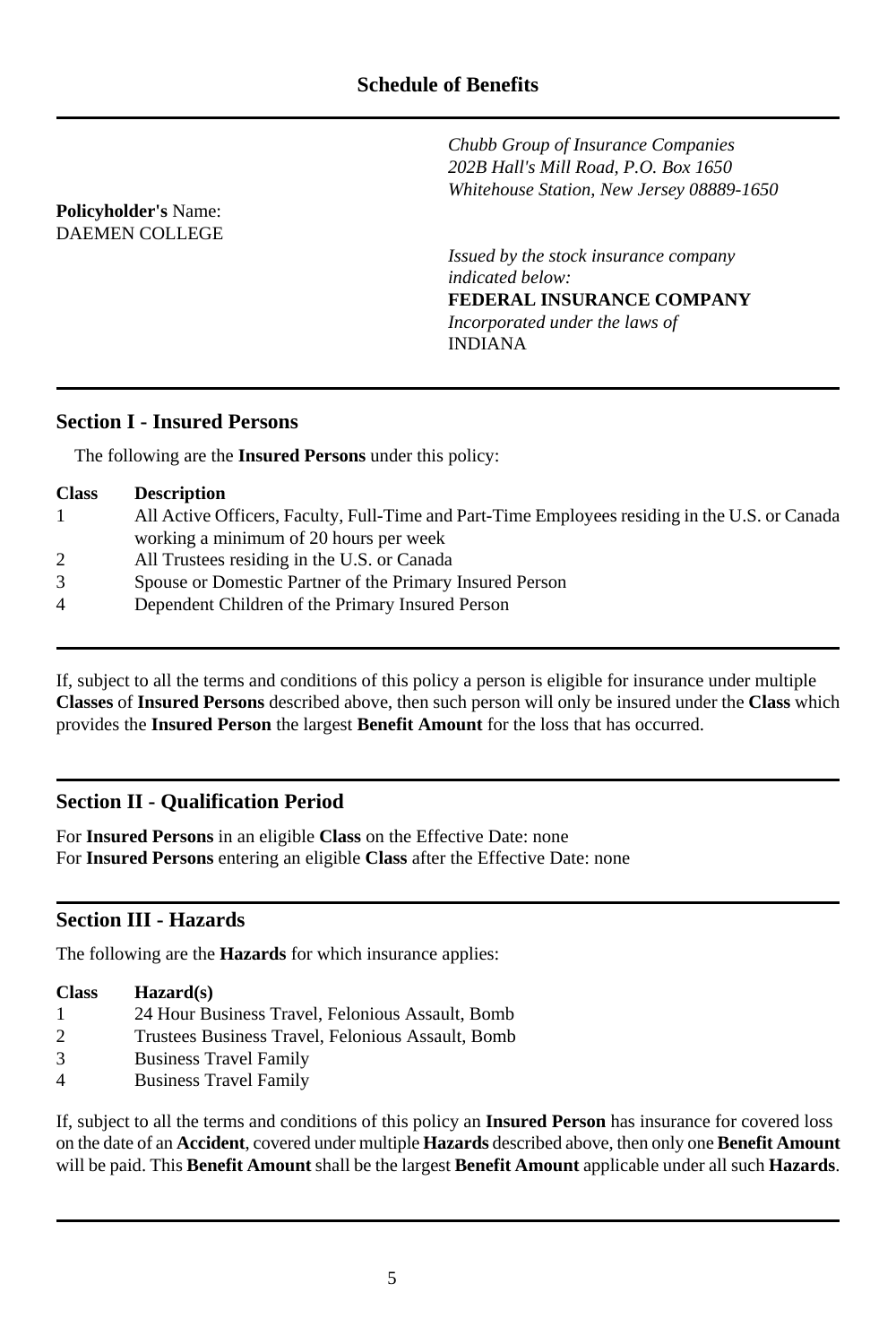## **Section IV - Benefits**

## **A) Principal Sum**

| The following are <b>Principal Sums</b> for each <b>Class</b> : |                                 |                      |  |
|-----------------------------------------------------------------|---------------------------------|----------------------|--|
| <b>Class</b>                                                    | <b>Hazard</b>                   | <b>Principal Sum</b> |  |
|                                                                 | 24 Hour Business Travel         | \$100,000            |  |
| -1                                                              | Felonious Assault               | \$100,000            |  |
| 1                                                               | Bomb                            | \$100,000            |  |
| $\overline{2}$                                                  | <b>Trustees Business Travel</b> | \$100,000            |  |
| $\overline{c}$                                                  | Felonious Assault               | \$100,000            |  |
| $\overline{2}$                                                  | Bomb                            | \$100,000            |  |
| 3                                                               | <b>Business Travel Family</b>   | \$50,000             |  |
| $\overline{4}$                                                  | <b>Business Travel Family</b>   | \$25,000             |  |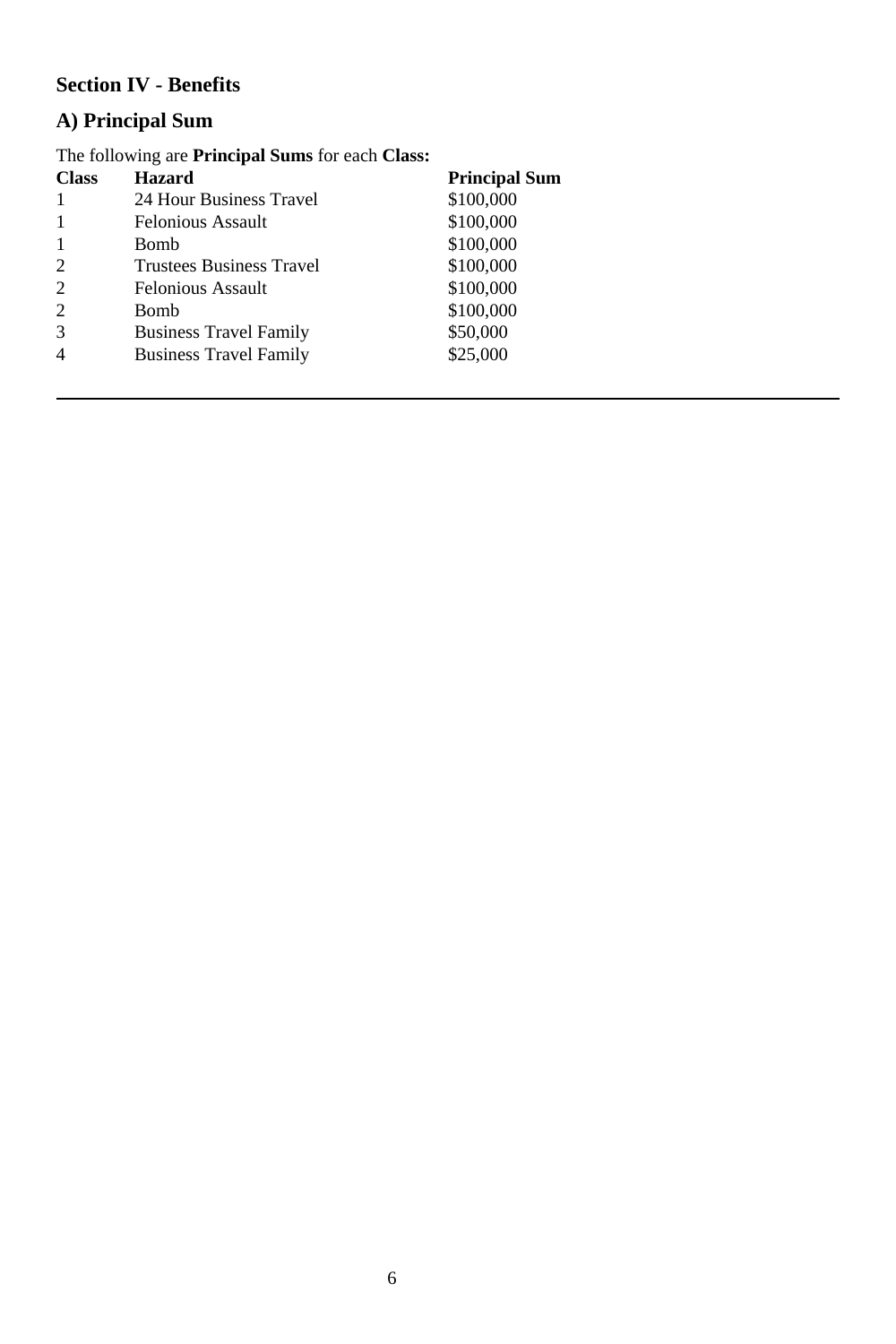## **B) Accidental Death and Dismemberment Benefits:**

This benefit applies to all **Classes** of **Insured Persons**. The following are **Losses** insured and the corresponding **Benefit Amount** expressed as a percentage of the **Principal Sum**:

**Class(es)**  $\Delta$ 11

| Accidental:                                                                                     | <b>Benefit Amounts (Percentage)</b><br>of Principal Sum) |
|-------------------------------------------------------------------------------------------------|----------------------------------------------------------|
| <b>Loss of Life</b>                                                                             | 100%                                                     |
| <b>Loss of Speech and Loss of Hearing</b>                                                       | 100%                                                     |
| Loss of Speech and one of Loss of Hand, Loss of Foot or Loss of Sight                           |                                                          |
| of One Eve                                                                                      | 100%                                                     |
| Loss of Hearing and one of Loss of Hand, Loss of Foot or Loss of Sight                          |                                                          |
| of One Eve                                                                                      | 100%                                                     |
| Loss of Hands (Both), Loss of Feet (Both), Loss of Sight or a combination                       |                                                          |
| of any two of Loss of Hand, Loss of Foot or Loss of Sight of One Eye                            | 100%                                                     |
| <b>Ouadriplegia</b>                                                                             | 100%                                                     |
| Paraplegia                                                                                      | 75%                                                      |
| Hemiplegia                                                                                      | 50%                                                      |
| Loss of Hand, Loss of Foot or Loss of Sight of One Eye                                          |                                                          |
| (Any one of each)                                                                               | 50%                                                      |
| <b>Loss of Speech or Loss of Hearing</b>                                                        | 50%                                                      |
| Uniplegia                                                                                       | 25%                                                      |
| Loss of Thumb and Index Finger of the same hand                                                 | 25%                                                      |
| This Benefit Amount is subject to Section IV - Maximum Payment for Multiple Losses and Multiple |                                                          |
| Benefits, of the Contract.                                                                      |                                                          |

If an **Insured Person** has multiple **Losses** as the result of one **Accident**, then **We** will pay only the single largest **Benefit Amount** applicable to the **Losses** suffered, as described in Section IV - Maximum Payment For Multiple Losses and Multiple Benefits of the Contract.

## **C) Additional Benefits**

The following are **Benefit Amounts** for all other benefits provided under this policy:

#### **Child Care Expense**

**Class 1**

**Benefit Amount** 5% of the **Principal Sum** to a maximum of \$5,000 annually for each **Dependent** Child **Alternate Benefit Amount** \$2,000

**Maximum Benefit Amount** \$25,000

**Class 2**

**Benefit Amount** 5% of the **Principal Sum** to a maximum of \$5,000 annually for each **Dependent** Child **Alternate Benefit Amount** \$2,000

**Maximum Benefit Amount** \$25,000

**Class 3**

**Benefit Amount** 5% of the **Principal Sum** to a maximum of \$5,000 annually for each **Dependent** Child **Alternate Benefit Amount** \$2,000

**Maximum Benefit Amount** \$25,000

This **Benefit Amount** is not subject to Section IV - Maximum Payment for Multiple Losses and Multiple Benefits, of the Contract.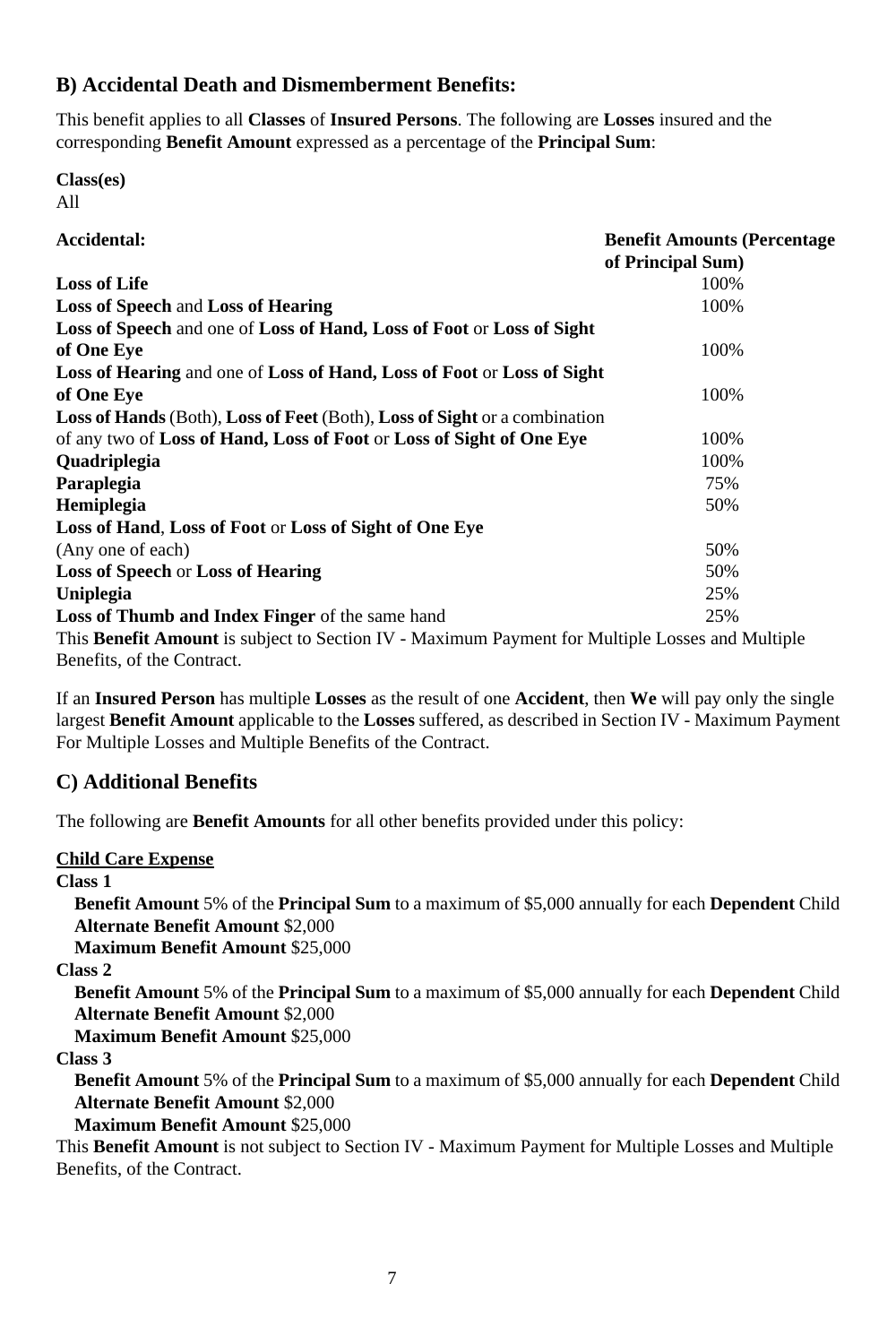**Education Expense**

### **Class 1**

**Benefit Amount** 5% of the **Principal Sum** to a maximum of \$5,000 annually for each eligible **Dependent Child**

**Alternate Benefit Amount** \$2,000

**Maximum Benefit Amount** \$25,000

#### **Class 2**

**Benefit Amount** 5% of the **Principal Sum** to a maximum of \$5,000 annually for each eligible **Dependent Child**

**Alternate Benefit Amount** \$2,000

**Maximum Benefit Amount** \$25,000

#### **Class 3**

**Benefit Amount** 5% of the **Principal Sum** to a maximum of \$5,000 annually for each eligible **Dependent Child**

**Alternate Benefit Amount** \$2,000

**Maximum Benefit Amount** \$25,000

This **Benefit Amount** is not subject to Section IV - Maximum Payment for Multiple Losses and Multiple Benefits, of the Contract.

#### **Home Alteration or Vehicle Modification**

#### **Class 1**

**Benefit Amount** for **Home Alteration** 10% of the **Principal Sum Benefit Amount** for **Vehicle Modification** 10% of the **Principal Sum** Maximum **Benefit Amount** 20% of the **Principal Sum** to a maximum of \$50,000 **Class 2 Benefit Amount** for **Home Alteration** 10% of the **Principal Sum**

**Benefit Amount** for **Vehicle Modification** 10% of the **Principal Sum**

Maximum **Benefit Amount** 20% of the **Principal Sum** to a maximum of \$50,000 **Class 3**

**Benefit Amount** for **Home Alteration** 10% of the **Principal Sum**

**Benefit Amount** for **Vehicle Modification** 10% of the **Principal Sum**

Maximum **Benefit Amount** 20% of the **Principal Sum** to a maximum of \$50,000

#### **Class 4**

**Benefit Amount** for **Home Alteration** 10% of the **Principal Sum**

**Benefit Amount** for **Vehicle Modification** 10% of the **Principal Sum**

Maximum **Benefit Amount** 20% of the **Principal Sum** to a maximum of \$50,000

This **Benefit Amount** is not subject to Section IV - Maximum Payment for Multiple Losses and Multiple Benefits, of the Contract.

#### **Medical Evacuation and Repatriation**

#### **Class 1**

**Maximum Benefit Amount** Unlimited **Benefit Amount(Hospital Admission Guaranty)** \$5,000 **Family Travel Expense (Maximum Per Day)** \$100 **(Maximum Number of Days)** 5

#### **Class 2**

**Maximum Benefit Amount** Unlimited **Benefit Amount(Hospital Admission Guaranty)** \$5,000 **Family Travel Expense (Maximum Per Day)** \$100 **(Maximum Number of Days)** 5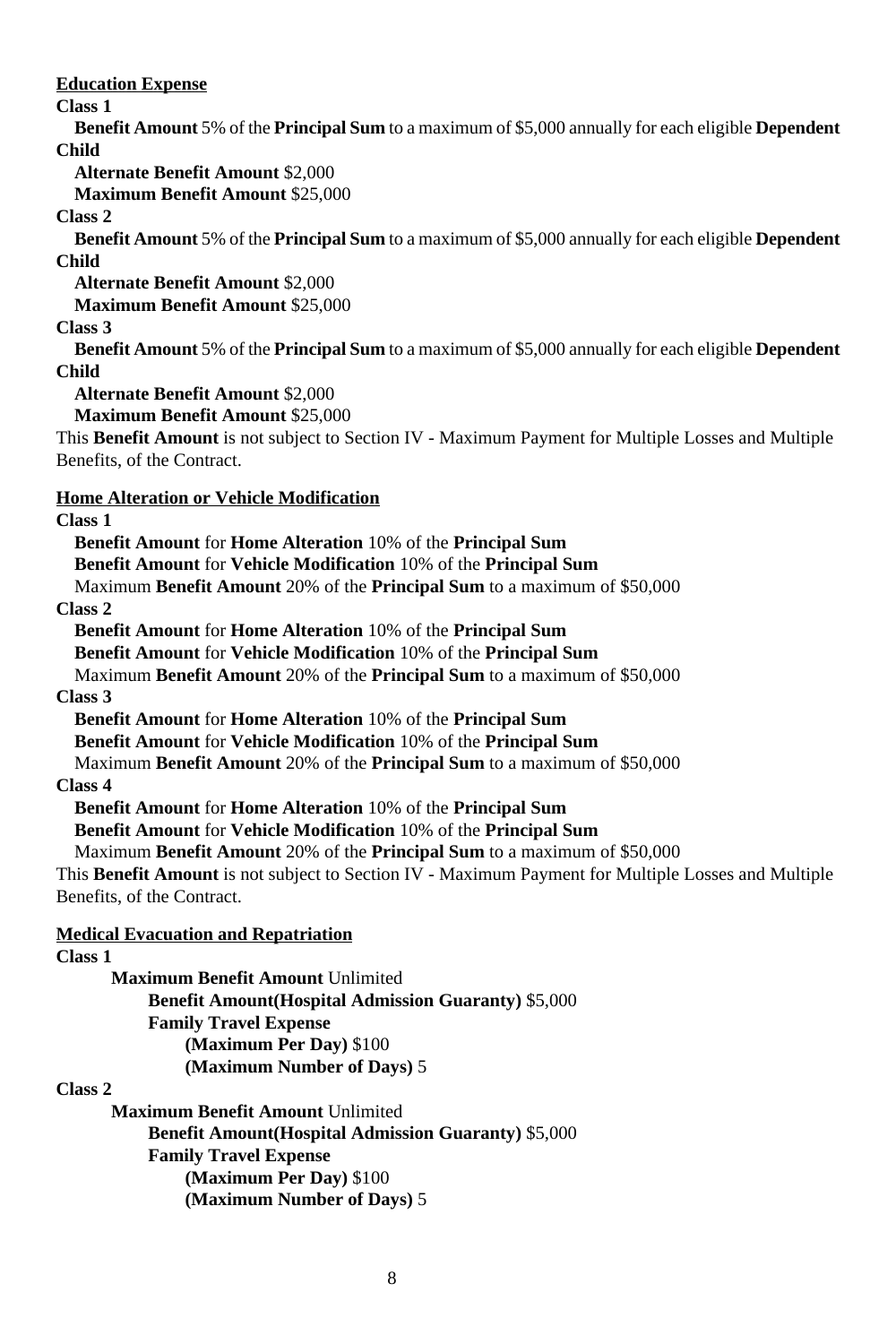#### **Class 3**

**Maximum Benefit Amount** Unlimited **Benefit Amount(Hospital Admission Guaranty)** \$5,000 **Family Travel Expense (Maximum Per Day)** \$100 **(Maximum Number of Days)** 5

#### **Class 4**

**Maximum Benefit Amount** Unlimited **Benefit Amount(Hospital Admission Guaranty)** \$5,000 **Family Travel Expense (Maximum Per Day)** \$100 **(Maximum Number of Days)** 5

The **Benefit Amounts** shown above for Hospital Admission Guaranty and Family Travel Expense, are part of, and not in addition to, the **Maximum Benefit Amount** for **Medical Evacuation and Repatriation**. This **Benefit Amount** is not subject to Section IV - Maximum Payment for Multiple Losses and Multiple Benefits, of the Contract.

#### **Psychological Therapy**

**Class 1**

**Benefit Amount** 5% of the **Principal Sum** up to a maximum of \$25,000

**Class 2**

**Benefit Amount** 5% of the **Principal Sum** up to a maximum of \$25,000

**Class 3**

**Benefit Amount** 5% of the **Principal Sum** up to a maximum of \$25,000 **Class 4**

**Benefit Amount** 5% of the **Principal Sum** up to a maximum of \$25,000

This **Benefit Amount** is not subject to Section IV - Maximum Payment for Multiple Losses and Multiple Benefits, of the Contract.

#### **Rehabilitation Expense**

**Class 1**

**Benefit Amount** 5% of the **Principal Sum** up to a maximum of \$25,000

**Class 2**

**Benefit Amount** 5% of the **Principal Sum** up to a maximum of \$25,000

**Class 3**

**Benefit Amount** 5% of the **Principal Sum** up to a maximum of \$25,000 **Class 4**

**Benefit Amount** 5% of the **Principal Sum** up to a maximum of \$25,000

This **Benefit Amount** is not subject to Section IV - Maximum Payment for Multiple Losses and Multiple Benefits, of the Contract.

**Seat Belt** and **Occupant Protection Device**

#### **Class 1**

**Benefit Amount** for **Seat Belt** 10% of the **Principal Sum**

Alternate **Benefit Amount** \$1,000

**Benefit Amount** for **Occupant Protection Device** 10% of the **Principal Sum**

Maximum **Benefit Amount** for **Seat Belt** and **Occupant Protection Device** 20% of the **Principal Sum** to a maximum of \$50,000

#### **Class 2**

**Benefit Amount** for **Seat Belt** 10% of the **Principal Sum**

Alternate **Benefit Amount** \$1,000

**Benefit Amount** for **Occupant Protection Device** 10% of the **Principal Sum**

Maximum **Benefit Amount** for **SeatBelt** and **Occupant Protection Device** 20% of the **Principal Sum** to a maximum of \$50,000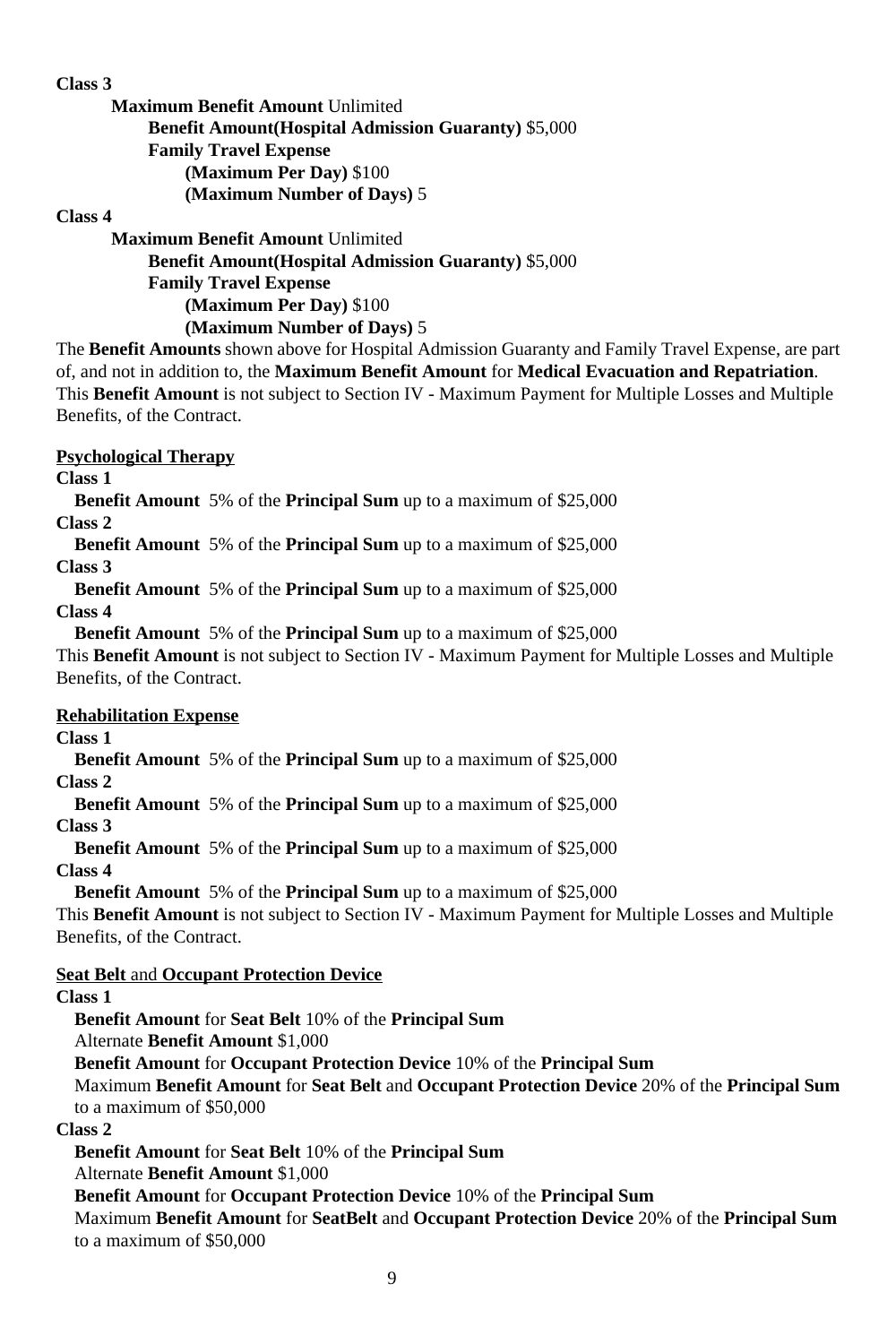### **Class 3**

**Benefit Amount** for **Seat Belt** 10% of the **Principal Sum** Alternate **Benefit Amount** \$1,000 **Benefit Amount** for **Occupant Protection Device** 10% of the **Principal Sum** Maximum **Benefit Amount** for **SeatBelt** and **Occupant Protection Device** 20% of the **Principal Sum** to a maximum of \$50,000 **Class 4 Benefit Amount** for **Seat Belt** 10% of the **Principal Sum** Alternate **Benefit Amount** \$1,000 **Benefit Amount** for **Occupant Protection Device** 10% of the **Principal Sum** Maximum **Benefit Amount** for **SeatBelt** and **Occupant Protection Device** 20% of the **Principal Sum** to a maximum of \$50,000

This **Benefit Amount** is not subject to Section IV - Maximum Payment for Multiple Losses and Multiple Benefits, of the Contract.

## **Section V - Aggregate Limit of Insurance**

\$1,000,000 per **Accident**

If more than one (1) **Insured Person** suffers a **Loss** in the same **Accident**, then **We** will not pay more than the Aggregate Limit of Insurance shown above. If an **Accident** results in **Benefit Amounts** becoming payable, which when totaled, exceed the applicable Aggregate Limit of Insurance shown above, then the Aggregate Limit of Insurance will be divided proportionally among the **Insured Persons**, based on each applicable **Benefit Amount**.

Insurance only applies for the **Classes, Hazards, Benefits** and **Losses** that are specifically indicated as insured.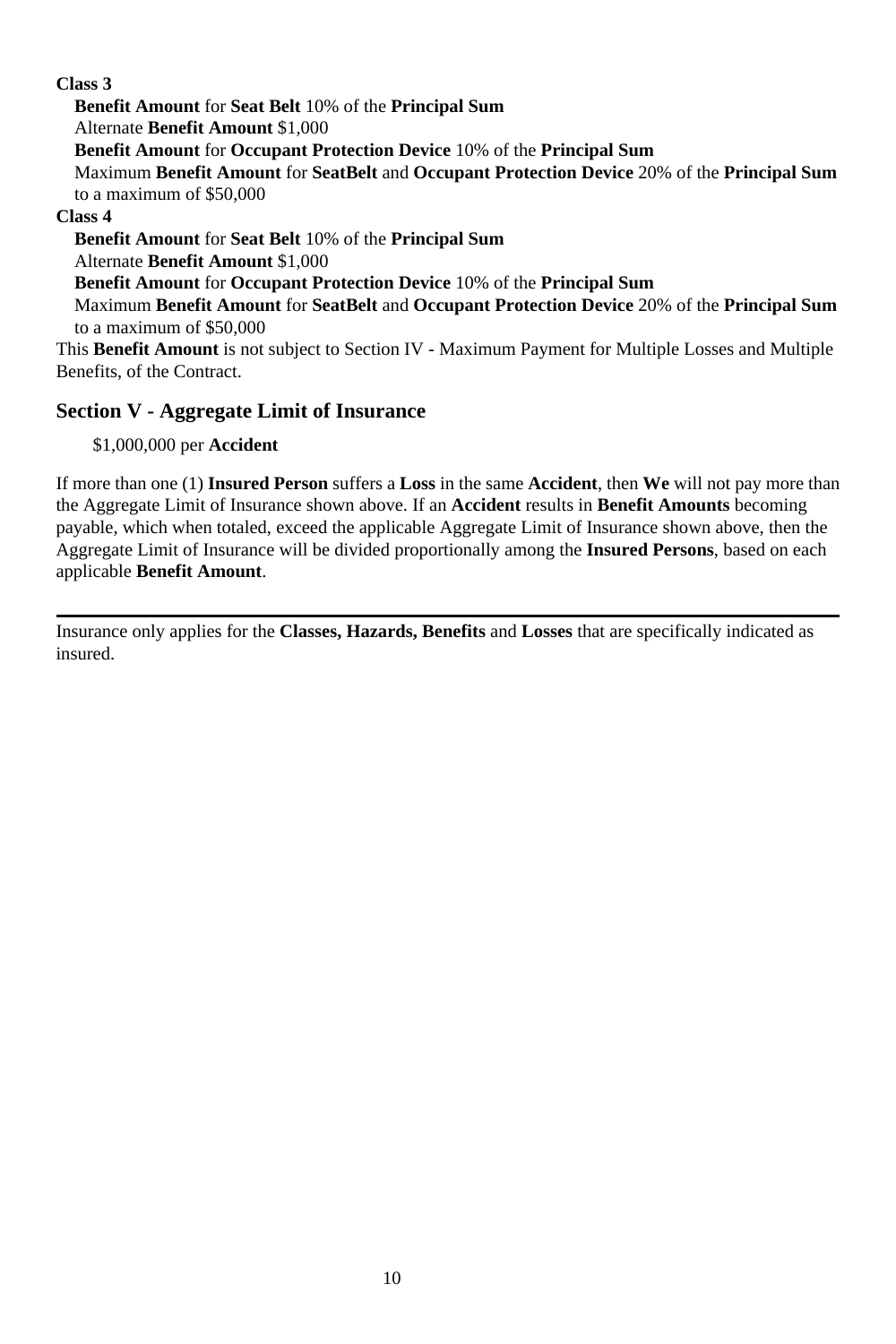## **Hazards**

## **Business Travel Family Hazard**

**Business Travel Family Hazard** means all circumstances, subject to the terms and conditions of this policy, to which a **Dependent** of a **Primary Insured Person** may be exposed while traveling in connection with the **Primary Insured Person's Business Travel** or **Relocation Travel**, provided that all such travel is authorized by, and at the expense of, the **Policyholder**.

The insurance under this **Business Travel Family Hazard** begins at the actual start of **Business Travel** or **Relocation Travel** whether the point of origin is from the **Dependent's** residence or regular place of employment, whichever occurs last. This **Business Travel Family Hazard** ends immediately upon return to a **Dependent's** residence or regular place of employment, whichever occurs first.

This **Business Travel Family Hazard** includes **Personal Excursion**.

#### **Limitation on Business Travel Family Hazard**

With respect to this **Business Travel Family Hazard:**

- 1) no person insured as a **Primary Insured Person** can be insured as a **Dependent;** and
- 2) no person shall be insured as a **Dependent** of more than one **Primary Insured Person.**

## **Bomb Hazard**

**Bomb Hazard** means all circumstances, subject to the terms and conditions of this policy, arising from and occurring if the **Primary Insured Person** suffers an **Accident, Accidental Bodily Injury** or **Loss** caused by or resulting from a **Bomb Scare, Bomb Search or Bomb Explosion** while the **Primary Insured Person** is on the premises of the **Policyholder**.

## **Trustees Business Travel Hazard**

**Trustees Business Travel Hazard** means all circumstances, subject to the terms and conditions of this policy, arising from and occurring while a a **Primary Insured Person** is:

- 1) traveling to, at, or returning from trustee meetings of the **Policyholder,** at the **Policyholder's** authorization, direction and expense; or
- 2) on **Business Travel** or **Relocation Travel.**

Insurance under this **Trustees Business Travel Hazard** begins at the actual start of **Business Travel, Relocation Travel** or meeting travel whether the point of origin is from a a **Primary Insured Person 's** residence or regular place of employment, whichever occurs last. Insurance under this **Trustees Business Travel Hazard** ends immediately upon return to a a **Primary Insured Person 's** residence or regular place of employment, whichever occurs first.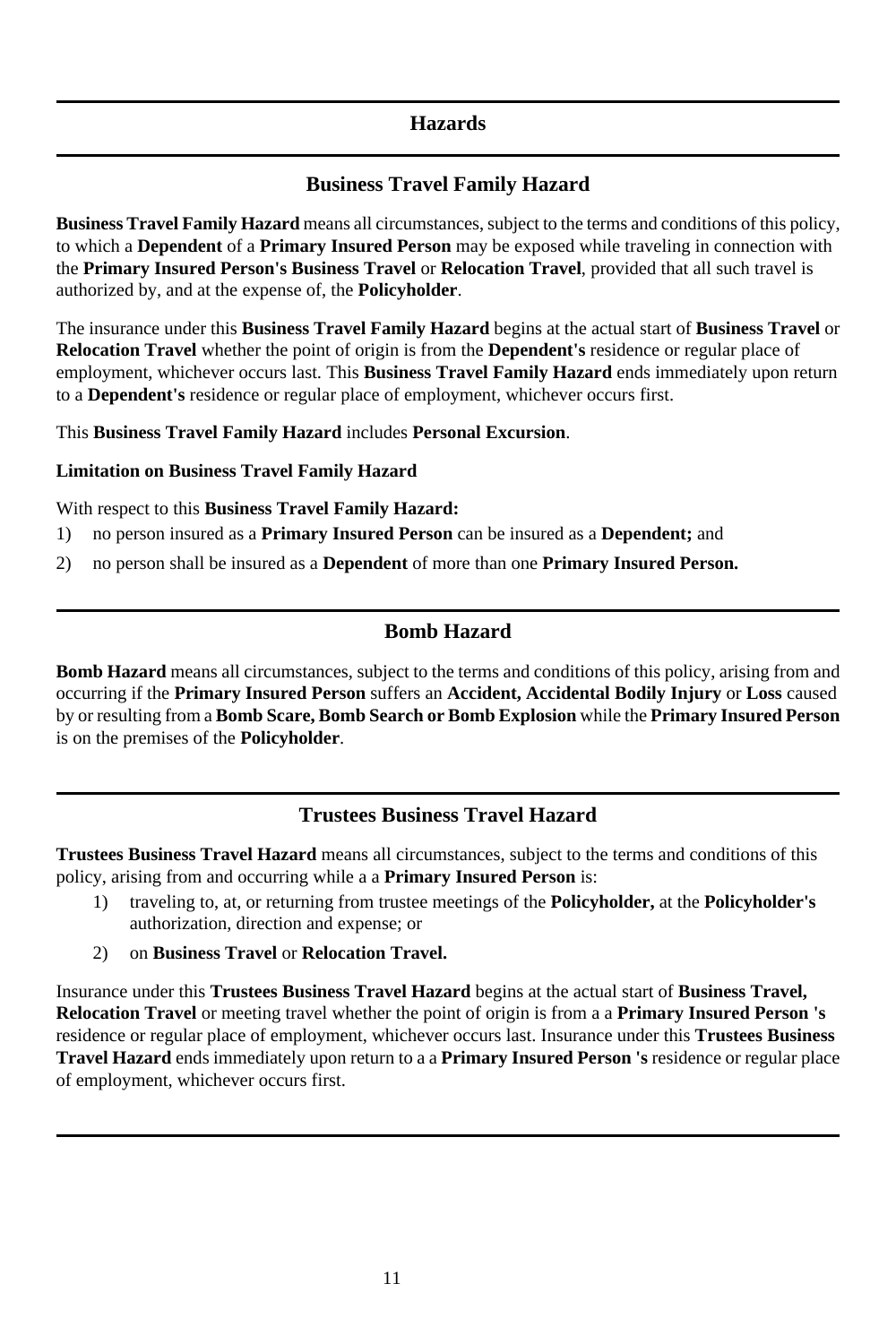## **Felonious Assault Hazard**

**Felonious Assault Hazard** means all circumstances, subject to the terms and conditions of this policy, arising from and occurring due to a **Felonious Assault** committed or attempted against a **Primary Insured Person** while such **Primary Insured Person** is performing the duties of his or her regular occupation on behalf of the **Policyholder** on the **Policyholder's** premises.

#### **Limitation on Felonious Assault**

Insurance under this **Felonious Assault Hazard** does not apply:

- 1) to a **Primary Insured Person**, if that **Primary Insured Person** commits the **Felonious Assault**; or
- 2) a **Felonious Assault** committed by the **Primary Insured Person's Immediate Family Member.**

## **24 Hour Business Travel Hazard**

**24 Hour Business Travel Hazard** means all circumstances, subject to the terms and conditions of this policy, arising from and occurring while the **Primary Insured Person** is on **Business Travel** or **Relocation Travel**.

Insurance under this **24 Hour Business Travel Hazard** begins at the actual start of **Business Travel** or **Relocation Travel** whether the point of origin is from the **Primary Insured Person's** residence or regular place of employment, whichever occurs last. Insurance under this **24 Hour Business Travel Hazard** ends immediately upon return to the **Primary Insured Person's** residence or regular place of employment, whichever occurs first.

**24 Hour Business Travel Hazard** does not include **Commutation**. **24 Hour Business Travel Hazard** includes **Personal Excursion**.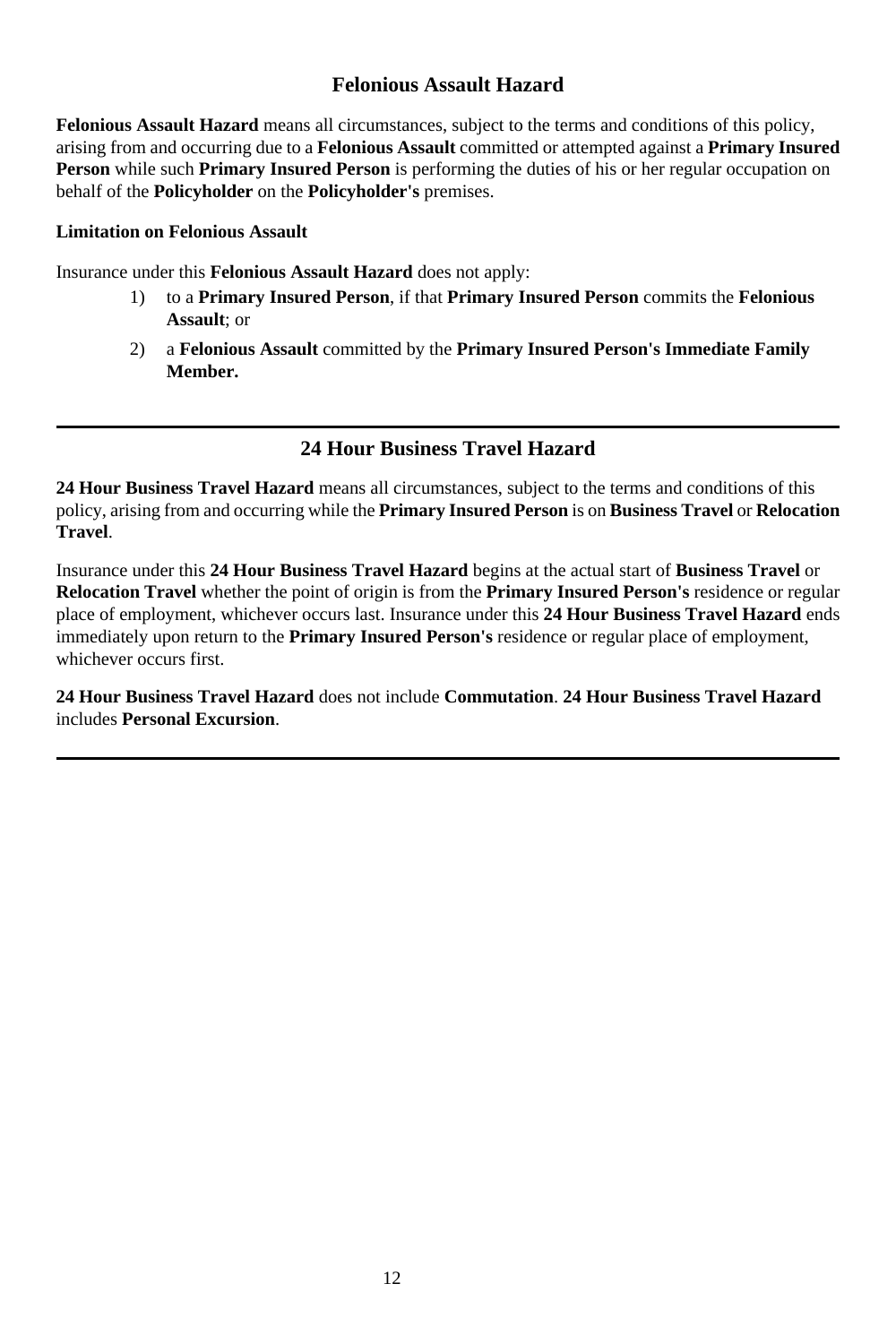## **Section I - Insurance**

**Subject to all the terms and conditions of this policy and the payment of required premium, We will provide the following insurance:**

### **Accidental Death and Dismemberment**

**We** will pay the applicable **Benefit Amount**, shown in Section IV-B of the Schedule of Benefits, if an **Accident** results in a covered **Loss** not otherwise excluded. The **Accident** must result from an insured **Hazard** and occur while an **Insured Person** is insured under this policy, while it is in force. The covered **Loss** must occur within one (1) year after the **Accident**.

### **Child Care Expense**

**We** will reimburse **Child Care Expenses** up to the **Benefit Amount** for **Child Care Expense**, shown in Section IV-C of the Schedule of Benefits, if **Accidental Bodily Injury** causes a **Primary Insured Person's** covered **Loss of Life**. The **Benefit Amount** for **Child Care Expense** is payable in addition to any other applicable **Benefit Amounts** payable under this policy.

This insurance applies only if the Primary Insured Person has a **Dependent Child** under the age of thirteen (13) years for whom **Child Care Expenses** are incurred within 365 days of a **Primary Insured Person's** covered **Loss of Life**.

**We** will reimburse **Child Care Expenses** for each eligible **Dependent Child**. However, **Our** total payment will not exceed the **Maximum Benefit Amount** for **Child Care Expense** shown in Section IV-C of the Schedule of Benefits, regardless of the number of **Dependent Children** for whom payment is made.

If, on the date of a **Primary Insured Person's** covered **Loss of Life**, a Primary Insured Person has insurance under this policy for a **Dependent Child**, but does not have any **Dependent Child** eligible for **Child Care Expense** payments, then **We** will pay the Alternate **Benefit Amount**, shown in Section IV-C of the Schedule of Benefits. If **We** pay this Alternate **Benefit Amount**, then **We** will not make any further payments for **Child Care Expense**.

**Child Care Expenses** shall be paid to the natural person who incurs such expenses for the **Dependent Child**. The Alternate **Benefit Amount** in lieu of **Child Care Expense** reimbursement shall be paid as stated in the Beneficiary provision of Section VIII- General Provisions of the Contract.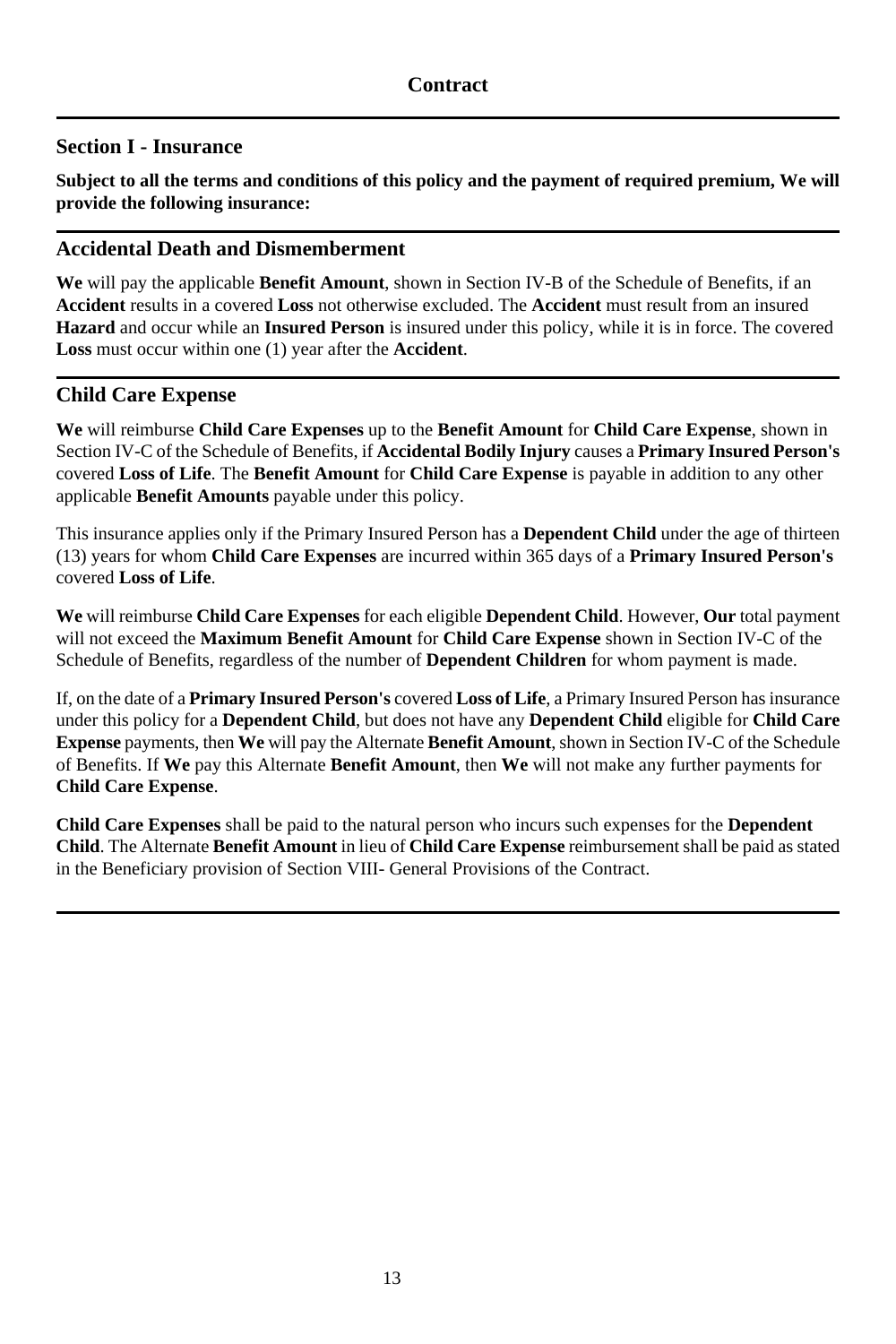## **Education Expense**

**We** will reimburse **Education Expense** up to the **Benefit Amount** for **Education Expense**, shown in Section IV-C of the Schedule of Benefits, if **Accidental Bodily Injury** causes a **Primary Insured Person's** covered **Loss of Life**. The **Benefit Amount** for **Education Expense** is payable in addition to any other applicable **Benefit Amounts** under this policy.

This insurance applies only if the **Primary Insured Person** has a **Dependent Child** at the time of a covered **Loss of Life** who:

- 1) is enrolled as a full-time student at an **Institution of Higher Learning** on the date of the **Primary Insured Person's** covered **Loss of Life**; or
- 2) subsequently enrolls as a full-time student at an **Institution of Higher Learning** within three hundred sixty-five (365) days following the date of the **Primary Insured Person's** covered **Loss of Life**; and
- 3) incurs **Education Expense**.

**We** will make **Education Expense** payments for each eligible **Dependent Child**. However, **Our** total annual payment for each **Dependent Child** will not exceed the annual **Benefit Amount** for **Education Expense**, shown in Section IV-C of the Schedule of Benefits. Our **Education Expense** payment is limited to four (4) consecutive years for each **Dependent Child**. In no event will **Our** total payment exceed the **Maximum Benefit Amount** shown in Section IV - C of the Schedule of Benefits.

If, on the date of a **Primary Insured Person's** covered **Loss of Life**, a **Primary Insured Person** has insurance under this policy for a **Dependent Child**, but does not have any **Dependent Child** eligible for **Education Expense** payments, then **We** will pay the Alternate **Benefit Amount** shown in Section IV-C of the Schedule of Benefits. If **We** pay this Alternate **Benefit Amount**, then **We** will not make any further payments for **Education Expense**.

The **Benefit Amount** for **Education Expense** shall be paid to the natural person who incurs the expense. The Alternate **Benefit Amount** in lieu of **Education Expense** reimbursement shall be paid as stated in the Beneficiary provision under Section VIII- General Provisions of the Contract.

#### **Limitation on Education Expense**

The following limitations apply with respect to **Education Expense**:

- 1) an **Insured Person** does not include a **Dependent Child**;
- 2) in the event of a **Common Accident** only one **Benefit Amount** for **Education Expense** shall be paid. This **Benefit Amount** will be determined using the **Primary Insured Person's Principal Sum**.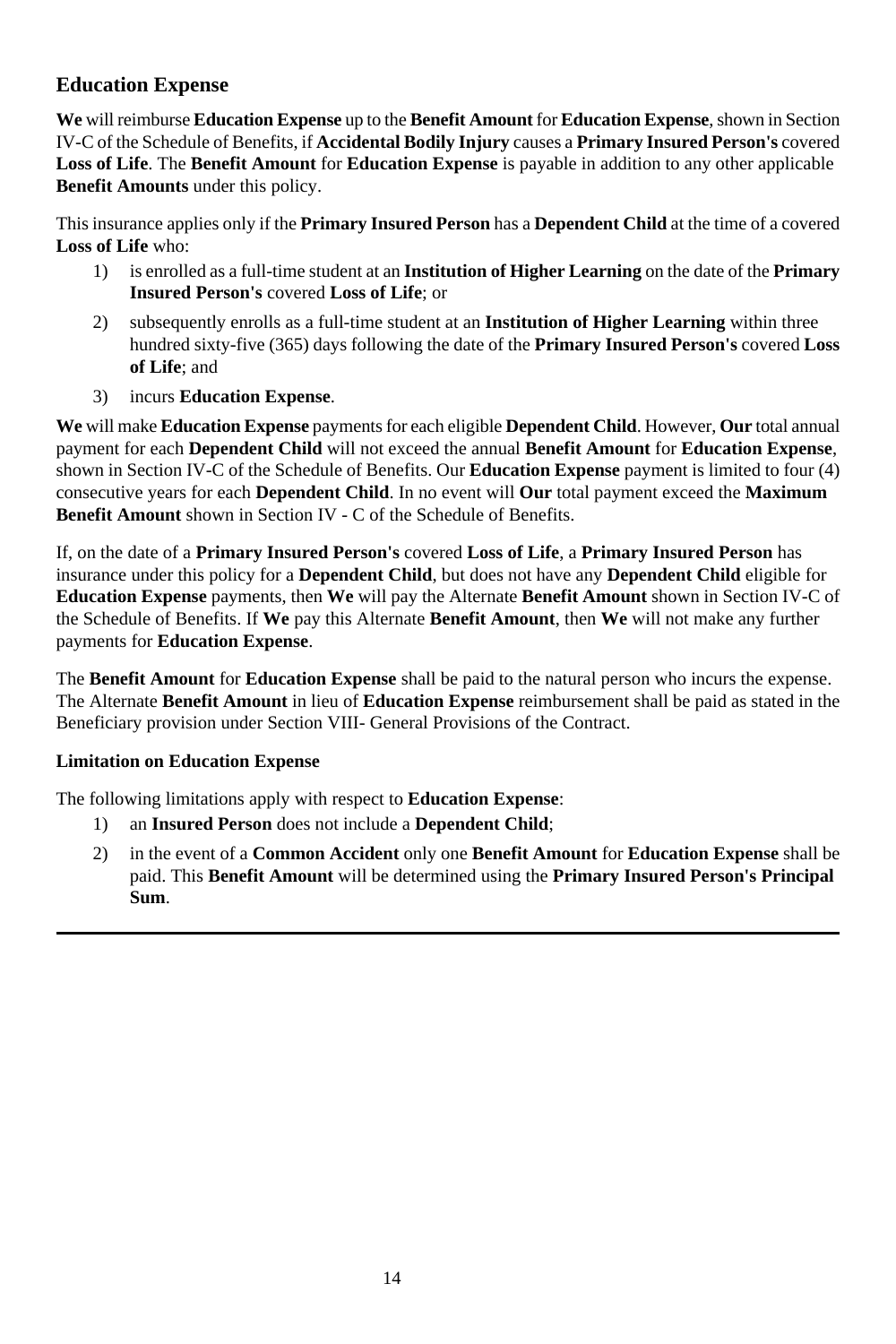## **Home Alteration or Vehicle Modification**

**We** will reimburse charges up to the **Benefit Amount** for **Home Alteration** or the **Benefit Amount** for **Vehicle Modification** shown in Section IV-C of the Schedule of Benefits, if an **Insured Person** suffers **Permanent Total Disability** that requires an **Insured Person** to incur expenses for **Home Alteration** or **Vehicle Modification**. The expenses for **Home Alteration** or **Vehicle Modification** must be incurred within eighteen (18) months after the **Accidental Bodily Injury**. The **Benefit Amount** for **Home Alteration** or **Vehicle Modification** is payable if:

- 1) a **Physician** certifies that the **Home Alteration** or **Vehicle Modification** is needed to accommodate a physical disability of an **Insured Person**;
- 2) the **Home Alteration** and **Vehicle Modification** is made by people experienced in such adaptations and modifications;
- 3) the **Home Alteration** and **Vehicle Modification** is in compliance with any applicable laws or requirements for approval by the appropriate governmental authority in the jurisdiction where the services are rendered; and
- 4) the **Home Alteration** or **Vehicle Modification** expenses do not exceed the usual level of charges for similar alterations and modifications in the jurisdiction where the expenses are incurred.

The **Benefit Amount** for **Home Alteration** and **Vehicle Modification** is payable to the natural person who incurs the expense. The **Benefit Amount** for **Home Alteration** and **Vehicle Modification** is payable in addition to any other applicable **Benefit Amounts** under this policy. In no event will **Our** total payments for **Home Alteration** and **Vehicle Modification** exceed the **Maximum Benefit Amount** for **Home Alteration** and **Vehicle Modification** shown in Section IV-C of the Schedule of Benefits.

### **Medical Evacuation and Repatriation**

If an **Insured Person's Accidental Bodily Injury**, disease or illness occurs while insured under a **Hazard** and requires the **Medical Evacuation** or **Repatriation** of the **Insured Person** while the **Insured Person** is on a covered trip, then **We** will pay the **Covered Expenses** for such **Medical Evacuation** or **Repatriation** up to the **Benefit Amount** for **Medical Evacuation and Repatriation**, shown in Section IV-C of the Schedule of Benefits. The **Benefit Amount** for **Medical Evacuation** or **Repatriation** is payable in addition to any other applicable **Benefit Amounts** under this policy. The Maximum **Benefit Amount** for **Repatriation** will not exceed the **Principal Sum** shown in Section IV-A of the Schedule of Benefits.

This insurance applies only if the covered trip:

- 1) is more than 100 miles from the **Insured Person's** primary residence; and
- 2) lasts no more than 180 consecutive days.

The **Medical Evacuation** or **Repatriation** must be ordered by a **Physician**, who certifies that the **Medical Evacuation** or **Repatriation** is necessary to prevent death or serious deterioration of the **Insured Person's** medical condition. The **Medical Evacuation** or **Repatriation** must be approved and arranged by **Our Assistance Services Administrator**.

If an **Insured Person's Accidental Bodily Injury**, disease or illness occurs during an insured **Hazard** and requires **Emergency Medical Treatment** while the **Insured Person** is on a covered trip, then **We** will guarantee payment of the **Hospital Admission Guaranty** incurred for such **Emergency Medical Treatment** up to the **Benefit Amount** for **Hospital Admission Guaranty**, shown in Section IV-C of the Schedule of Benefits. The **Assistance Services Administrator** must approve the **Hospital Admission Guaranty**.

If an **Insured Person's Accidental Bodily Injury**, disease or illness occurs during an insured **Hazard** and requires a **Hospital** stay for more than five (5) day(s) while the **Insured Person** is on a covered trip, then **We** will pay the **Benefit Amount** for **Family Travel Expense**, if all the following conditions are met:

1) the **Insured Person** is confined to a **Hospital**; and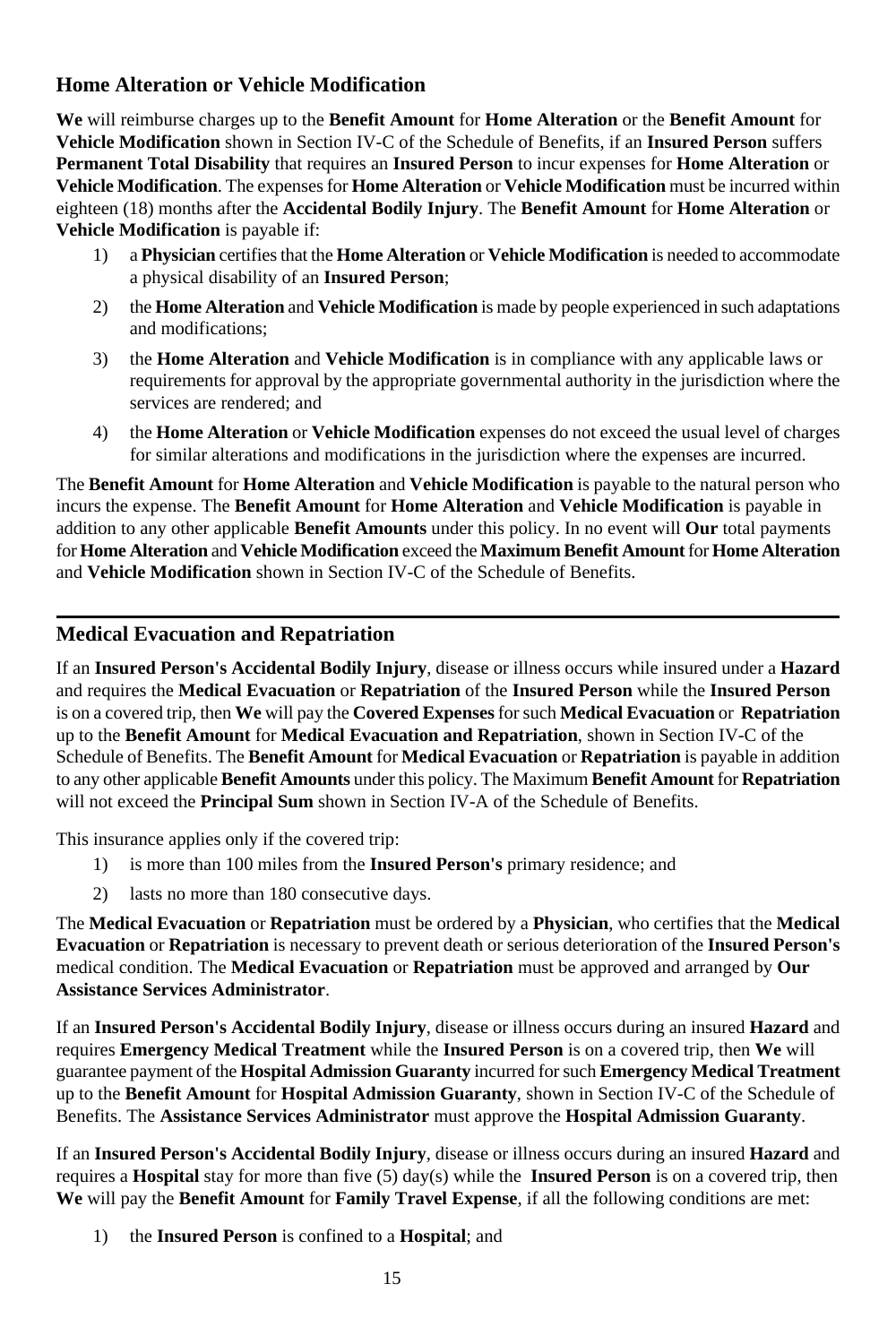- 2) the **Hospital** is at least seventy-five (75) miles from the **Insured Person's** permanent residence; and
- 3) all transportation arrangements for an **Immediate Family Member** are made by **Our Assistance Services Administrator** and are by the most direct and economical route.

If an **Insured Person's Accidental Bodily Injury**, disease or illness occurs during an insured **Hazard** and requires a **Hospital** stay for more than five (5) day(s) while the **Insured Person** is on a covered trip, then **We** will pay for an accompanying **Dependent Child** to return to his or her primary residence. All transportation arrangements must be made by **Our Assistance Services Administrator** and shall be by the most direct and economical route.

The **Benefit Amount** for **Medical Evacuation** or **Repatriation** is payable on an excess basis. **We** will determine the charges for **Medical Evacuation** or **Repatriation**. **We** will then reduce that amount by amounts already paid or payable by any **Other Plan**. **We** will pay the resulting **Benefit Amount**. The **Benefit Amounts** for **Hospital Admission Guaranty**, and **Family Travel Expense**, are part of, and not in addition to, the **Maximum Benefit Amount** for **Medical Evacuation** and **Repatriation**. In no event will **We** pay more than the Maximum **Benefit Amount** for **Medical Evacuation** or **Repatriation** shown in Section IV-C of the Schedule of Benefits.

With respect to **Medical Evacuation and Repatriation** only, the Disease or Illness Exclusion in Section VI - General Exclusions of the Contract does not apply.

### **Psychological Therapy Expense**

**We** will pay up to the **Benefit Amount** for **Psychological Therapy**, shown in Section IV-C of the Schedule of Benefits, if an **Accidental Bodily Injury** causes an **Insured Person** to suffer a covered **Loss** resulting in a **Physician's** determination that **Psychological Therapy** is required for:

- 1) such **Insured Person**; or
- 2) a **Dependent**.

In no event will **We** pay more than the Benefit Amount for **Psychological Therapy** shown in Section IV-C of the Schedule of Benefits.

The **Benefit Amount** for **Psychological Therapy** will be paid:

- 1) to the natural person who incurs the expense; and
- 2) in addition to any other applicable **Benefit Amounts** under this policy.

The **Benefit Amount** for **Psychological Therapy** will be paid until the earlier of the date on which:

- 1) the total **Benefit Amount** for **Psychological Therapy**, shown in Section IV-C of the Schedule of Benefits, has been paid; or
- 2) two (2) years have elapsed from the date of a covered **Loss**.

## **Rehabilitation**

**We** will pay up to the **Benefit Amount** for **Rehabilitation**, shown in Section IV-C of the Schedule of Benefits, if **Accidental Bodily Injury** causes a **Primary Insured Person** to suffer a covered **Loss** which:

- 1) prevents a **Primary Insured Person** from performing all the duties of such **Primary Insured Person's** regular occupation; and
- 2) requires such **Primary Insured Person** to obtain **Rehabilitation**, as determined by a **Physician** approved by **Us**.

In no event will **We** pay more than the **Benefit Amount** for **Rehabilitation** shown in Section IV-C of the Schedule of Benefits.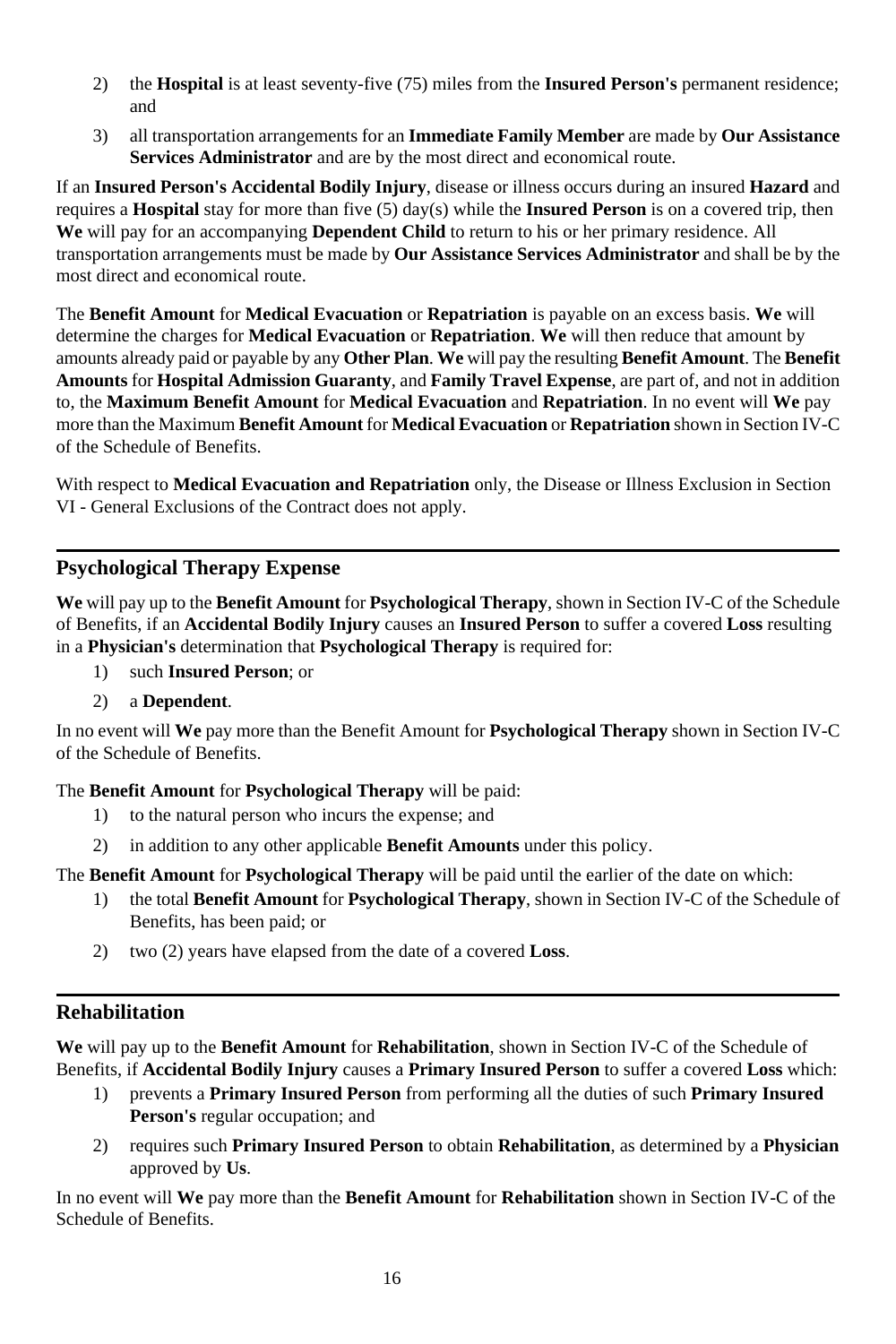The **Benefit Amount** for **Rehabilitation** is payable in addition to any other applicable **Benefit Amounts** under this policy. **We** will pay the **Benefit Amount** for **Rehabilitation** to the natural person who incurs the expense.

**We** will pay the **Benefit Amount** for **Rehabilitation** until the earlier of the date on which:

- 1) the total **Rehabilitation Benefit Amount**, shown in Section IV-C of the Schedule of Benefits, has been paid; or
- 2) two (2) years have elapsed from the date of the **Accidental Bodily Injury**.

### **Seat Belt** and **Occupant Protection Device**

**We** will pay the **Benefit Amount** for **Seat Belt** shown in Section IV-C of the Schedule of Benefits if an **Insured Person** suffers an **Accidental Bodily Injury** resulting in a covered **Loss of Life** while such **Insured Person** is operating or riding in a **Private Passenger Automobile**, and using a **Seat Belt**.

The **Seat Belt** must have been properly secured, and used in accordance with the recommendations of its manufacturer. If it cannot be determined whether an **Insured Person** was using a **Seat Belt**, then the **Alternate Benefit Amount** for **Seat Belt**, shown in Section IV-C of the Schedule of Benefits will be paid.

**We** will also pay the **Benefit Amount** for an **Occupant Protection Device**, shown in Section IV-C of the Schedule of Benefits, if an **Insured Person** suffers an **Accidental Bodily Injury** as set forth above and such **Insured Person** is positioned in a seat protected by a properly deployed **Occupant Protection Device**. The **Benefit Amount** for an **Occupant Protection Device** will only be paid if **We** pay a **Benefit Amount** for **Seat Belt** other than an Alternate **Benefit Amount** .

Verification of the actual use of the **Seat Belt** and proper operation of the **Occupant Protection Device** at the time of an **Accident** must be part of an official report of such **Accident** or be certified, in writing, by an investigating police officer.

In no event will a **Benefit Amount** for **Seat Belt** be paid if an **Insured Person** is operating or riding as a passenger in any vehicle used for a race or contest of any type.

The **Benefit Amount** for **Seat Belt** and **Benefit Amount** for **Occupant Protection Device** are payable in addition to any other applicable **Benefit Amounts** under this policy.

In no event will **Our** total payments of a **Benefit Amount** for **Seat Belt** and a **Benefit Amount** for **Occupant Protection Device** exceed the Maximum **Benefit Amount**, shown in Section IV-C of the Schedule of Benefits.

## **Section II - Eligibility, Effective Date and Termination**

## **Eligibility**

A person becomes insured under this policy if:

- 1) such person is a member of an eligible **Class** of **Insured Persons** as shown in Section I of the Schedule of Benefits;
- 2) such person has completed any required Qualification Period as shown in Section II of the Schedule of Benefits; and
- 3) the required premium for such person has been paid.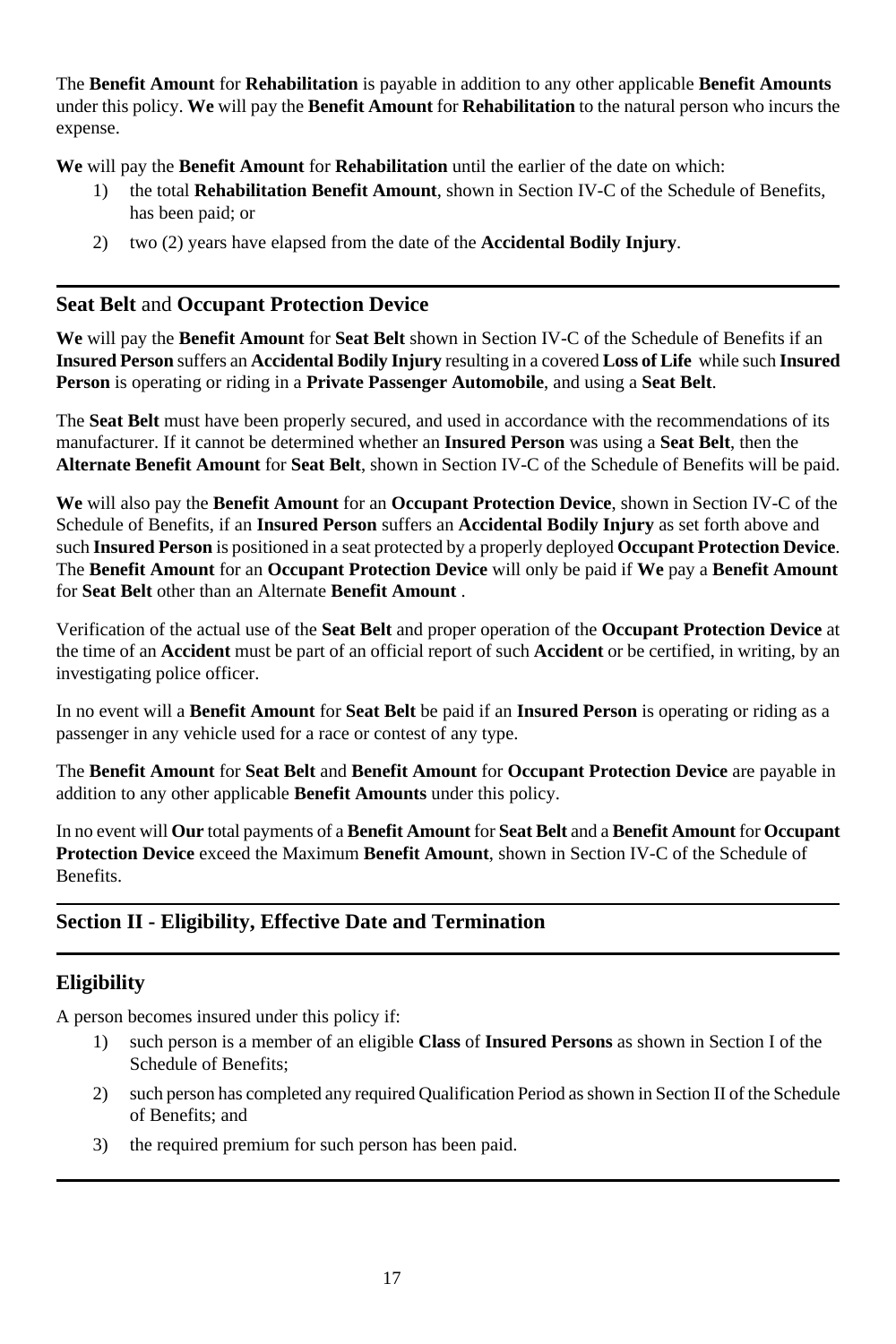## **Effective Date of Insurance for an Insured Person**

Insurance for an **Insured Person** becomes effective on the latest of:

- 1) the effective date of this policy;
- 2) the date on which such person first meets the eligibility criteria as an **Insured Person**; or
- 3) the beginning of the period for which required premium is paid for such **Insured Person**.

## **Termination of Insurance for an Insured Person**

Insurance for an **Insured Person** automatically terminates on the earliest of:

- 1) the termination date of this policy;
- 2) the expiration of the period for which required premium has been paid for such **Insured Person**;
- 3) the date on which a person no longer meets the eligibility criteria as an **Insured Person**.

## **Section III - Extensions Of Insurance**

Extensions of Insurance are subject to the provisions of Section I-Insurance of the Contract, and all other policy terms and conditions.

#### **Disappearance**

If an **Insured Person** has not been found within one (1) year of the disappearance, stranding, sinking, or wrecking of any **Conveyance** in which an **Insured Person** was an occupant at the time of the **Accident**, then it will be assumed, subject to all other terms and conditions of this Policy, that an **Insured Person** has suffered **Loss of Life** insured under this policy.

#### **Exposure**

If an **Accident** resulting from an insured **Hazard** causes an **Insured Person** to be unavoidably exposed to the elements and as a result of such exposure an **Insured Person** has a **Loss**, then such **Loss** will be insured under this policy.

## **Section IV - Maximum Payment for Multiple Losses and Multiple Benefits**

For any **Benefit Amount** identified as subject to this provision in the Schedule of Benefits, payment of such **Benefit Amount** will reduce the **Principal Sum**. If, subject to all the terms and conditions of this policy, an **Insured Person** is entitled to receive payment of multiple **Benefit Amounts** as the result of one (1) **Accident**, then the maximum **We** will pay for all benefits shall not exceed the **Principal Sum**.

For any **Benefit Amount** identified as not subject to this provision in the Schedule of Benefits, payment of such **Benefit Amount** will be in addition to any **Principal Sum** payable under this policy.

If, subject to all the terms and conditions of this policy, an **Insured Person** suffers multiple covered **Losses** as the result of one (1) **Accident**, then **We** will only pay the single largest **Benefit Amount** applicable to all such covered **Losses**.

## **Section V - Territory**

This insurance applies worldwide.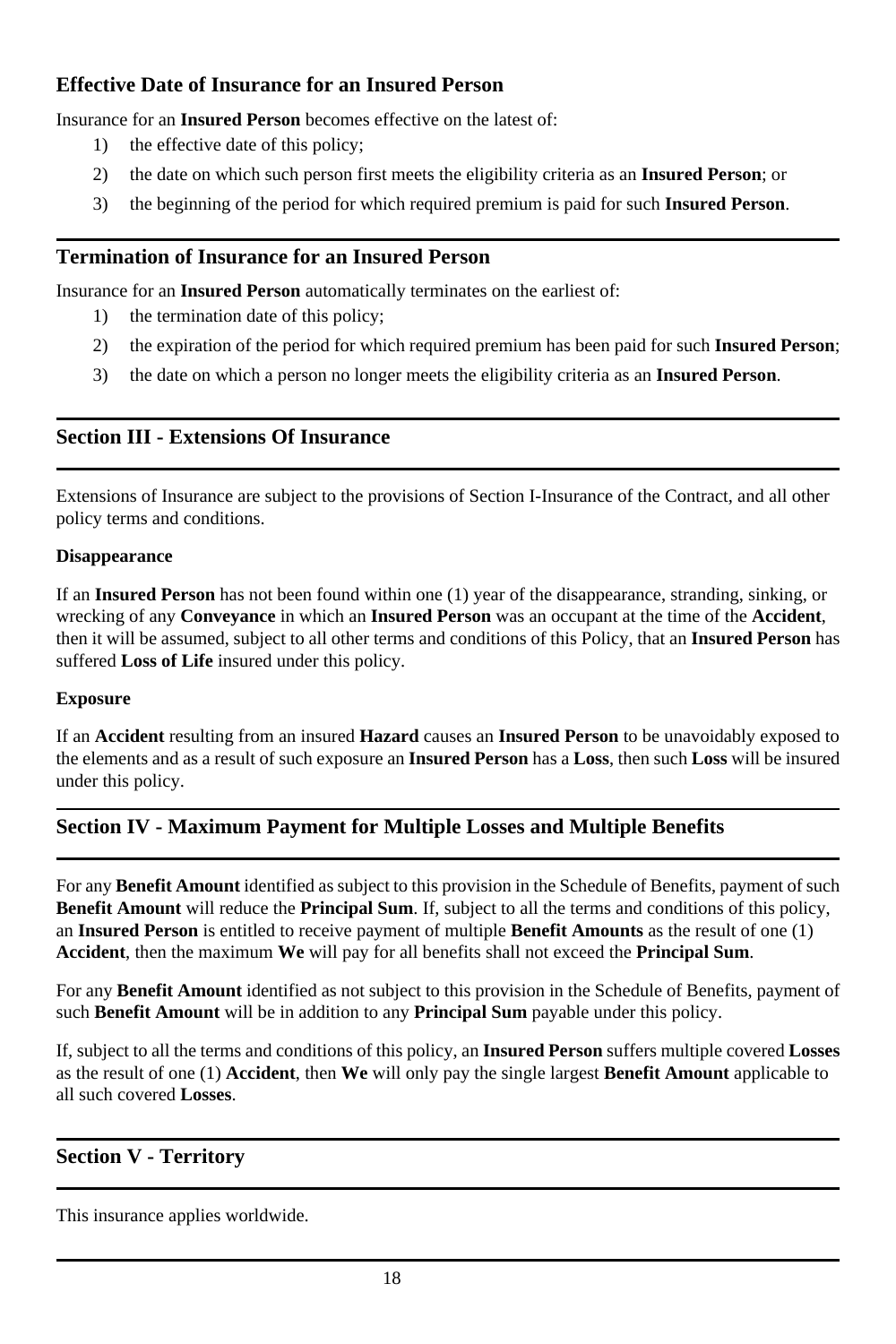## **Section VI - General Exclusions**

**The following exclusions apply to all benefits or Hazards under this policy. Additional exclusions, limitations or conditions may also apply to specific benefits or Hazards. Please read this entire policy carefully.**

## **Owned Aircraft, Leased Aircraft, or Operated Aircraft**

This insurance does not apply to any **Accident, Accidental Bodily Injury** or **Loss** caused by or resulting from, directly or indirectly, an **Insured Person** being in, entering, or exiting any aircraft:

- 1) owned, leased or operated by the **Policyholder** or on the **Policyholder's** behalf; or
- 2) operated by an employee of the **Policyholder** on the **Policyholder's** behalf.

## **Aircraft Pilot or Crew**

This insurance does not apply to any **Accident, Accidental Bodily Injury** or **Loss** caused by or resulting from, directly or indirectly, an **Insured Person** being in, entering, or exiting any aircraft while acting or training as a pilot or crew member.

This exclusion does not apply to passengers who temporarily perform pilot or crew functions in a lifethreatening emergency.

## **Disease or Illness**

This insurance does not apply to any **Accident, Accidental Bodily Injury** or **Loss** caused by or resulting from, directly or indirectly, an **Insured Person's** emotional trauma, mental or physical illness, disease, pregnancy, childbirth or miscarriage, bacterial or viral infection, bodily malfunctions or medical or surgical treatment thereof.

This exclusion does not apply to an **Insured Person's** bacterial infection caused by an **Accident** or by **Accidental** consumption of a substance contaminated by bacteria.

## **Service in the Armed Forces**

This insurance does not apply to any **Accident, Accidental Bodily Injury** or **Loss** caused by or resulting from, directly or indirectly, an **Insured Person** participating in military action while in active military service with the armed forces of any country or established international authority. However, this exclusion does not apply to the first sixty (60) consecutive days of active military service with the armed forces of any country or established international authority.

## **Specialized Aviation**

This insurance does not apply to any **Accident, Accidental Bodily Injury** or **Loss** caused by or resulting from, directly or indirectly, an **Insured Person** traveling or flying on any aircraft engaged in **Specialized Aviation Activities**.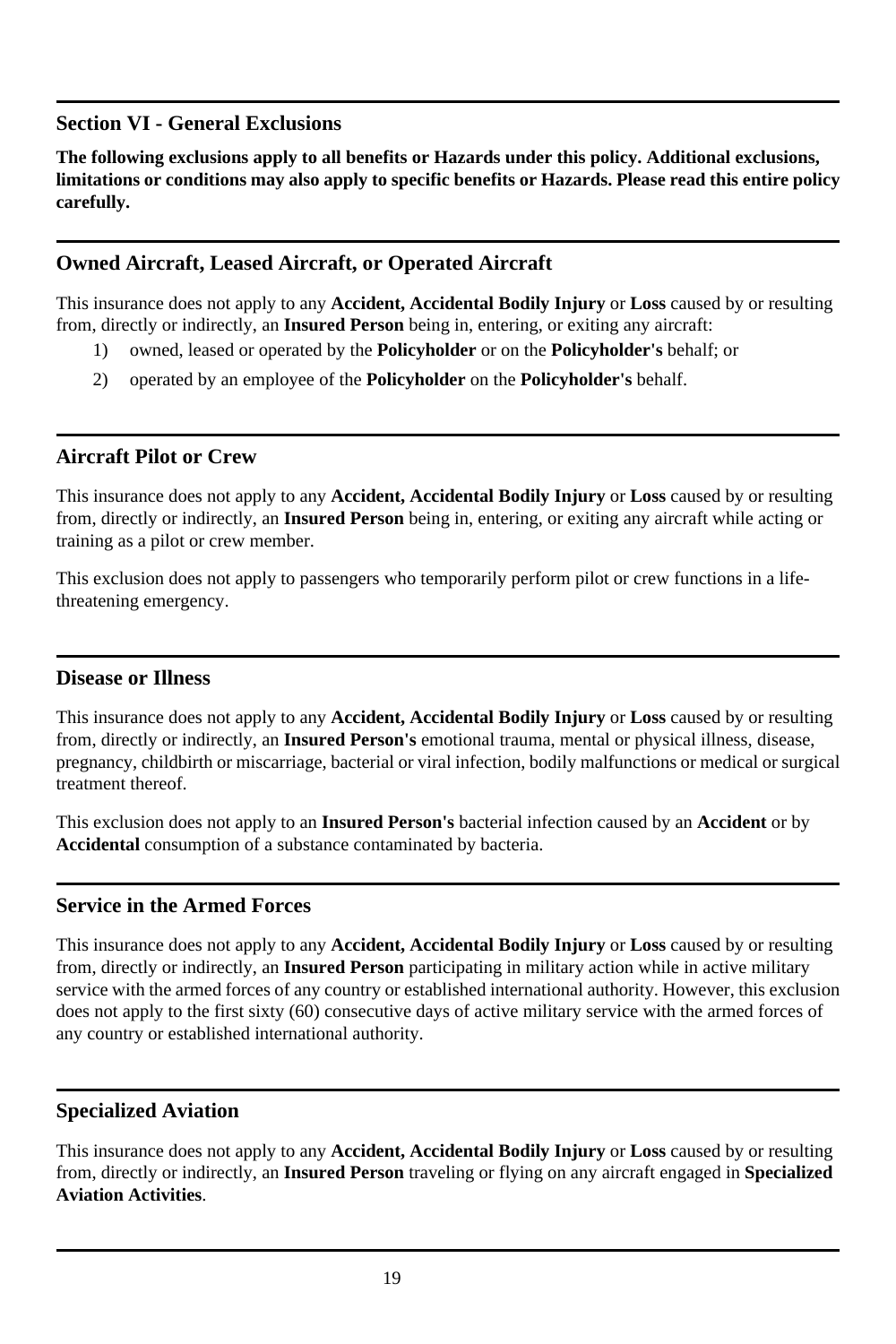## **Suicide or Intentional Injury**

This insurance does not apply to any **Accident, Accidental Bodily Injury** or **Loss** caused by or resulting from, directly or indirectly, an **Insured Person's** suicide, attempted suicide or intentionally self-inflicted injury.

### **War**

This insurance does not apply to any **Accident, Accidental Bodily Injury** or **Loss** caused by or resulting from, directly or indirectly, a declared or undeclared **War**.

## **Section VII - Definitions**

**For the purpose of these definitions, the singular includes the plural and the plural includes the singular, unless otherwise noted.**

### *Accident or Accidental*

**Accident** or **Accidental** means a sudden, unforeseen, and unexpected event which:

- 1) happens by chance;
- 2) arises from a source external to an **Insured Person**;
- 3) is independent of illness, disease or other bodily malfunction or medical or surgical treatment thereof;
- 4) occurs while the **Insured Person** is insured under this policy which is in force; and
- 5) is the direct cause of loss.

## *Accidental Bodily Injury*

**Accidental Bodily Injury** means bodily injury, which:

- 1) is **Accidental**;
- 2) is the direct cause of a loss; and
- 3) occurs while an **Insured Person** is insured under this policy, which is in force.

**Accidental Bodily Injury** does not mean a **Repetitive Motion Injury**.

#### *Actively at Work or Active Work*

**Actively at Work**, or **Active Work** means a person is performing the material and substantial duties of his or her regular occupation for compensation.

#### *Assistance Services Administrator*

**Assistance Services Administrator** means the organization that contracts with the **Company** to provide **Medical Evacuation** and **Repatriation** services to an **Insured Person**.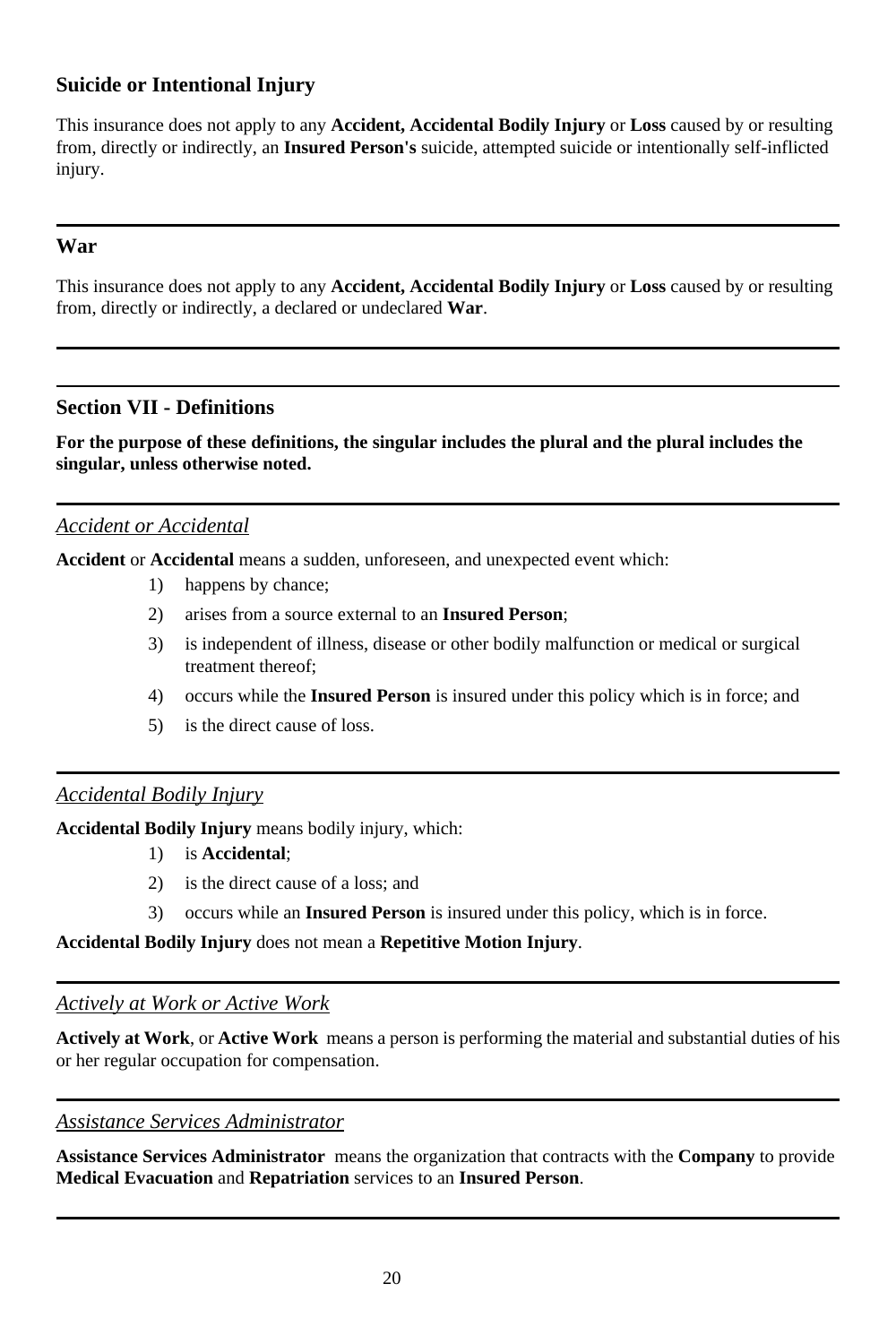### *Benefit Amount*

**Benefit Amount** means the amount stated in the Schedule of Benefits for this policy which applies:

- 1) at the time of an **Accident**;
- 2) to an **Insured Person**; and
- 3) for the applicable **Hazard**.

#### *Bomb*

**Bomb** means any real or dummy explosive device designed and constructed as such, placed on the premises of the **Policyholder** with intent to cause injury, damage or fright.

### *Bomb Explosion*

**Bomb Explosion** means any detonation of a **Bomb** on the premises of the **Policyholder** whether or not the presence of the **Bomb** was reported in advance.

## *Bomb Scare*

**Bomb Scare** means any report of the presence of a **Bomb** on the premises of the **Policyholder**.

### *Bomb Search*

**Bomb Search** means any organized attempt to find a reported **Bomb** on the premises of the **Policyholder**.

#### *Business Travel*

**Business Travel** means travel by a **Primary Insured Person** that is:

- 1) away from such **Primary Insured Person's** regular place of employment;
- 2) at the authorization, direction and expense of the **Policyholder**;
- 3) on the **Policyholder's** business; and
- 4) for periods of 180 days or less.

**Business Travel** does not include **Commutation**. **Business Travel** includes **Personal Excursion**. **Business Travel** includes **Extraordinary Commutation**.

#### *Child Care Expense*

**Child Care Expense** means the actual incurred costs for the care and supervision of an **Insured Person's Dependent Child** who is less than age thirteen (13).

## *Class*

**Class** means the categories of **Insured Persons** described in Section I of the Schedule of Benefits.

## *Common Accident*

**Common Accident** means the same **Accident** or separate **Accidents** that occur within the same consecutive twenty-four (24) hour period and result in **Loss of Life** to a **Primary Insured Person** and such **Primary Insured Person's Spouse or Domestic Partner**.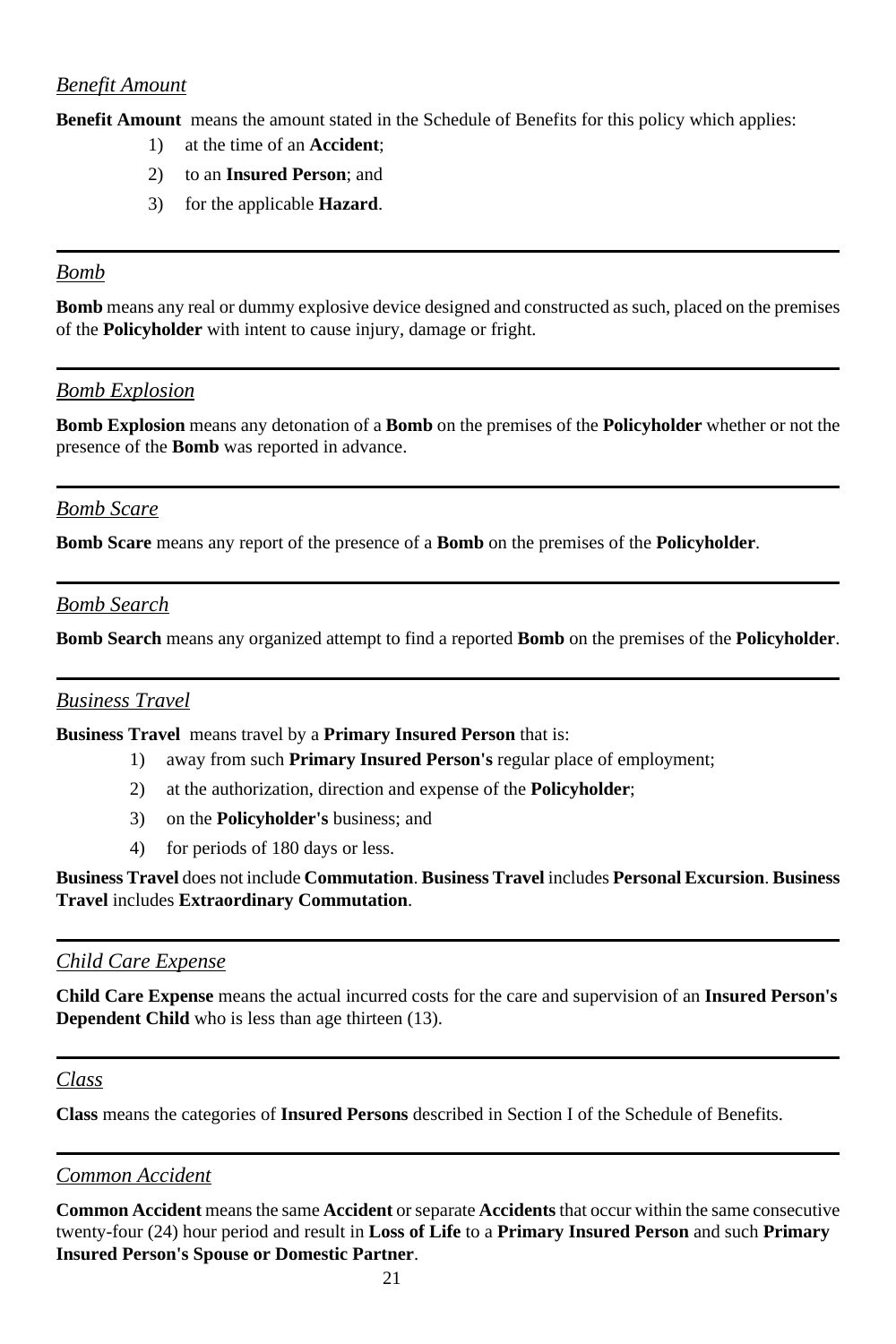## *Commutation*

**Commutation** means travel between a **Primary Insured Person's** residence and regular place of employment.

#### *Company*

**Company** means FEDERAL INSURANCE COMPANY.

#### *Conveyance*

**Conveyance** means any motorized craft, vehicle or mode of transportation licensed or registered by a governmental authority with competent jurisdiction.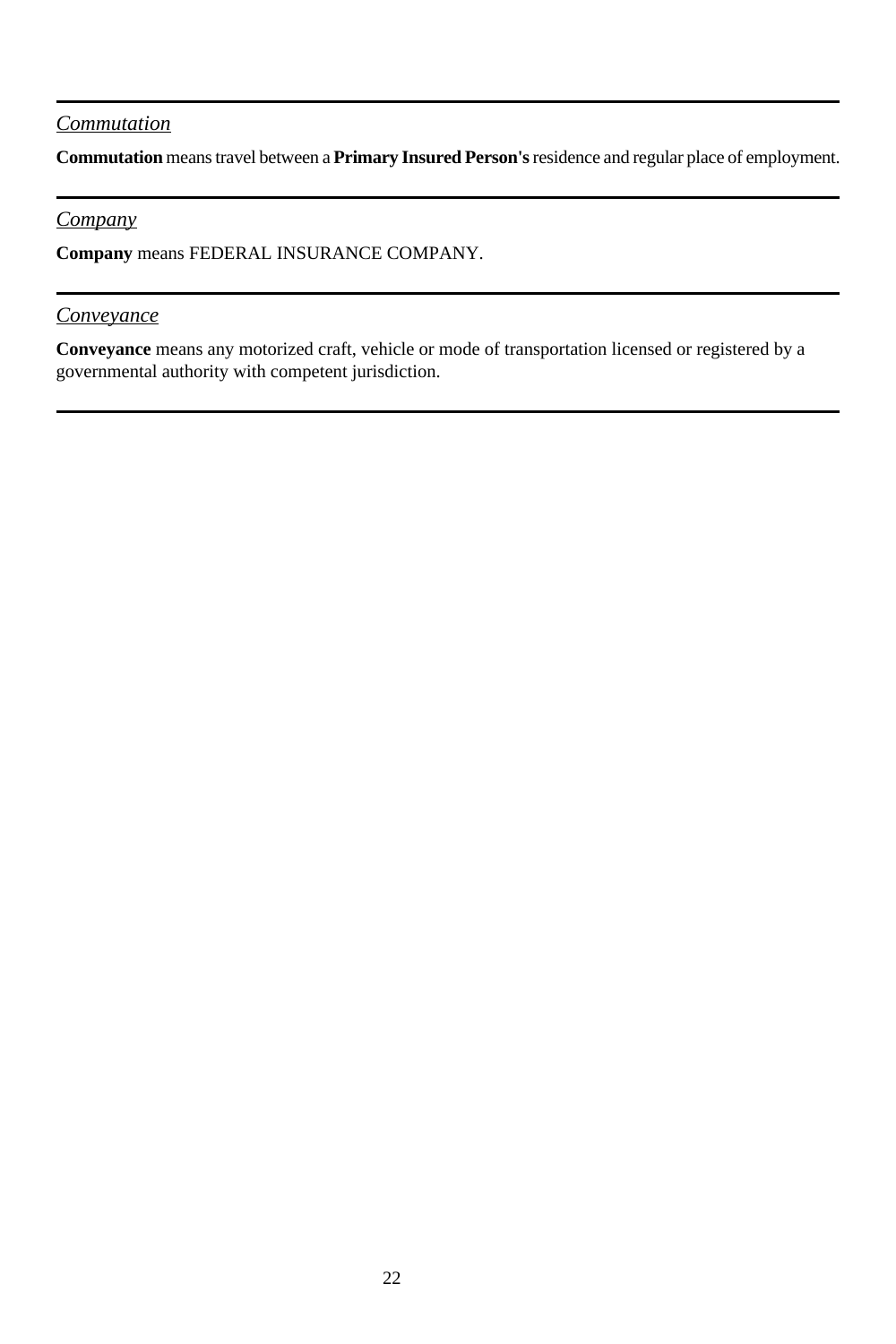## *Covered Expenses*

#### 1) With respect to **Medical Evacuation, Covered Expenses** means the cost for:

- 1) a land, water or air **Conveyance**, required to transport an **Insured Person** during a **Medical Evacuation**. Special transportation by, but not limited to, air ambulances, land ambulances and private motor vehicles must:
	- a) be recommended by an attending **Physician**; and
	- b) comply with the standard regulations of the **Conveyance** transporting an **Insured Person**.

The means of transportation that is best suited to accommodate an **Insured Person**, based on the seriousness of an **Insured Person's** condition, will be used.

#### 2) medical supplies and services which are:

- a) ordered or prescribed by an attending **Physician**; and
- b) are, in the opinion of an attending **Physician**, necessarily incurred in connection with the **Medical Evacuation** of an **Insured Person**.

2) With respect to **Repatriation, Covered Expenses** means the cost for:

- 1) **Repatriation** of an **Insured Person**; and
- 2) medical supplies and services which:
	- a) are ordered or prescribed by an attending **Physician**;
	- b) are, in the opinion of an attending **Physician**, necessarily incurred in connection with **Repatriation** of an **Insured Person**; and
	- c) are the necessary expenses for embalming, cremation, transportation and purchase of a shipping container as required by applicable law or regulation.

With respect to **Medical Evacuation** and **Repatriation**, all transportation arrangements made for an **Insured Person** will be by the most direct and economical route. All **Covered Expenses** must be arranged and receive the prior approval of **Our Assistance Service Administrator**.

**Covered Expenses** do not include those expenses incurred by an **Insured Person** for **Accidental Bodily Injury**, illness or disease, which occurs while an **Insured Person** is:

- 1) traveling against the advice of a **Physician**; or
- 2) traveling for the purpose of obtaining medical treatment.

## *Dependent*

**Dependent** means a **Dependent Child**, **Spouse or Domestic Partner** of a **Primary Insured Person**.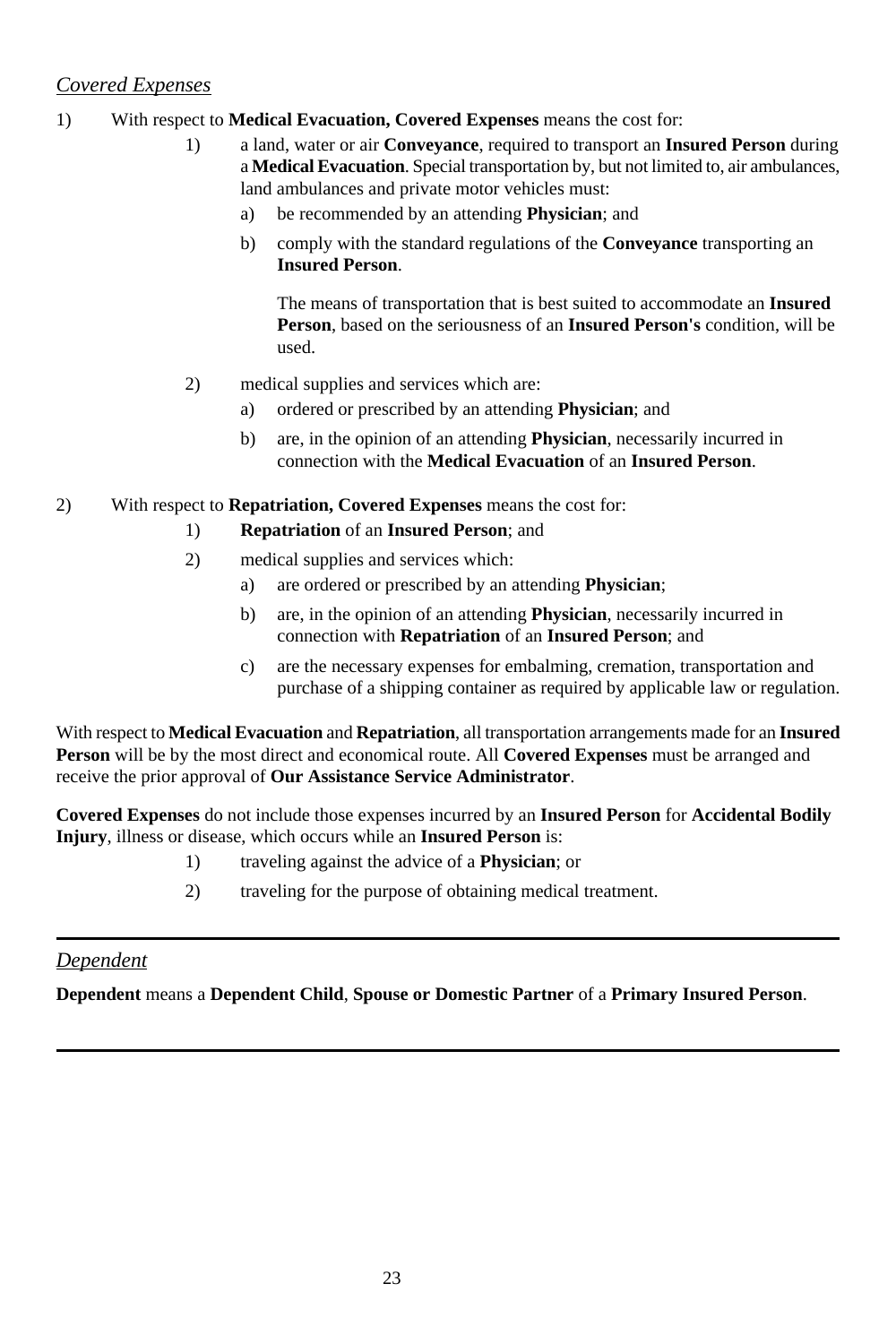## *Dependent Child*

**Dependent Child** means a **Primary Insured Person's** unmarried child from the moment of birth, including a natural child, grandchild, stepchild or adopted child from the date of placement with a **Primary Insured Person**. The **Dependent Child** must be primarily dependent upon such **Primary Insured Person** for maintenance and support, and must be:

- 1) under the age of nineteen (19);
- 2) under the age of twenty-five (25) if enrolled as a full-time student at an **Institution of Higher Learning**; or
- 3) classified as an **Incapacitated Dependent Child**.

If a **Dependent Child** under the age of twenty-five (25) is enrolled as a full-time student and is unable to continue as a full-time student due to a medical condition, coverage will continue in force for twelve (12) months from the date the **Dependent Child** is no longer a full-time student or until the **Dependent Child** attains the age of twenty-five (25), whichever occurs first. The **Dependent Child's** treating physician must certify that the withdrawal as a full-time student is medically necessary.

## *Domestic Partner*

**Domestic Partner** means a person designated by a **Primary Insured Person** who is registered as a Domestic Partner or legal equivalent under laws of the governing jurisdiction or who:

- 1) is at least 18 years of age and competent to enter into a contract;
- 2) is not related to the **Primary Insured Person** by blood;
- 3) has exclusively lived with the **Primary Insured Person** for at least twelve (12) months prior to the date of enrollment;
- 4) is not legally married or separated; and
- 5) as of the date of enrollment, has with the **Primary Insured Person** at least two (2) of the following financial arrangements:
	- a) a joint mortgage or lease;
	- b) a joint bank account;
	- c) joint title to or ownership of a motor vehicle or status as a joint lessee on a motor vehicle lease; or
	- d) a joint credit card account with a financial institution.

Neither the **Primary Insured Person** nor the **Domestic Partner** can be married to, nor in a civil union with, anyone else.

## *Education Expense*

**Education Expense** means the actual cost incurred for tuition, fees, or room and board billed by an **Institution of Higher Learning**. **Education Expense** also means costs for required books or course supplies but shall not include any amount reimbursed from any other source.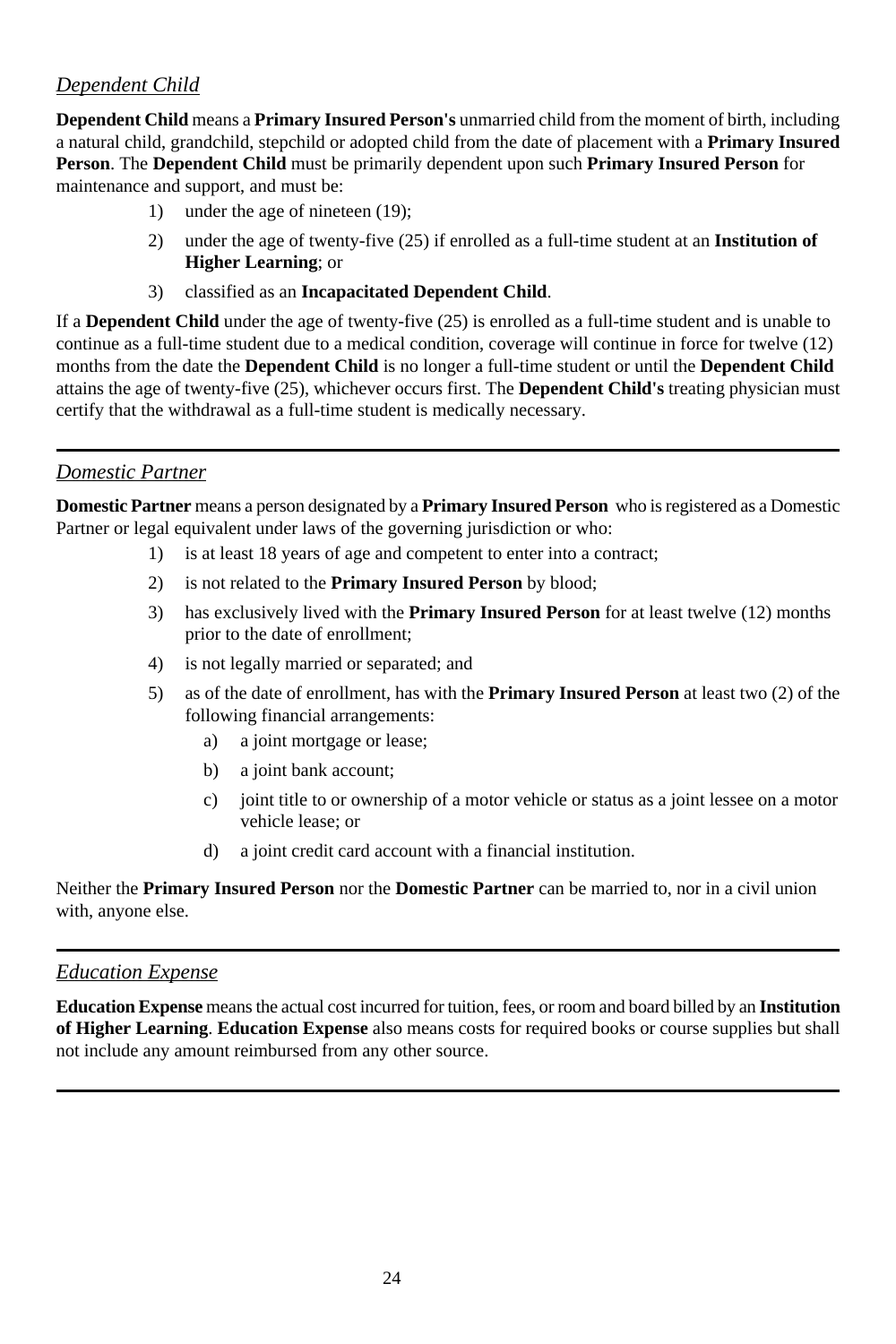### *Emergency Medical Treatment*

**Emergency Medical Treatment** means **Hospital** treatment for a medical condition which:

- 1) arises suddenly and unexpectedly; and
- 2) if left untreated could result in **Loss of Life**, or in serious deterioration of an **Insured Person's** medical condition.

#### *Extraordinary Commutation*

**Extraordinary Commutation** means **Commutation** by a **Primary Insured Person** using any form of conveyance when a strike, major breakdown or catastrophe causes the discontinuance of service of one or more public transportation system(s) regularly used by such **Primary Insured Person** for **Commutation**. This **Extraordinary Commutation** ends with the resumption of service of the affected transportation system(s) or the expiration of sixty (60) consecutive days, whichever occurs first.

## *Family Travel Expense*

**Family Travel Expense** means actual costs incurred by an **Immediate Family Member** for temporary lodging, transportation and meals while traveling to and from visits with an **Insured Person**.

## *Felonious Assault*

**Felonious Assault** means any willful and unlawful use of force by an individual against a **Primary Insured Person** in connection with the commission of, or attempted commission of robbery, theft, kidnapping, hostage taking, **Hijacking/Skyjacking**, assault, murder, manslaughter, riot, or insurrection. Such use of force must be a felony or the equivalent of a felony under any country, state, territory or local statutory or common law applicable in the jurisdiction where **Accident, Accidental Bodily Injury** or **Loss** occurs.

## *Gainful Occupation*

**Gainful Occupation** means an occupation, including self employment, that is or can be expected to provide an **Insured Person** with an income equal to at least 60% of the **Insured Person's** monthly earnings within twelve (12) months after the **Insured Person's** return to work.

## *Hazard*

**Hazard** means the circumstances for which this insurance is provided as stated in Section III of the Schedule of Benefits and described in the **Hazard** Section of this policy.

## *Hemiplegia*

**Hemiplegia** means complete and irreversible loss of all motion and all practical use of one arm and one leg on the same side of the body that lasts longer than 365 days as determined by a **Physician** approved by **Us**.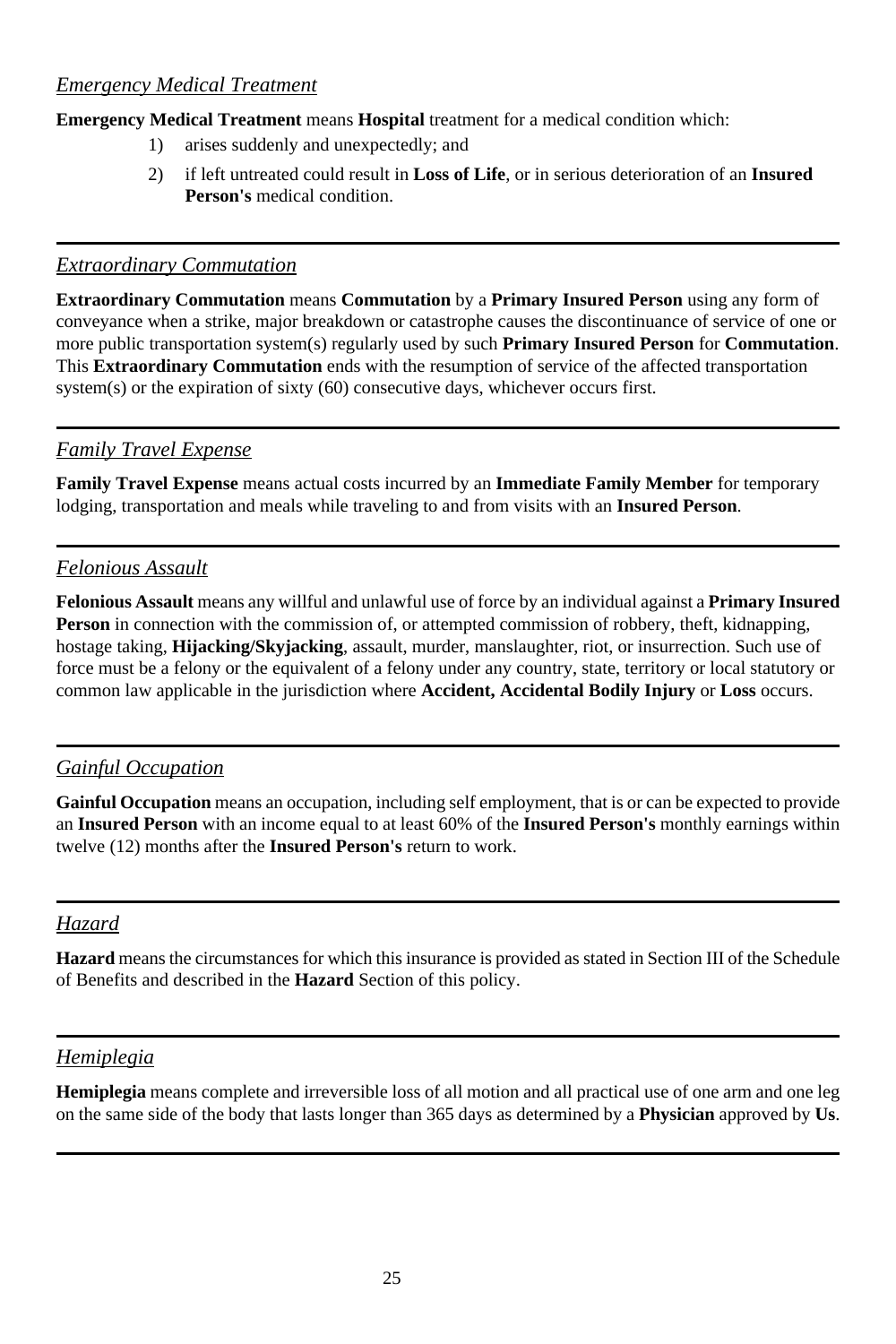## *Hijacking /Skyjacking*

**Hijacking /Skyjacking** means the unlawful seizure or wrongful exercise of control of an aircraft or conveyance and its crew, in which an **Insured Person** is traveling.

## *Home Alteration*

**Home Alteration** means changes to an **Insured Person's** primary residence that are necessary to make the residence accessible and habitable for such **Insured Person**.

## *Hospital*

**Hospital** means a public or private institution which:

- 1) is licensed in accordance with the laws of the jurisdiction where it is located;
- 2) is accredited by the Joint Commission on Accreditation of Hospitals;
- 3) operates for the reception, care and treatment of sick, ailing or injured persons as in-patients;
- 4) provides organized facilities for diagnosis and medical or surgical treatment;
- 5) provides twenty-four (24) hour nursing care;
- 6) has a **Physician** or staff of **Physicians**; and
- 7) is not primarily a day clinic, rest or convalescent home, assisted living facility or similar establishment and is not, other than incidentally, a place for the treatment of alcoholics or drug addicts.

#### *Hospital Admission Guaranty*

**Hospital Admission Guaranty** means any charge or expense made by a **Hospital** prior to and as a condition of an **Insured Person's** admission.

#### *Immediate Family Member*

#### **Immediate Family Member** means an **Insured Person's**:

- 1) **Spouse** or **Domestic Partner**;
- 2) children including adopted children and stepchildren;
- 3) legal guardians or wards;
- 4) siblings or siblings-in-law;
- 5) parents or parents-in-law;
- 6) grandparents or grandchildren;
- 7) aunts or uncles;
- 8) nieces and nephews.

**Immediate Family Member** also means a **Spouse's** or **Domestic Partner's** children, including adopted children and stepchildren; legal guardians or wards; siblings or siblings-in-law; parents or parents-in-law; grandparents or grandchildren; aunts or uncles; nieces or nephews.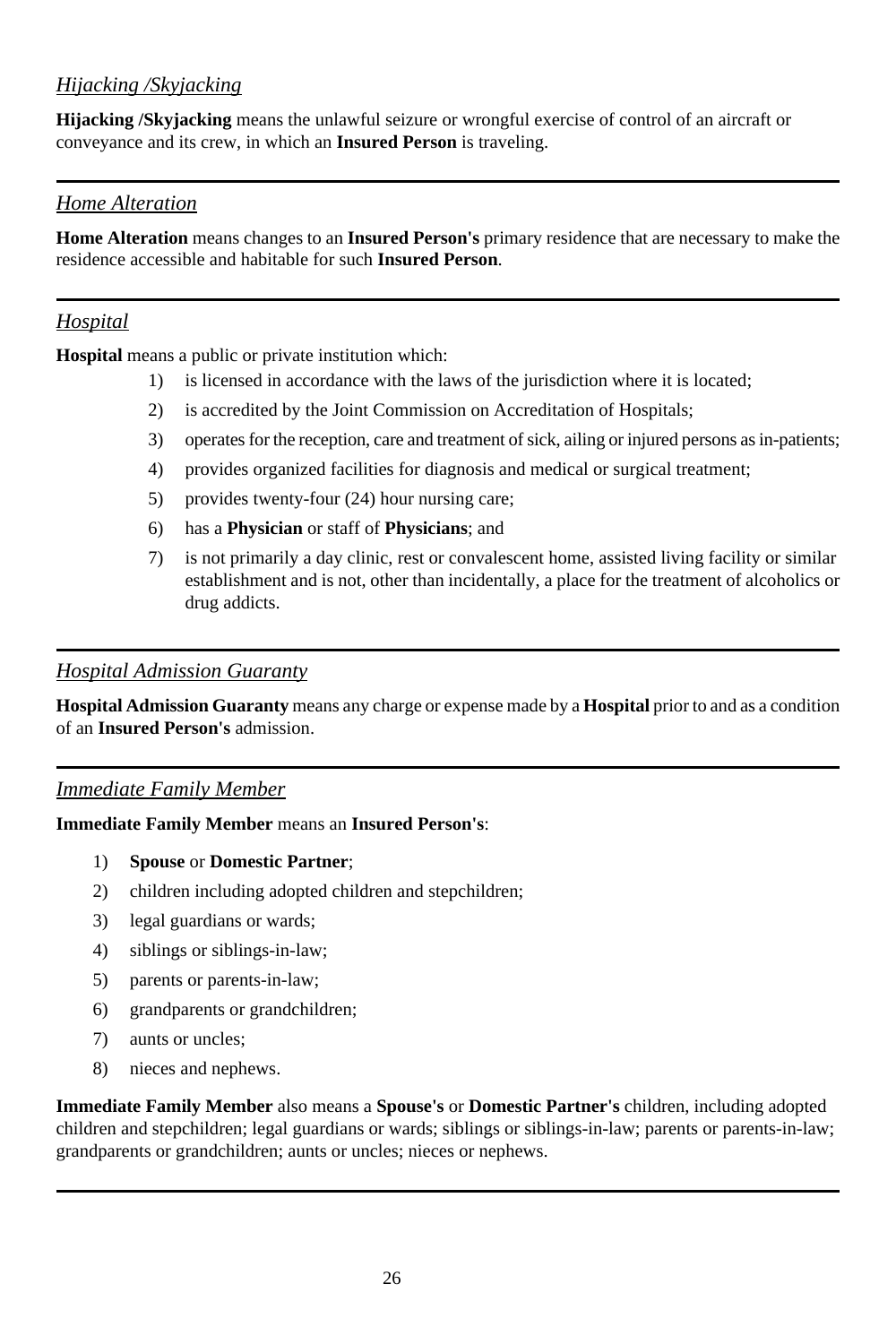## *Incapacitated Dependent Child*

**Incapacitated Dependent Child** means a child who, as a result of being mentally or physically challenged, is permanently incapable of self-support and permanently dependent on a **Primary Insured Person** for support and maintenance. The incapacity must have occurred while the child was:

- 1) under the age of nineteen (19); or
- 2) under the age of twenty-five (25) if enrolled as a full-time student at an **Institution of Higher Learning.**

#### *Institution of Higher Learning*

**Institution of Higher Learning** means any accredited public or private college, university, professional trade or vocational school beyond the twelfth (12th) grade.

#### *Insured Person*

**Insured Person** means a person, qualifying as a **Class** member under Section I of the Schedule of Benefits:

- 1) who elects insurance; or
- 2) for whom insurance is elected,
- 3) and on whose behalf premium is paid.

#### *Leased Aircraft*

**Leased Aircraft** means an aircraft not owned by the **Policyholder**, which is subject to a written lease agreement between the **Policyholder** and the lessor. The **Policyholder** uses the aircraft as it wishes for the term of the written lease agreement. The **Policyholder** cannot alter or sell the aircraft without the consent of the lessor. **Leased Aircraft** does not include aircraft which are chartered for single trips.

#### *Loss*

**Loss** means **Accidental**: **Loss of Foot Loss of Hand Loss of Hearing Loss of Life Loss of Sight Loss of Sight of One Eye Quadriplegia Paraplegia Hemiplegia Loss of Speech Uniplegia Loss of Thumb and Index Finger**

**Loss** must occur within one (1) year after the **Accident**.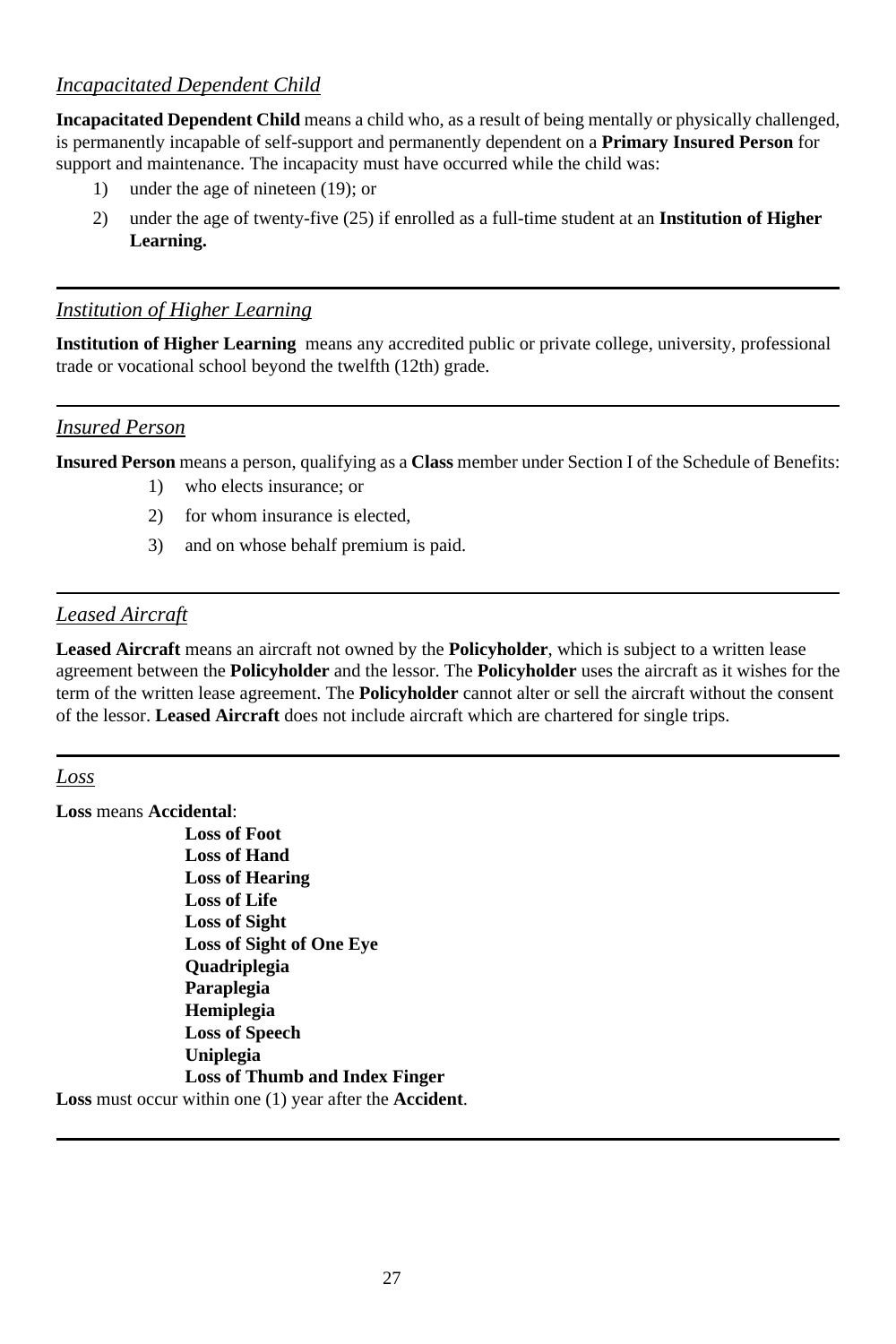## *Loss of Foot*

**Loss of Foot** means the total and permanent loss of function of a foot. In the event of complete severance through or above the ankle joint, **We** will consider such severance a **Loss of Foot** even if the foot is later reattached. If the reattachment fails and amputation becomes necessary, then **We** will not pay an additional **Benefit Amount** for such amputation.

## *Loss of Hand*

**Loss of Hand** means total and permanent loss of function of a hand as determined by a **Physician**. In the event of complete severance, as determined by a **Physician**, at or above the metacarapal phalangeal joints of at least four (4) fingers on the same hand or at least three (3) fingers and the thumb on the same hand, **We** will consider such severance a **Loss of Hand** even if the hand, fingers or thumb are later reattached. If the reattachment fails and amputation becomes necessary, then **We** will not pay an additional **Benefit Amount** for such amputation.

## *Loss of Hearing*

**Loss of Hearing** means permanent, irrecoverable and total deafness, as determined by a **Physician**, with an auditory threshold of more than 90 decibels in each ear. The deafness cannot be corrected by any aid or device, as determined by a **Physician**.

## *Loss of Life*

**Loss of Life** means death, including clinical death, as determined by the local governing medical authority where such death occurs within 365 days after an **Accident**.

## *Loss of Sight*

**Loss of Sight** means permanent loss of vision. Remaining vision must be no better than 20/200 using a corrective aid or device, as determined by a **Physician**.

## *Loss of Sight of One Eye*

**Loss of Sight of One Eye** means permanent loss of vision of one eye. Remaining vision in that eye must be no better than 20/200 using a corrective aid or device, as determined by a **Physician**.

## *Loss of Speech*

**Loss of Speech** means the permanent, irrecoverable and total loss of the capability of speech without the aid of mechanical devices, as determined by a **Physician**.

## *Loss of Thumb and Index Finger*

**Loss of Thumb and Index Finger** means complete severance, through the metacarpal phalangeal joints, of the thumb and index finger of the same hand, as determined by a **Physician**. **We** will consider such severance a **Loss of Thumb and Index Finger** even if a thumb, an index finger or both are later reattached. If the reattachment fails and amputation becomes necessary, then **We** will not pay an additional **Benefit Amount** for such amputation.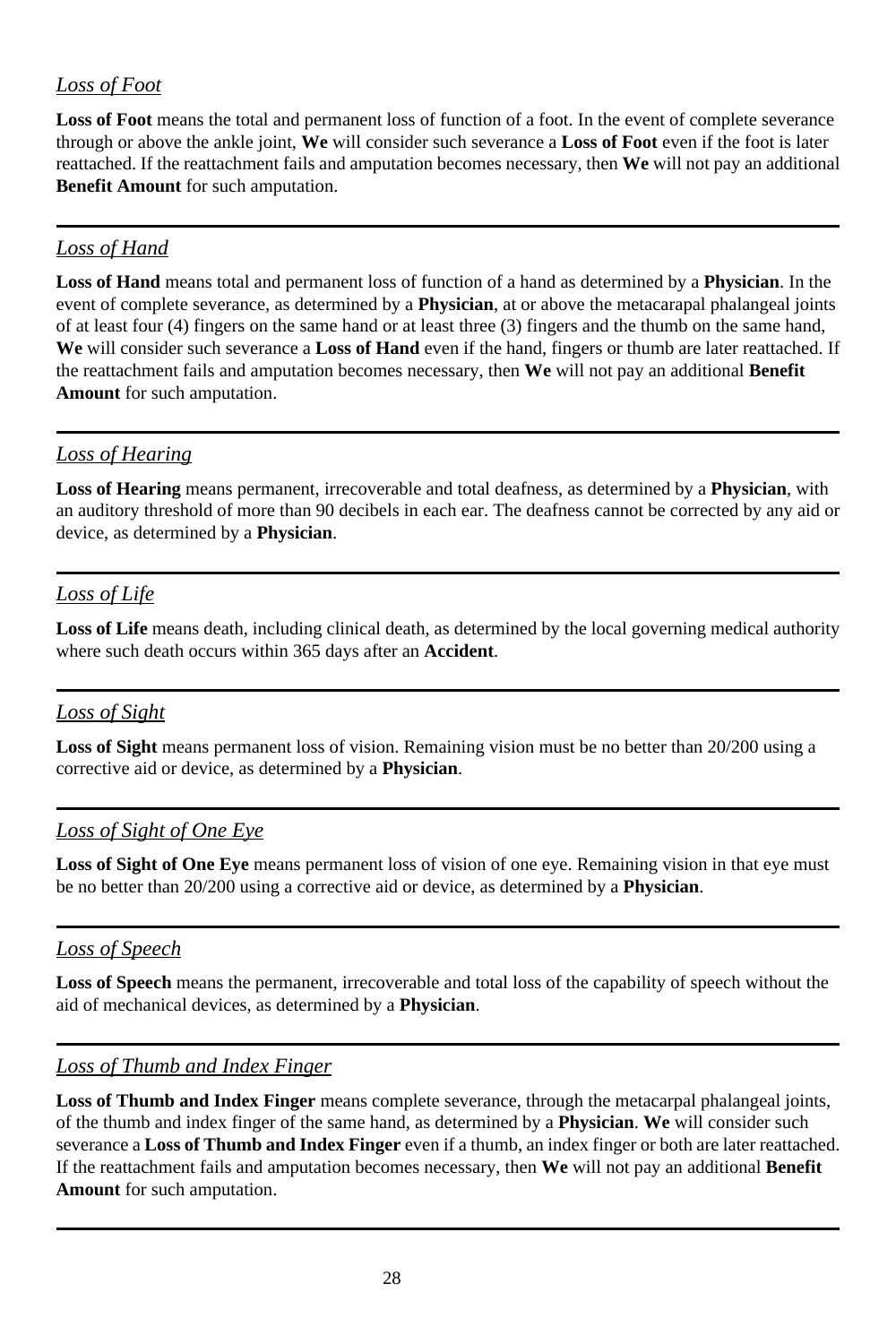## *Medical Evacuation*

#### **Medical Evacuation** means:

- 1) the emergency transportation of an **Insured Person** from the location where such **Insured Person** is injured or becomes ill to the nearest **Hospital** where appropriate medical care and treatment can be provided; or
- 2) transfer from the local **Hospital** where **Emergency Medical Treatment** is initially given to another **Hospital** or to an **Insured Person's** domicile or permanent residence.

#### *Medically Necessary*

**Medically Necessary** means a medical or dental service, supply or course of treatment which:

- 1) is ordered or prescribed by a **Physician**;
- 2) is appropriate and consistent with the patient's diagnosis;
- 3) is in accord with current accepted medical or dental practice; and
- 4) could not be eliminated without adversely affecting the patient's condition.

## *Medical Services*

**Medical Services** means **Medically Necessary** services, including but not limited to:

- 1) medical care and treatment by a **Physician**;
- 2) **Hospital** room and board and **Hospital** care, both inpatient and outpatient;
- 3) drugs and medicines required and prescribed by a **Physician**;
- 4) diagnostic tests and x-rays prescribed by a **Physician**;
- 5) transportation of an **Insured Person** in an emergency transportation vehicle from the location where such **Insured Person** becomes injured to the nearest **Hospital** where appropriate medical treatment can be obtained;
- 6) dental care and treatment due to **Accidental Bodily Injury**;
- 7) physical therapy, including diathermy, ultrasonic, whirlpool or heat treatment, adjustment, manipulation, massage and the office visit associated with such therapy;
- 8) treatment performed by a licensed medical professional when prescribed by a **Physician**, if hospitalization would have been otherwise required;
- 9) rental of durable medical equipment;
- 10) artificial limbs and other prosthetic devices;
- 11) orthopedic appliances or braces.

## *Occupant Protection Device*

**Occupant Protection Device** means either an air bag, which inflates for added protection to the head and chest areas, or any other personal safety restraint system other than a **Seat Belt** recognized by the U.S. National Highway Transportation Safety Board.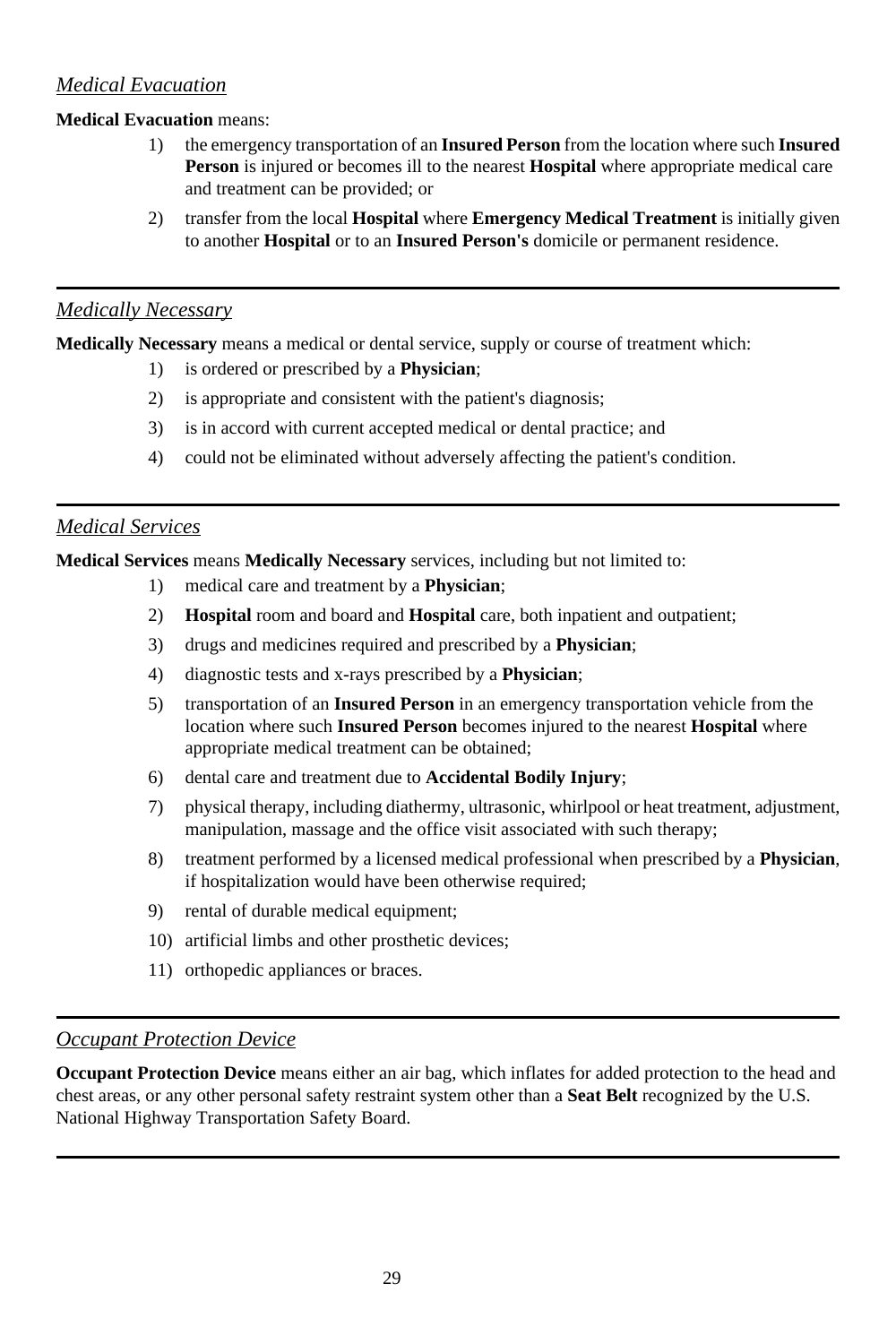## *Operated Aircraft*

**Operated Aircraft** means any aircraft not owned by the **Policyholder** but over which the **Policyholder** exercises control. **Operated Aircraft** includes an aircraft for which the **Policyholder** pays operating expenses.

### *Other Plan*

**Other Plan** means any other insurance or payment source for **Medical Services** or disability, including but not limited to health coverage other than individual health policies, disability insurance, worker's compensation insurance; or coverage provided or required by any law or statute, including, automobile insurance "fault" or "no-fault", employer sick leave or salary continuation plan, or similar benefit provided or required by governmental plan or program.

## *Owned Aircraft*

**Owned Aircraft** means any aircraft to which the **Policyholder** holds legal or equitable title.

### *Paraplegia*

**Paraplegia** means complete and irreversible loss of all motion and all practical use of both legs that lasts longer than 365 days, as determined by a **Physician** approved by **Us**.

#### *Permanent Total Disability*

**Permanent Total Disability** means **Total Disability** that:

- 1) continues without interruption during, and subsequent to, the **Elimination Period** if any; and
- 2) is reasonably expected, in the opinion of a **Physician** approved by **Us**, to continue without interruption and without expectation of full or partial recovery for the rest of a **Primary Insured Person's** life.

#### *Personal Excursion*

**Personal Excursion** means travel or activities that are unrelated to the **Policyholder's** business and which take place away from a **Primary Insured Person's** residence or regular place of employment. Such travel or activities must coincide with the **Primary Insured Person's Business Travel** or **Relocation Travel**. **Personal Excursion** is limited to any consecutive 7 day period immediately prior to, during or immediately following such **Business Travel** or **Relocation Travel**.

#### *Physician*

**Physician** means a licensed practitioner of the healing arts, acting within the scope of his or her license to the extent provided by the laws of the jurisdiction in which medical treatment is provided. **Physician** does not include:

- 1) an **Insured Person**;
- 2) an **Immediate Family Member.**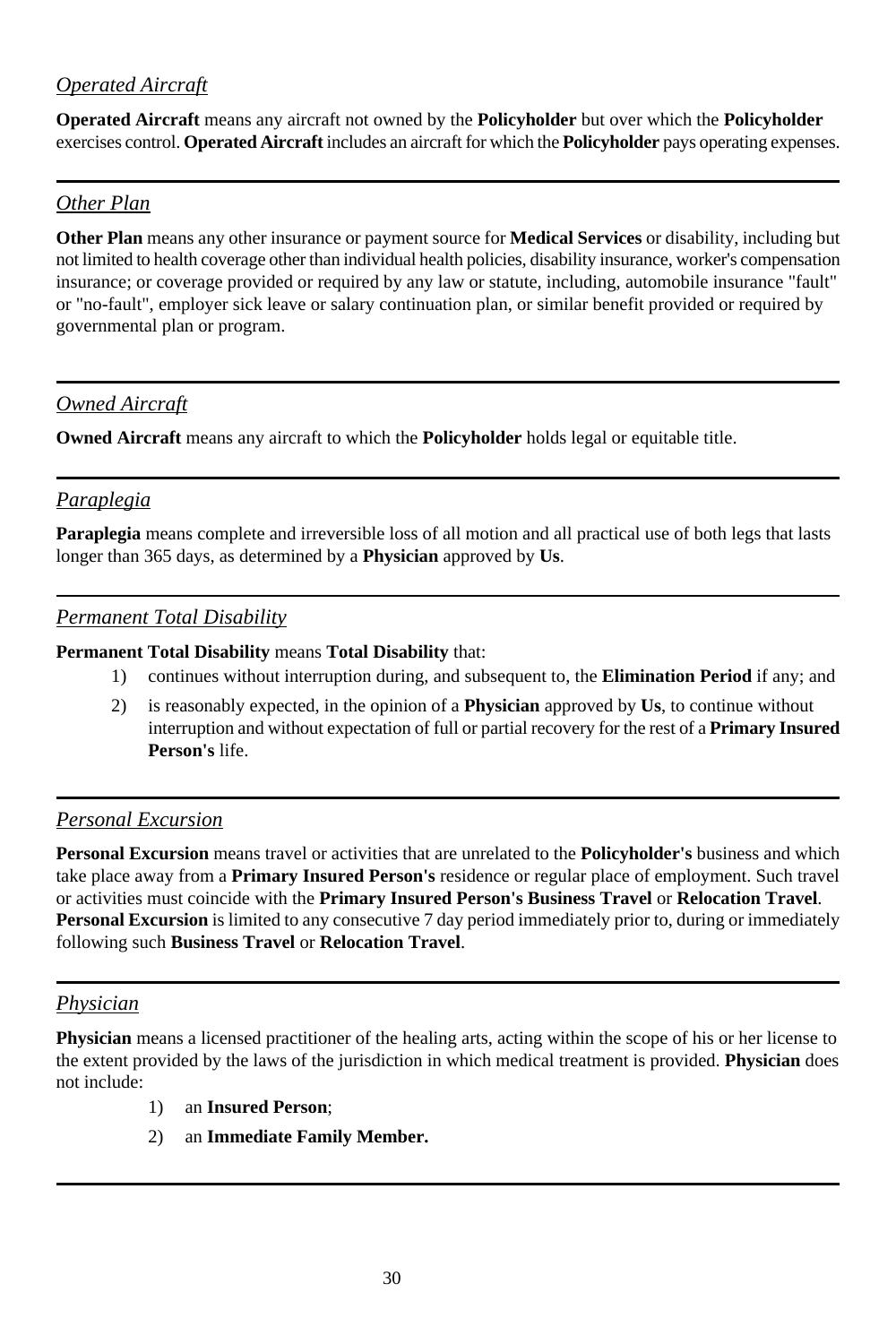## *Policyholder*

**Policyholder** means the entity identified in the Insuring Agreement.

#### *Primary Insured Person*

**Primary Insured Person** means an **Insured Person** who:

- 1) has a direct relationship with the **Policyholder**; and
- 2) where applicable, elects insurance under this policy.

#### *Principal Sum*

**Principal Sum** means the amount of insurance appearing in Section IV-A of the Schedule of Benefits applicable to each **Class**.

#### *Private Passenger Automobile*

**Private Passenger Automobile** means a four-wheeled motor vehicle with a maximum seating capacity of nine (9) people, manufactured, designed and registered as a private passenger vehicle for travel on public roads.

#### *Proof of Loss*

**Proof of Loss** means written evidence acceptable to **Us** that an **Accident, Accidental Bodily Injury** or **Loss** has occurred.

#### *Psychological Therapy*

**Psychological Therapy** means **Medically Necessary** counseling for a mental or nervous disorder by a **Physician**, whether on an out-patient basis, in a **Hospital** or any other medical facility licensed to provide such treatment.

#### *Psychological Therapy Expense*

**Psychological Therapy Expense** means **Reasonable and Customary Charges** for **Psychological Therapy**.

### *Quadriplegia*

**Quadriplegia** means complete and irreversible loss of all motion and all practical use of both arms and legs that lasts longer than 365 days, as determined by a **Physician** approved by **Us**.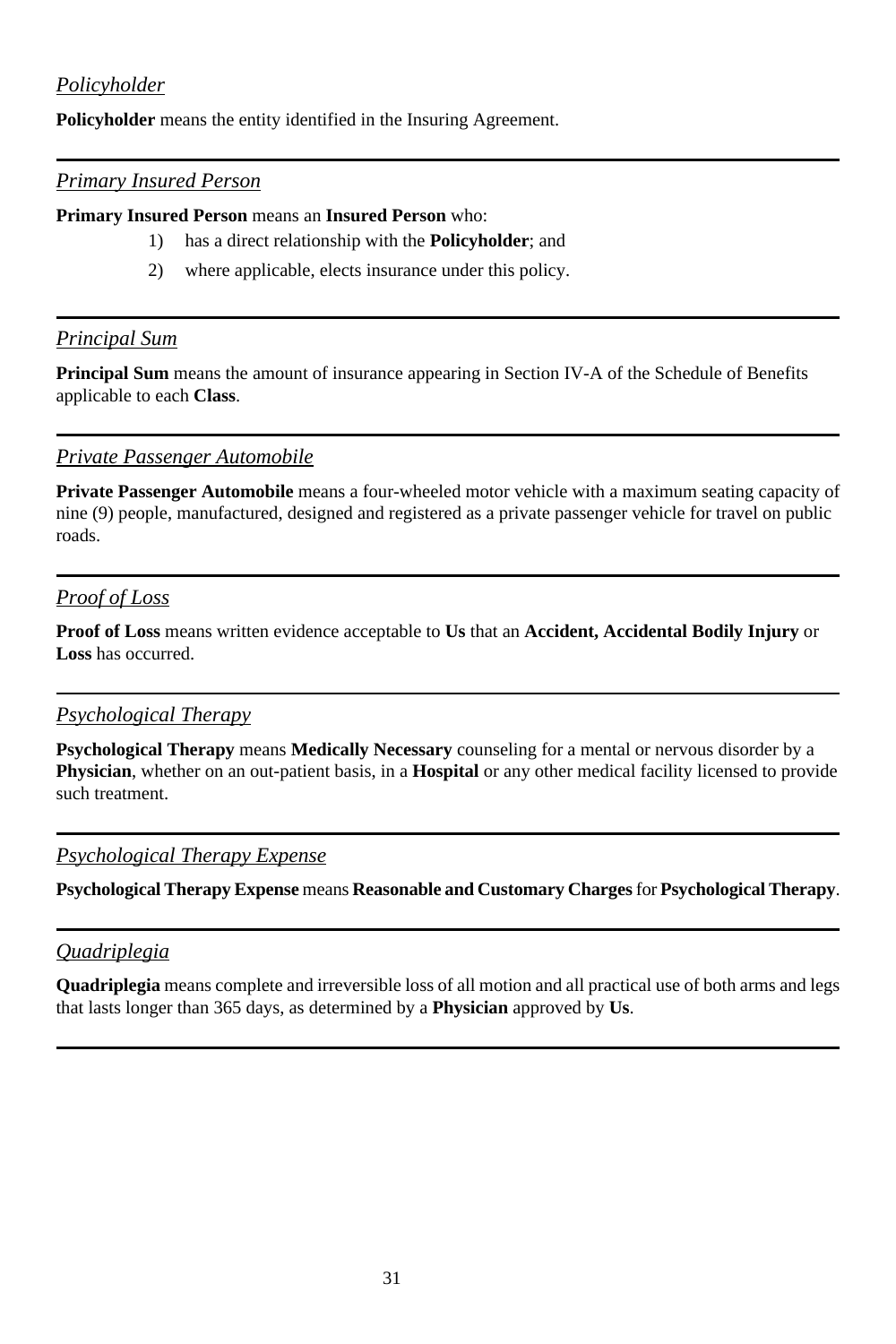### *Reasonable and Customary Charge*

#### **Reasonable and Customary Charge** means the lesser of:

- 1) the usual charge made by **Physicians** or other health care providers for a given service or supply; or
- 2) the charge **We** reasonably determine to be the prevailing charge made by **Physicians** or other health care providers for a given service or supply in the geographical area where it is furnished.

#### *Rehabilitation*

**Rehabilitation** means treatment other than **Psychological Therapy** intended to prepare an **Insured Person** for work in any **Gainful Occupation**, including an **Insured Person's** regular occupation that is:

- 1) provided by a therapist licensed, registered, or certified to perform such treatment; or
- 2) provided in a **Hospital** or other facility, which is licensed to provide such treatment.

The **Rehabilitation** must take place under the direction of a **Physician**.

#### *Rehabilitation Expense*

**Rehabilitation Expense** means **Reasonable and Customary Charges** for **Rehabilitation**.

#### *Relocation Travel*

**Relocation Travel** means travel by a **Primary Insured Person**:

- 1) between such **Primary Insured Person's** old and new regular places of employment or residence as part of a **Relocation**; and
- 2) at the **Policyholder's** authorization, direction and expense.

### *Relocation*

**Relocation** means the transfer of a **Primary Insured Person** by the **Policyholder** from the **Primary Insured Person's** current regular place of employment with the **Policyholder** to a new regular place of employment with the **Policyholder** that is more than fifty (50) miles from such current place of employment.

## *Repatriation*

**Repatriation** means the necessary arrangements for the return of an **Insured Person's** remains to an **Insured Person's** domicile or permanent residence in the event of an **Insured Person's Loss of Life**.

#### *Repetitive Motion Injury*

**Repetitive Motion Injury** means bursitis, stress fracture, strain, shin splints, Osgood Schlatter Disease, Chondromalacia, stress fractures, tendinitis and Carpal Tunnel Syndrome.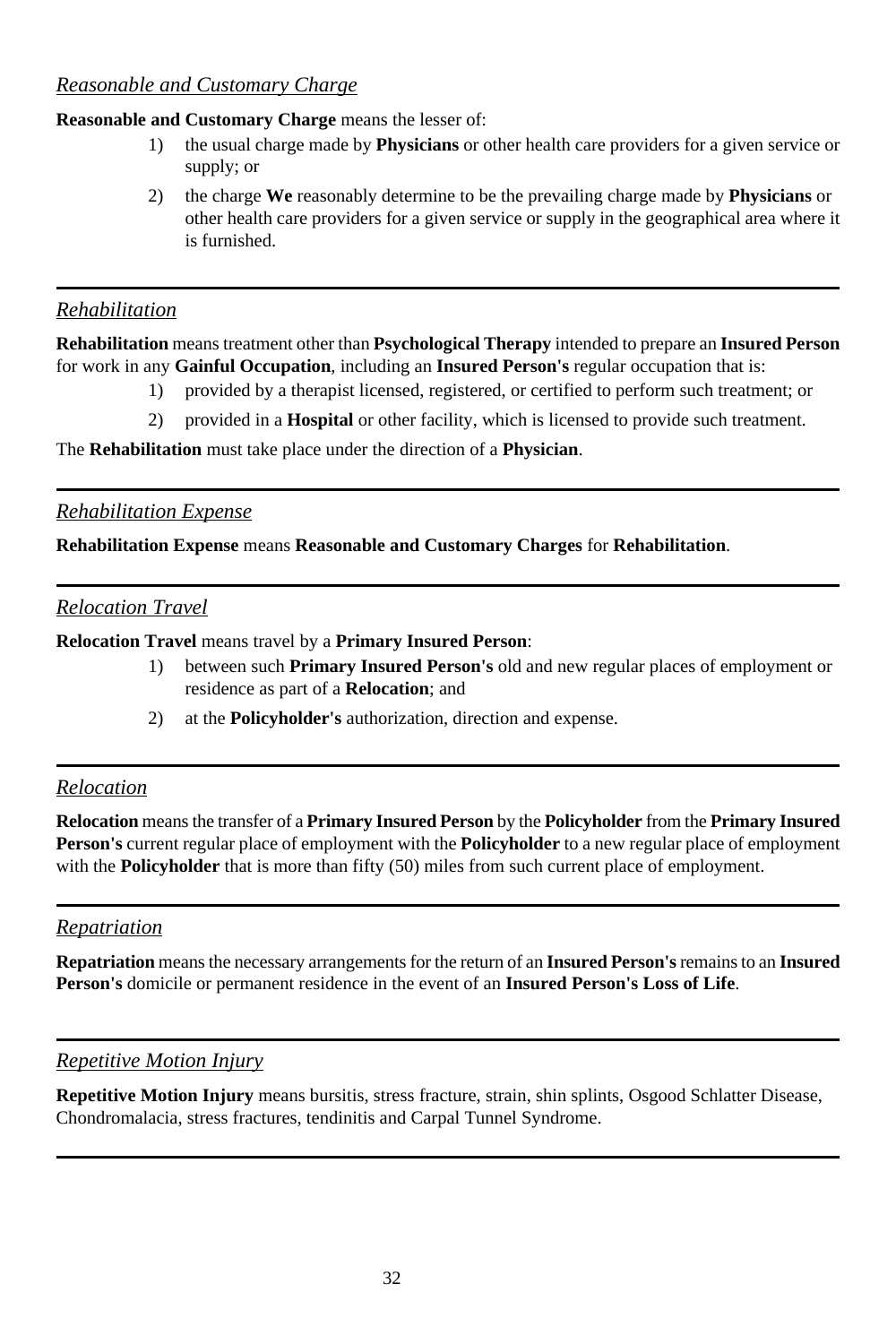## *Seat Belt*

**Seat Belt** means a lap or lap and shoulder restraint device or a child restraint device, which meets the published standards of the U. S. National Highway Transportation Safety Board and has been installed in accordance with the manufacturer's instructions.

#### *Specialized Aviation Activity*

**Specialized Aviation Activity** means use of a properly certified aircraft for the following:

any flight on a rocket propelled or rocket launched aircraft

**Specialized Aviation Activity** shall include any flight which requires a special permit or waiver from a governmental authority having jurisdiction over civil aviation, whether or not such permit or waiver is granted.

#### *Spouse*

**Spouse** means an **Insured Person's** husband or wife or who is recognized as such by the laws of the jurisdiction in which the **Primary Insured Person** resides.

### *Subsidiary*

**Subsidiary** means any organization in which:

- 1) more than 50% of the outstanding securities or voting rights representing the present right to vote for election of directors is owned or controlled, directly or indirectly, in any combination by the **Policyholder**; or
- 2) the **Policyholder** exercises management control.

## *Total Disability*

**Total Disability** means that **Accidental Bodily Injury** solely and directly:

- 1) prevents a **Primary Insured Person** from performing all the substantial and material duties of any **Gainful Occupation** for which such **Primary Insured Person** is qualified, or could be qualified, by reason of education, training, experience, or skill;
- 2) causes a condition which is medically determined by a **Physician**, approved by **Us**, to be of continuous and indefinite duration; and
- 3) requires the continuous care of a **Physician**, unless the **Primary Insured Person** has reached his or her maximum point of recovery.

## *Uniplegia*

**Uniplegia** means complete and irreversible loss of all motion and all practical use of one arm or one leg that lasts more than 365 days, as determined by a **Physician** approved by **Us**.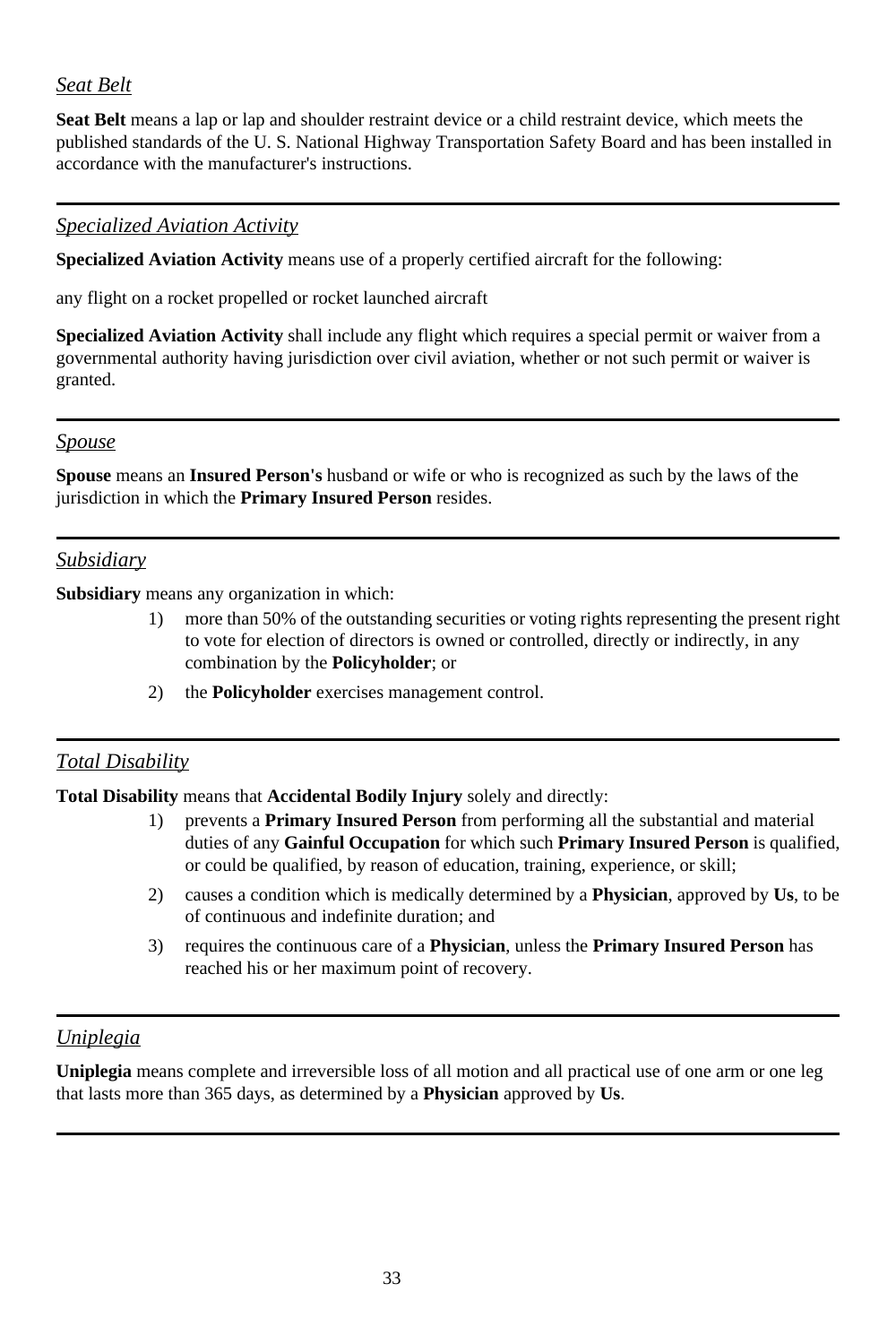## *Vehicle Modification*

**Vehicle Modification** means changes, including but not limited to installation of equipment, to a **Private Passenger Automobile** that are necessary to make such **Private Passenger Automobile** accessible to or driveable by an **Insured Person**.

#### *War*

**War** means:

- 1) hostilities following a formal declaration of war by a governmental authority;
- 2) in the absence of a formal declaration of **War** by a governmental authority armed, open and continuous hostilities between two countries; or
- 3) armed, open and continuous hostilities between two factions, each in control of territory, or claiming jurisdiction over the geographic area of hostility.

### *We, Us and Our*

**We, Us and Our** means FEDERAL INSURANCE COMPANY.

## **Section VIII - General Provisions**

## **Addition of New Insured Persons**

Any new person who meets the eligibility criteria for the **Class(es)** described in Section I of the Schedule of Benefits, **Insured Persons**, will automatically be an **Insured Person** under this policy.

#### **Benefit Assignment**

An **Insured Person** may assign **Benefit Amounts** other than those for **Loss of Life**. Such assignment must be in writing, signed by the **Insured Person** and filed with the **Policyholder**. The assignment shall be provided to **Us** at the time of claim or at such other time as **We** may require. **We** do not assume the responsibility for the validity of any assignment.

## **Arbitration**

In the event of a dispute under this policy, either **We**, an **Insured Person**, or in the event of **Loss of Life**, an **Insured Person's** beneficiary, may make a written demand for arbitration. Upon an **Insured Person's** consent to proceed with arbitration, **We**, an **Insured Person**, or in the event of **Loss of Life**, an **Insured Person's** beneficiary, will each select an arbitrator. The two arbitrators will select a third. If they cannot agree within fifteen (15) days, then either **We** or an **Insured Person**, or in the event of **Loss of Life**, an **Insured Person's** beneficiary, may request that the choice of arbitrator be submitted to the American Arbitration Association. The arbitration will be held in the State of an **Insured Person's** principal residence.

Each participant shall bear the cost for arbitration and shall share equally in the cost of the umpire and the proceedings.

Arbitration in no way prevents the rights pursuant to New York Insurance Law, section 3221(a)(14).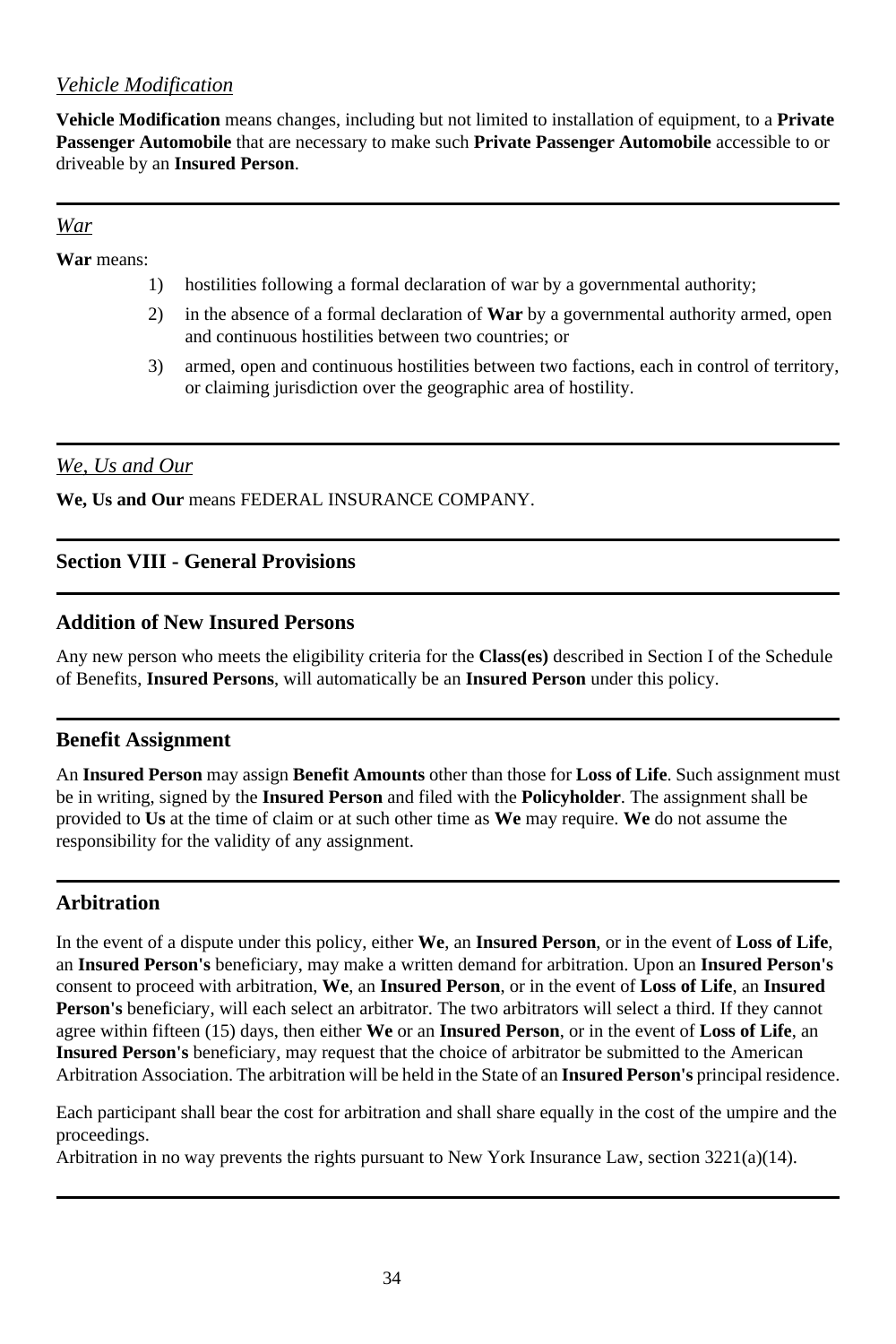## **Beneficiary**

## A) Designation

An **Insured Person** has the right to designate a beneficiary. The **Primary Insured Person** shall have the sole right to designate a beneficiary for any **Dependent Child** who is a minor. All beneficiary designations must be:

- 1) in writing;
- 2) filed with the **Policyholder**; and
- 3) provided to **Us** at the time of claim; or
- 4) at such other time as **We** may require

### B) Change

The **Insured Person**, and no one else, unless there is an irrevocable assignment, has the right to change the beneficiary except as set forth above. The **Insured Person** does not need the consent of anyone to do so. All beneficiary changes must be:

- 1) in writing;
- 2) filed with the **Policyholder**; and
- 3) provided to **Us** at the time of claim or at such other time as **We** may require.

**We** do not assume any responsibility for the validity of these changes.

#### C) Payment

The **Benefit Amount** for covered **Loss of Life** will be paid to the beneficiary designated by an **Insured Person**. Any **Benefit Amount** payable due to the **Loss of Life** of a **Dependent Child** will be paid to the **Primary Insured Person**, absent any beneficiary designation by the **Dependent Child**.

If an **Insured Person** has not chosen a beneficiary or if there is no beneficiary alive when the **Insured Person** dies, then **We** will pay the **Benefit Amount** for **Loss of Life** to the first surviving party in the following order:

- 1) the **Insured Person's Spouse** or **Domestic Partner**;
- 2) in equal shares to the **Insured Person's** surviving children;
- 3) in equal shares to the **Insured Person's** surviving parents;
- 4) in equal shares to the **Insured Person's** surviving brothers and sisters;
- 5) the **Insured Person's** estate.

All other **Benefit Amounts** are paid to the **Insured Person**, unless otherwise directed by an **Insured Person** or an **Insured Person's** designee, or unless otherwise noted in this policy.

If any beneficiary has not reached the legal age of majority, then **We** will pay such beneficiary's legal guardian.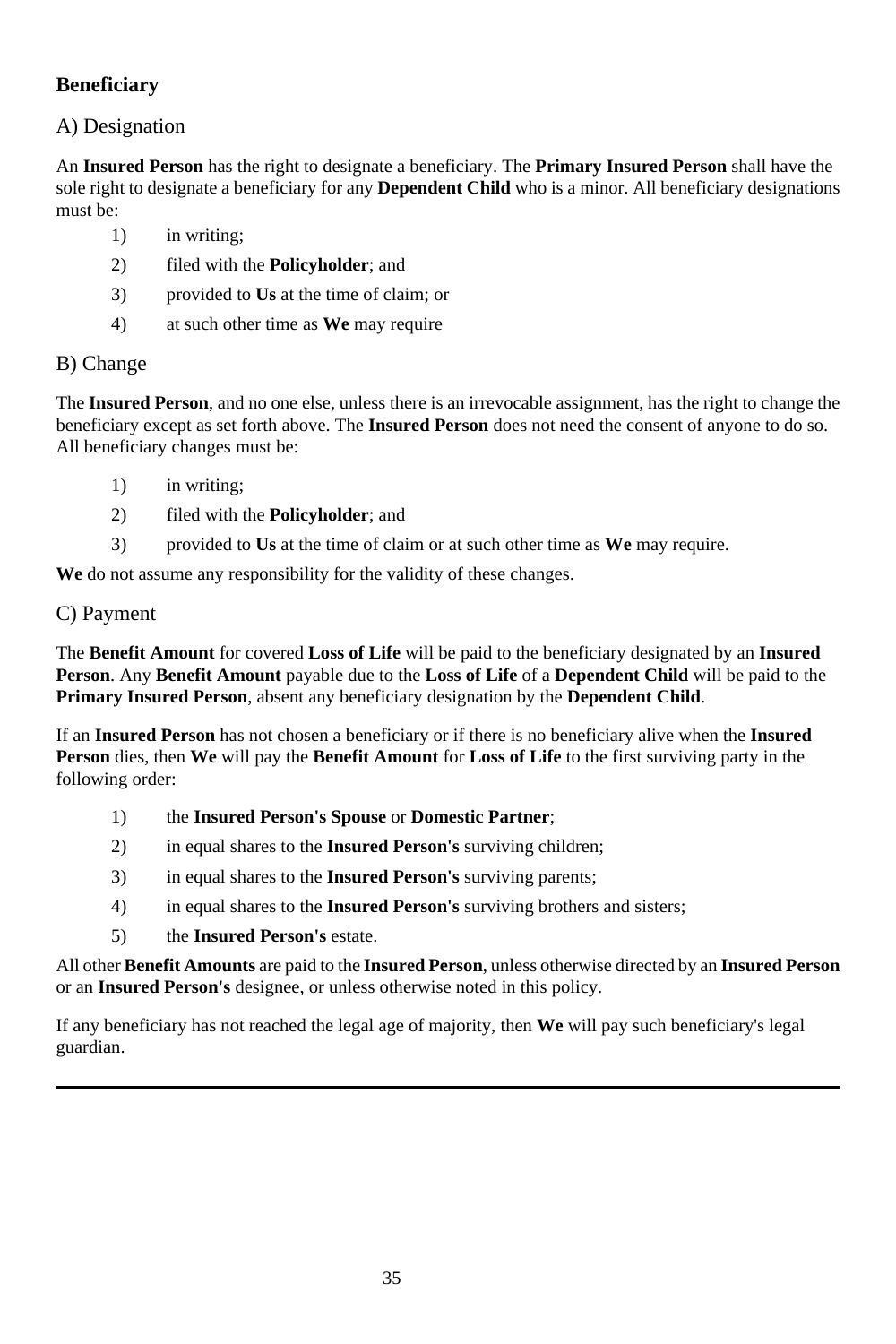## **Cancellation, Nonrenewal and Grace Period**

## A) Grace Period

The **Policyholder** is entitled to a grace period of thirty-one (31) days from the premium due date for the payment of premium due. This policy will continue in force during the grace period. The grace period does not apply to the first premium payable during this policy term. Failure to pay the first premium on or before the due date will immediately terminate this policy as of inception. **We** are not required to provide notification of such termination.

## B) Cancellation, Nonrenewal

The **Policyholder** may cancel this policy, or any of its individual insurance benefits, by sending **Us** written notice stating when cancellation is to take effect. The effective date of cancellation may not be earlier than the date notice is postmarked or transmitted.

**We** may cancel this policy, or any of its individual insurance benefits, if the **Policyholder** fails to pay the premium within the grace period of thirty-one (31) days after the premium due date, except for the first premium due during the Policy Period. **We** will send written notice stating the effective date of cancellation, which will be no earlier than thirty-one (31) days after the premium due date.

**We** may cancel this policy, or any of its individual insurance benefits, for reasons other than nonpayment of premium by sending written notice stating when thereafter such cancellation shall take effect. If this is a multi-year policy, then **We** may cancel the policy, or any of its individual insurance benefits, by sending written notice at least forty-five (45) days prior to the Anniversary Date shown in the Insuring Agreement.

**We** may nonrenew this policy by sending written notice at least forty-five (45) days before the expiration date of the Policy Period shown in the Insuring Agreement.

**We** will send notice of cancellation or nonrenewal to the **Policyholder** at its last known address. If the notice is mailed, proof of mailing will be considered proof of cancellation or nonrenewal.

The **Policyholder** is required to immediately provide notice of cancellation or nonrenewal to all **Insured Persons**.

The earned premium will be computed on a pro-rata basis. Any unearned premium will be returned to the **Policyholder** as soon as practicable.

## **Certificate**

When required by law, **We** will issue to the **Policyholder** for delivery to the **Primary Insured Person** a Certificate of Insurance. The Certificate of Insurance will describe the benefits, exclusions, limitations, and conditions of this policy and state to whom benefits are payable. Any subsequent changes to this policy will also apply to the existing Certificates of Insurance.

## **Changes**

This policy can only be changed by a written endorsement that becomes a part of this policy. The endorsement must be approved by one of **Our** officers and signed by one of **Our** authorized representatives. No agent has the authority to change this policy or waive any of its provisions.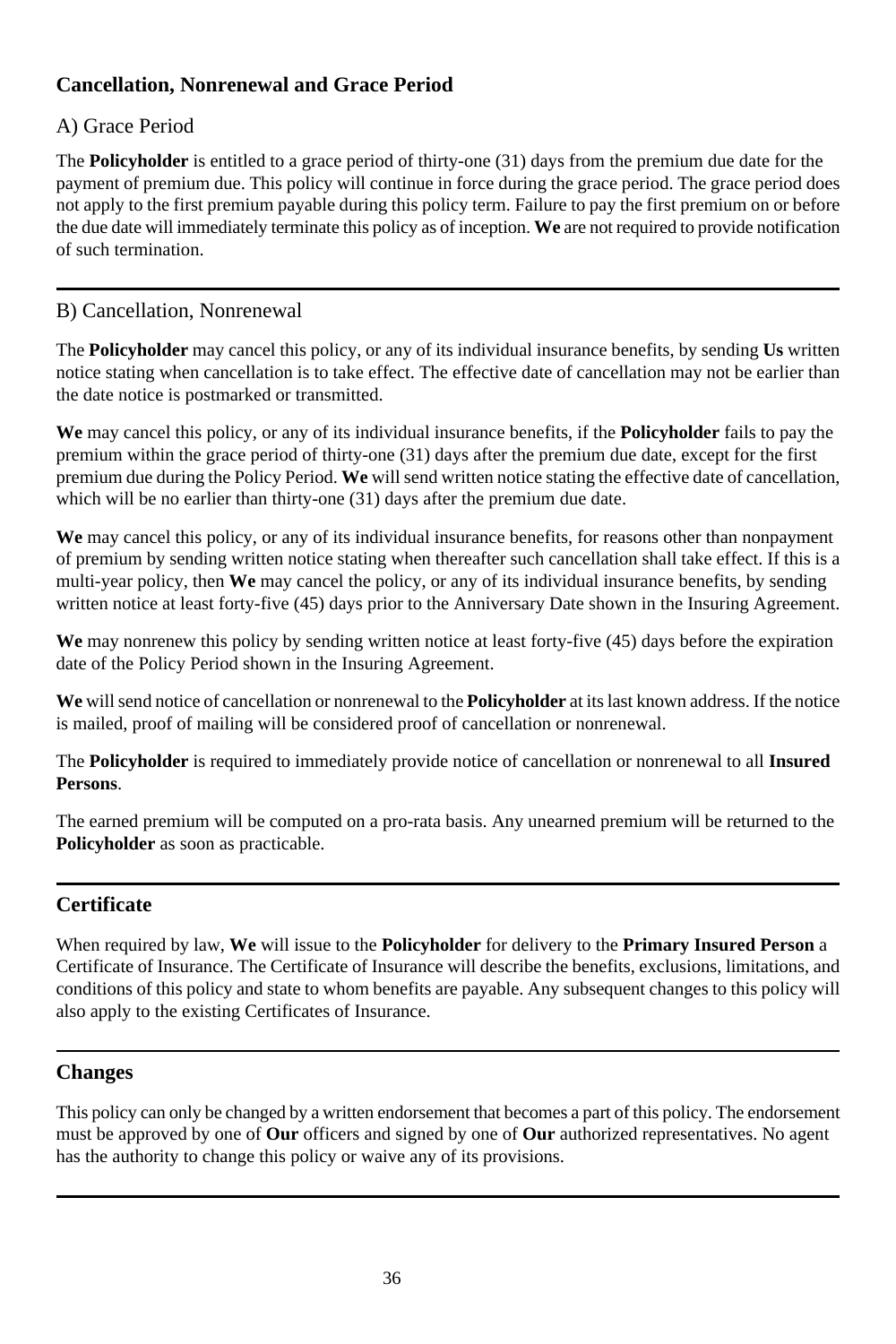## **Concealment or Fraud**

Insurance under this policy is void if:

- 1) the **Policyholder** or any **Insured Person** has intentionally concealed or misrepresented any material fact relating to this policy before or after a **Loss**; or
- 2) the **Policyholder** or any **Insured Person** files a false report of a **Loss.**

## **Compliance by Policyholder and Insured Person**

**We** have no duty to provide insurance under this policy unless the **Policyholder**, the **Insured Person** and the beneficiary, if applicable, have fully complied with all the terms and conditions of this policy.

## **Claim Notice**

Written Claim Notice must be given to **Us** or any of **Our** brokers or appointed agents within twenty (20) days after the occurrence or commencement of any **Loss** covered by this policy or as soon as reasonably possible. Notice must include enough information to identify the **Insured Person** and **Policyholder**. Failure to give Claim Notice within twenty (20) days will not invalidate or reduce any otherwise valid claim if notice is given as soon as reasonably possible.

## **Claim Forms**

When **We** receive notice of a claim, **We** will send the **Insured Person** or the **Insured Person's** designee, within fifteen (15) days, forms for giving **Proof of Loss** to **Us**. If the **Insured Person** or the **Insured Person's** designee does not receive the forms, then the **Insured Person** or an **Insured Person's** designee should send **Us** a written description of the **Loss**. This written description should include information detailing the occurrence, type and extent of the **Loss** for which the claim is made.

## **Claim Proof of Loss**

For claims involving disability, complete **Proof of Loss** must be given to **Us** within ninety (90) days after commencement of the period for which **We** are liable. Subsequent written proof of the continuance of such disability must be given to **Us** at such intervals as **We** may reasonably require.

Failure to give complete **Proof of Loss** within these time frames will not invalidate or reduce any otherwise valid claim if notice is given as soon as reasonably possible.

For all claims except those involving disability, complete **Proof of Loss** must be given to **Us** within ninety (90) days after the date of **Loss**, or as soon as reasonably possible.

## **Claim Payment**

For benefits payable involving disability, **We** will pay the **Insured Person** the applicable **Benefit Amount** no less frequently than monthly during the period for which **We** are liable. All payments by **Us** are subject to receipt of complete **Proof of Loss**.

For all benefits payable under this policy except those for disability, **We** will pay the **Insured Person** or beneficiary the applicable **Benefit Amount** within sixty (60) days after **We** receive complete **Proof of Loss** if the **Insured Person**, the **Policyholder** and beneficiary, where applicable, have complied with all the terms of this policy.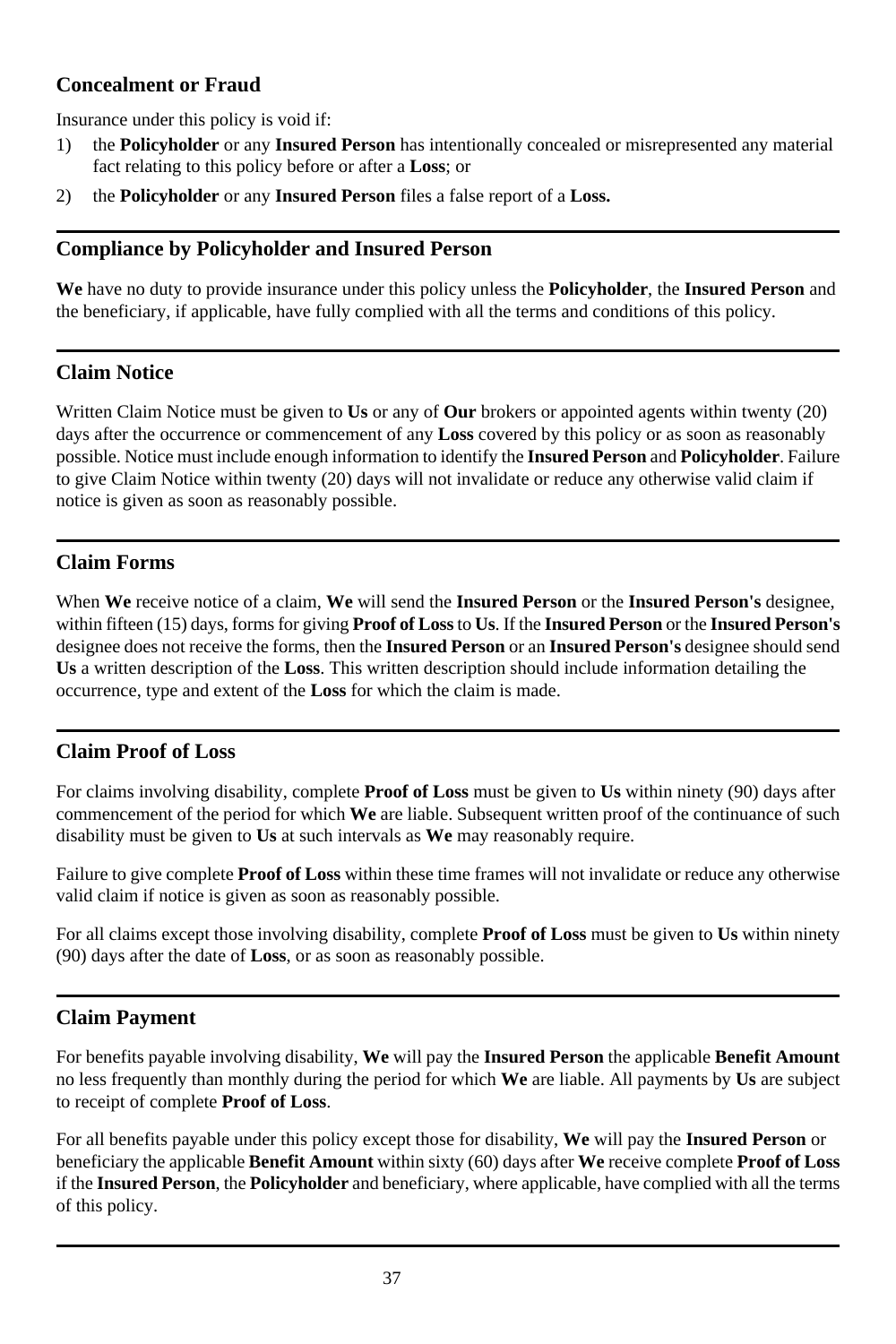## **Claim External Appeal**

### **I. INSURED PERSON'S RIGHT TO AN EXTERNAL APPEAL**

Under certain circumstances, an **Insured Person** has a right to an external appeal of a denial of coverage. Specifically, if **We** have denied coverage on the basis that the service is not medically necessary or is an experimental or investigational treatment, the **Insured Person** or his or her representative may appeal that decision to an external appeal agent, an independent entity certified by the State to conduct such appeals.

#### **II. INSURED PERSON'S RIGHT TO APPEAL A DETERMINATION THAT A SERVICE IS NOT MEDICALLY NECESSARY**

If **We** have denied coverage on the basis that the service is not medically necessary, the **Insured Person** may appeal to an external appeal agent if the following two (2) criteria are satisfied:

- 1) The service, procedure, or treatment must otherwise be a covered benefit under the Policy; and
- 2) The **Insured Person** must have received a final adverse determination through **Our** internal appeal process and **We** must have upheld the denial **or We** and the **Insured Person** must agree to waive any internal appeal.

#### **III. INSURED PERSON'S RIGHT TO APPEAL A DETERMINATION THAT A SERVICE IS EXPERIMENTAL OR INVESTIGATIONAL**

If an **Insured Person** has been denied coverage on the basis that the service is an experimental or investigational treatment, such **Insured Person** must satisfy the following two (2) criteria:

- 1) The service must otherwise be a covered benefit under this Policy; and
- 2) The **Insured Person** must have received a final adverse determination through the **Our** internal appeal process and **We** must have upheld the denial or **We** and the **Insured Person** must agree in writing to waive any internal appeal.

In addition, the **Insured Person's** attending physician must certify that such **Insured Person** has a life-threatening or disabling condition or disease. A "life-threatening condition or disease" is one which, according to the current diagnosis of the attending physician, has a high probability of death. A "disabling condition or disease" is any medically determinable physical or mental impairment that can be expected to result in death, or that has lasted or can be expected to last for a continuous period of not less than twelve (12) months, which renders the **Insured Person** unable to engage in any substantial gainful activities. In the case of a child under the age of eighteen (18), a "disabling condition or disease" is any medically determinable physical or mental impairment of comparable severity.

The **Insured Person's** attending physician must also certify that the life-threatening or disabling condition or disease is one for which standard health services are ineffective or medically inappropriate or one for which there does not exist a more beneficial standard service or procedure covered by the Policy or one for which there exists a clinical trial (as defined by law).

In addition, the **Insured Person's** attending physician must have recommended one of the following:

- 1) A service, procedure or treatment that two (2) documents from available medical and scientific evidence indicate is likely to be more beneficial to the **Insured Person** than any standard covered service (only certain documents will be considered in support of this recommendation - the attending physician should contact the State in order to obtain current information as to what documents will be considered or acceptable); or
- 2) A clinical trial for which the **Insured Person** is eligible (only certain clinical trials can be considered).

For purposes of this section, the attending physician must be a licensed, board-certified or board eligible physician qualified to practice in the area appropriate to treat the **Insured Person's** life-threatening or disabling condition or disease.

## **IV. THE EXTERNAL APPEAL PROCESS**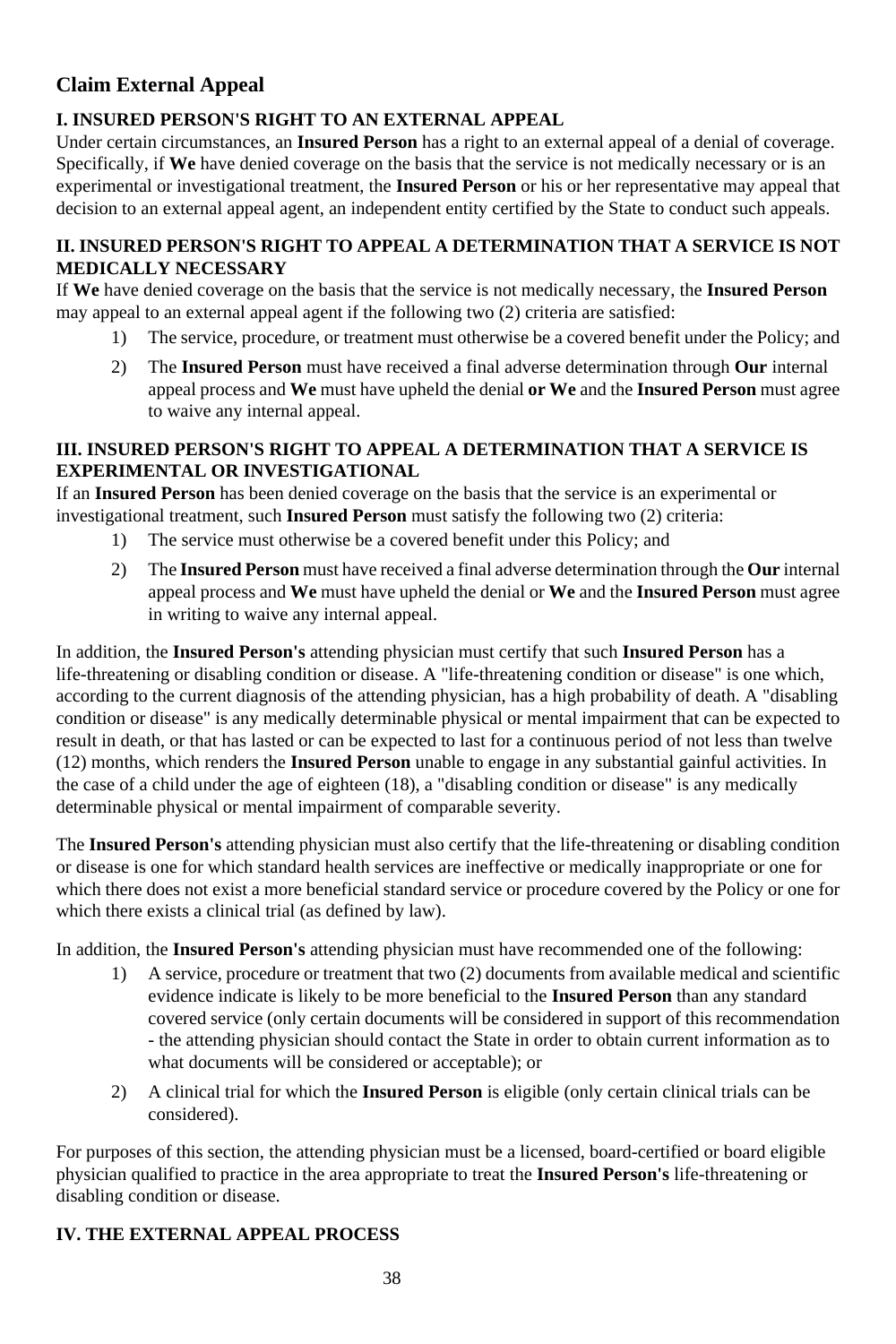If, through **Our** internal appeal process, the **Insured Person** has received a final adverse determination upholding a denial of coverage on the basis that the service is not medically necessary or is an experimental or investigational treatment, the **Insured Person** has forty-five (45) days from receipt of such notice to file a written request for an external appeal. If **We** and the **Insured Person** have agreed in writing to waive any internal appeal, the **Insured Person** has forty-five (45) days from receipt of such waiver to file a written request for an external appeal. **We** will provide an external appeal application with the final adverse determination issued through **Our** internal appeal process or **Our** written waiver of an internal appeal.

The **Insured Person** may also request an external appeal application from the New York State Insurance Department at 1-800-400-8882. Submit the completed application to the Insurance Department at the address indicated on the application. If the **Insured Person** satisfies the criteria for an external appeal, the State will forward the request to a certified external appeal agent.

The **Insured Person** will have an opportunity to submit additional documentation with his or her request. If the external appeal agent determines that the information submitted represents a material change from the information on which **We** based **Our** denial, the external appeal agent will share this information with **Us** in order for **Us** to exercise **Our** right to reconsider **Our** decision. If **We** choose to exercise this right, **We** will have three (3) business days to amend or confirm **Our** decision. Please note that in the case of an expedited appeal (described below), **We** do not have a right to reconsider **Our** decision.

In general, the external appeal agent must make a decision within thirty (30) days of receipt of the **Insured Person's** completed application. The external appeal agent may request additional information from the **Insured Person**, the **Insured Person's** physician, or **Us**. If the external appeal agent requests additional information, it will have five (5) additional business days to make its decision. The external appeal agent must notify the **Insured Person** in writing of its decision within two (2) business days.

If the **Insured Person's** attending physician certifies that a delay in providing the service that has been denied poses an imminent or serious threat to such **Insured Person's** health, the **Insured Person** may request an expedited external appeal. In that case, the external appeal agent must make a decision within three (3) days of receipt of the completed application. Immediately after reaching a decision, the external appeal agent must try to notify the **Insured Person** and **Us** by telephone or facsimile of that decision. The external appeal agent must also notify the **Insured Person** in writing of its decision.

If the external appeal agent overturns **Our** decision that a service is not medically necessary or approves coverage of an experimental or investigational treatment, **We** will provide coverage subject to the other terms and conditions of this Policy. Please note that if the external appeal agent approves coverage of an experimental or investigational treatment that is part of a clinical trial, **We** will only cover the costs of services required to provide treatment to the **Insured Person** according to the design of the trial. **We** shall not be responsible for the costs of investigational drugs or devices, the costs of non-health care services, the costs of managing research, or costs which would not be covered under this subscriber contract for non-experimental or non-investigational treatments provided in such clinical trial.

The external appeal agent's decision is binding on both the **Insured Person** and **Us**. The external appeal agent's decision is admissible in any court proceeding.

#### **V. INSURED PERSON'S RESPONSIBILITIES**

**It is the Insured Person's RESPONSIBILITY to initiate the external appeal process.** The **Insured Person** may initiate the external appeal process by filing a completed application with the New York State Insurance Department. The **Insured Person** may appoint a representative to assist with the **Insured Person's** external appeal request, however, the Insurance Department may contact the **Insured Person** and request that the **Insured Person** confirm in writing that he or she has appointed such representative.

**Under New York State law, the Insured Person's completed request for appeal must be filed within forty-five (45) days of either the date upon which the Insured Person receives written notification from Us that We have upheld a denial of coverage or the date upon which the Insured Person receives a written waiver of any internal appeal. We have no authority to grant an extension of this deadline.**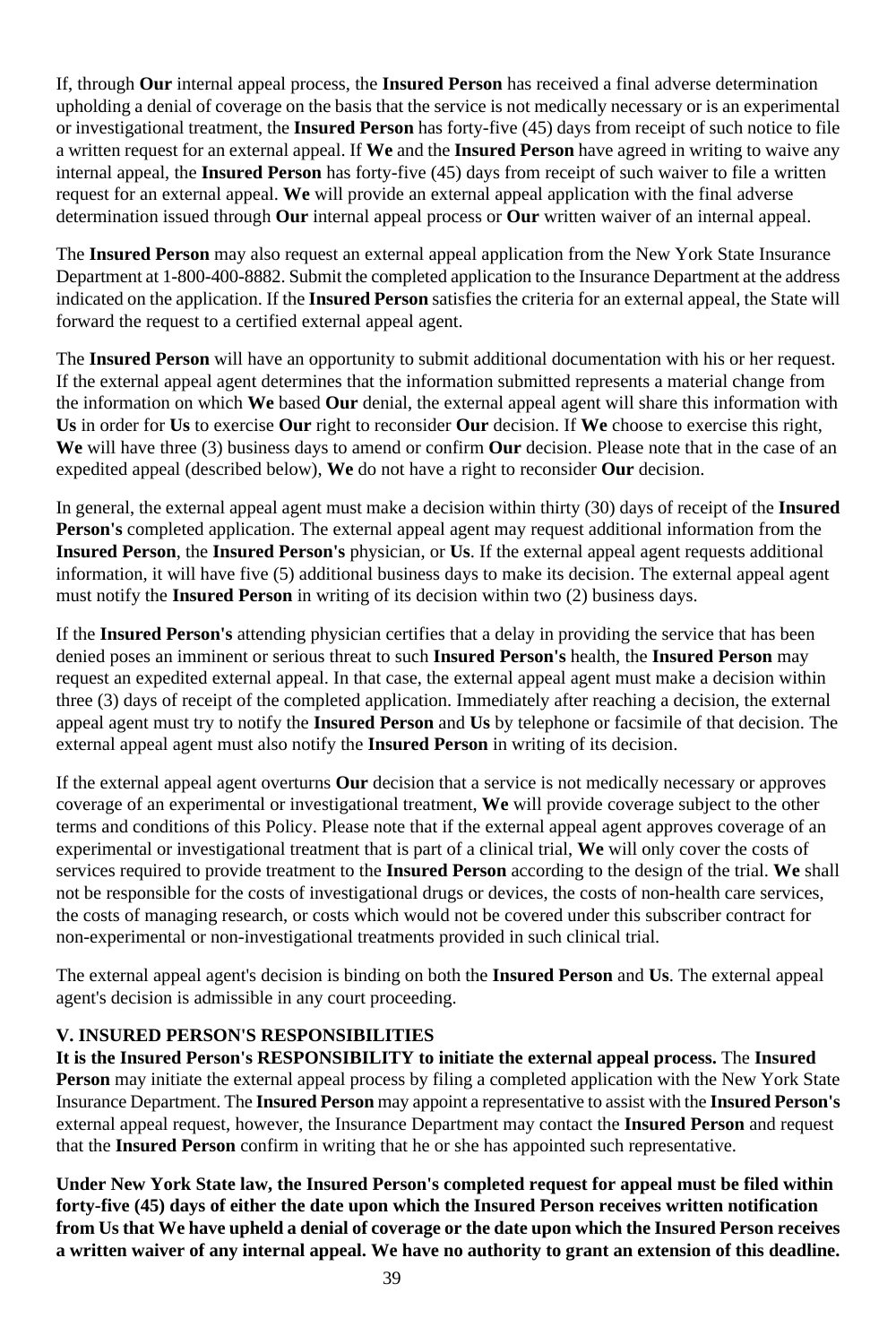#### **COVERED SERVICES/EXCLUSIONS**

In general, **We** do not cover experimental or investigational treatments. However, **We** shall cover an experimental or investigational treatment approved by an external appeal agent. If the external appeal agent approves coverage of an experimental or investigational treatment that is part of a clinical trial, **We** will only cover the costs of services required to provide treatment to the **Insured Person** according to the design of the trial. **We** shall not be responsible for the costs of investigational drugs or devices, the costs of non-health care services, the costs of managing research, or costs which would not be covered under this Policy for non-experimental or non-investigational treatments provided in such clinical trial.

#### **Claim and Suit Cooperation**

In the event of a claim under this policy, the **Policyholder**, the **Insured Person** or the beneficiary, if applicable, must fully cooperate with **Us** in **Our** handling of the claim, including, but not limited to, the timely submission of all medical and other reports, and full cooperation with all physical examinations and autopsies that **We** may require. If **We** are sued in connection with a claim under this policy, then the **Policyholder**, the **Insured Person** or the beneficiary must fully cooperate with **Us** in the handling of such suit. The **Policyholder**, the **Insured Person** or the beneficiary must not, except at their own expense, voluntarily make any payment or assume any obligation in connection with any suit without **Our** prior written consent.

### **Entire Contract and Application**

This policy, the **Policyholder's** application and the **Primary Insured Person's** application, if any, together with the endorsements attached to this policy, constitute the entire contract of insurance. If an application is completed by the **Policyholder** or **Primary Insured Person** in connection with this policy, then **We** will attach the application to the policy when the policy is issued.

#### **Examination Under Oath**

**We** have a right to examine under oath, as often as **We** may reasonably require, an **Insured Person**, the **Policyholder** or the beneficiary. **We** may also require the **Insured Person**, the **Policyholder** or the beneficiary to provide a signed description of the circumstances surrounding the **Loss** and their interest in the **Loss**. An **Insured Person**, the **Policyholder** and the beneficiary will also produce all records and documents requested by **Us** and will permit **Us** to make copies of such records or documents.

#### **Governing Jurisdiction and Conformance With Statutes**

This policy is governed by the laws of the jurisdiction in which it is delivered to the **Policyholder**. Any terms of this policy which are in conflict with the applicable statutes, laws or regulations of the jurisdiction in which this policy is delivered are amended to conform to such statutes, laws or regulations. Any terms of a certificate which are in conflict with the applicable statutes, laws or regulations of the jurisdiction in which the certificate is delivered are amended to conform to the statutes, laws or regulations of the jurisdiction.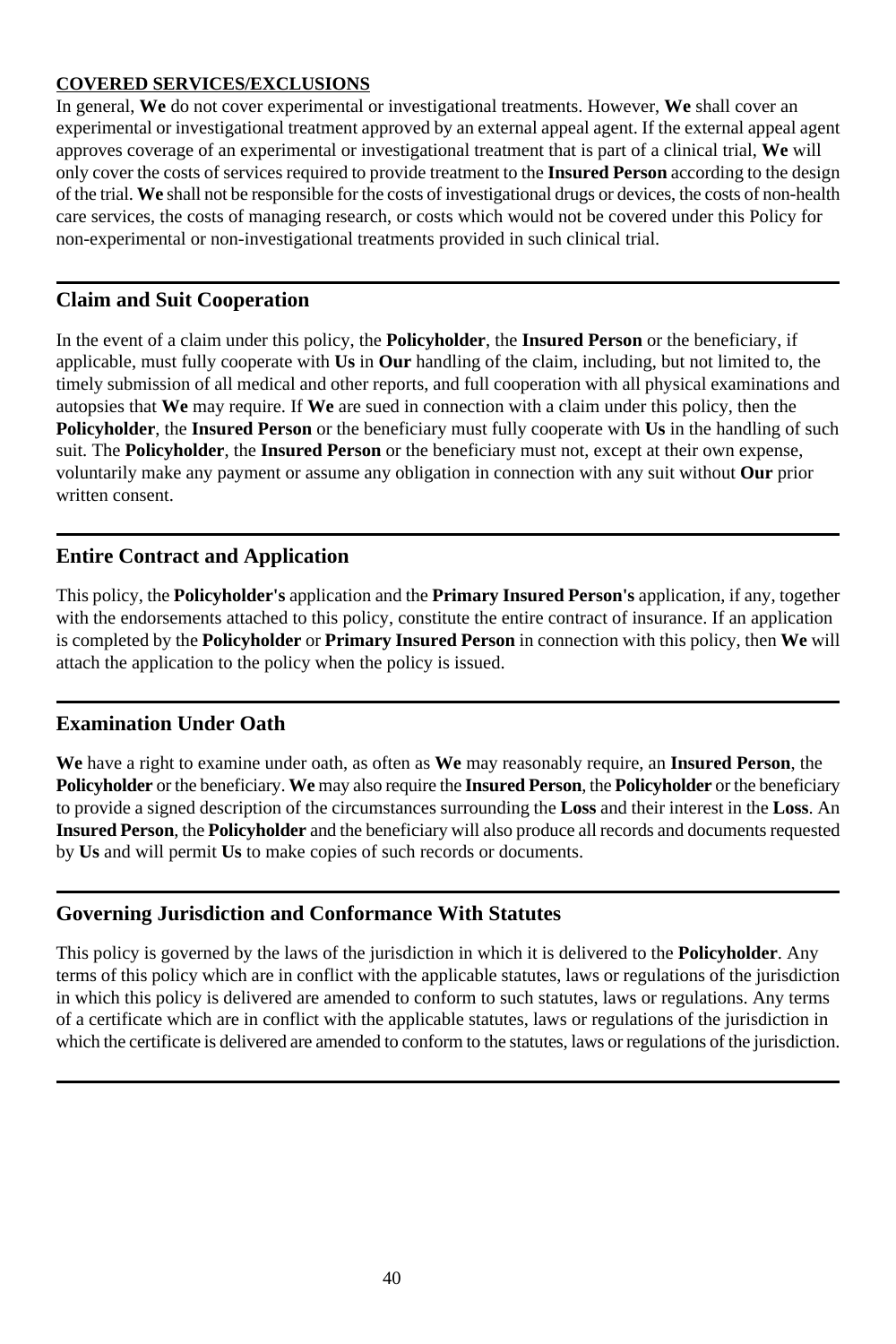## **Inadvertent Error**

The insurance provided under this policy will not be prejudiced by the failure on the part of the **Policyholder** to transmit reports, collect and remit premium or comply with any of the terms and conditions of this policy when such failure is due to an inadvertent error or clerical mistake, provided that such inadvertent error or clerical mistake is corrected promptly upon discovery.

An inadvertent error or clerical mistake by **Us** or by the **Policyholder** may be corrected upon discovery with notice by the **Policyholder** to **Us** or by **Us** to the **Policyholder**.

## **Informational and Advertising Material**

The **Policyholder** and its representatives must gain **Our** prior written approval of all material used for advertising and solicitation relating to this policy, regardless of the medium in which such material appears. **We** will not be responsible for any increase in payment or any changes in insurance resulting from such materials that have not been approved by **Us**.

## **Legal Action Against Us**

No legal action may be brought to recover on this policy until sixty (60) days after **We** have been given complete **Proof of Loss**. No such action may be brought after three (3) years from the time complete **Proof of Loss** is required to be given. No such action may be brought unless there has been full compliance with all of the terms of this policy.

In no case will **We** be liable for benefits that are not payable under the terms of this policy or that exceed the applicable **Benefit Amounts** or limits of insurance of this policy.

## **Liberalization**

If **We** adopt any changes:

- 1) within forty-five (45) days prior to the policy effective date shown in the Insuring Agreement; or
- 2) during the Policy Period,

which broaden this insurance without an additional premium charge, then the **Insured Person** will automatically receive the benefit of the broadened insurance.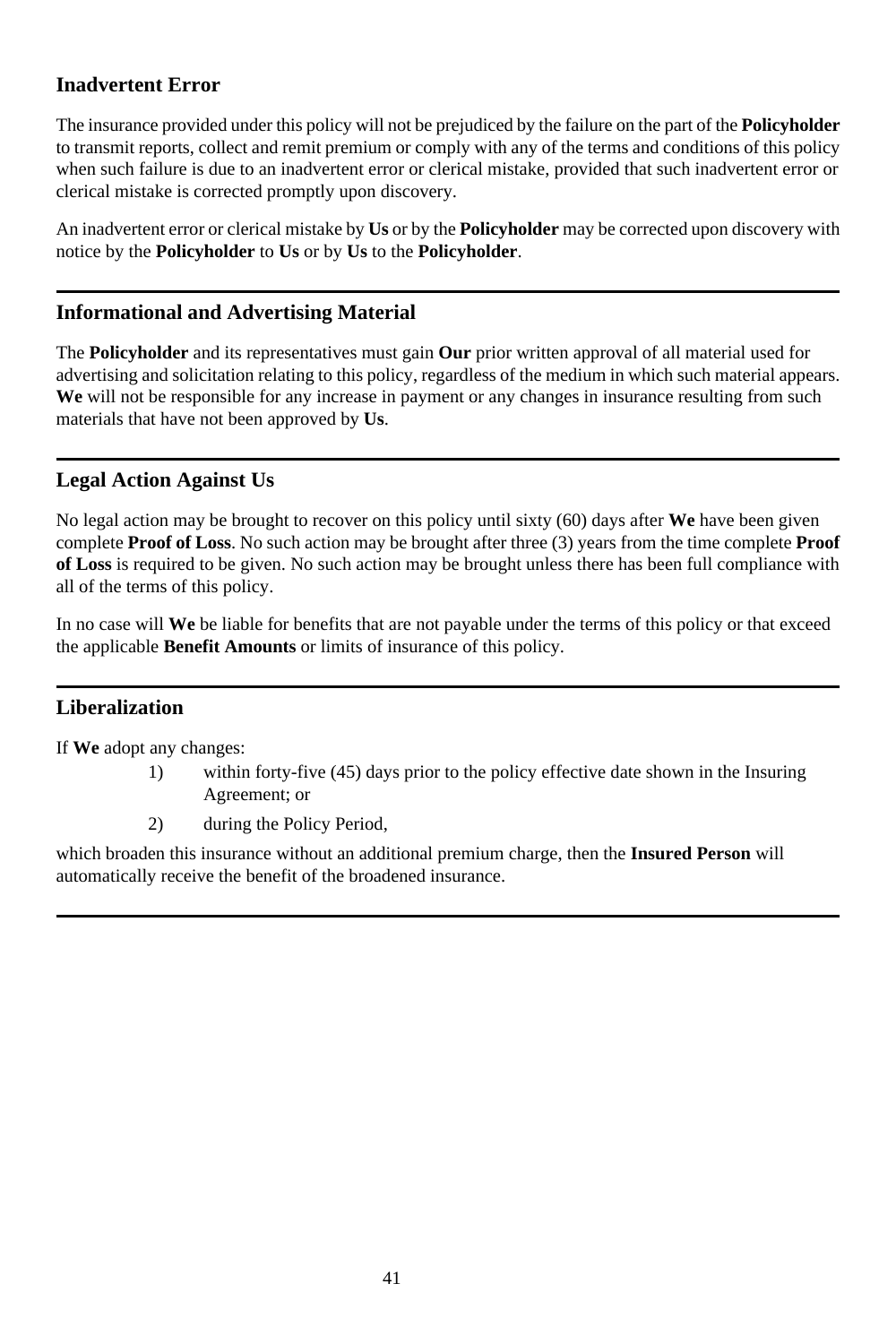## **Newly Acquired or Newly Formed Organizations**

If the **Policyholder** acquires or forms another entity that becomes a **Subsidiary**, then at the **Policyholder's** request, **We** will enroll all eligible employees of such **Subsidiary** as soon as possible subject to the following requirements:

- 1) all eligible employees of such **Subsidiary** fit the **Class** Description shown in Section I of the Schedule of Benefits;
- 2) the **Subsidiary** is acquired or formed during the Policy Period;
- 3) the **Policyholder** reports the name of the **Subsidiary** within ninety (90) day(s) after its acquisition or formation together with such information that **We** at our sole discretion may require to determine the additional premium; and
- 4) the **Policyholder** pays the additional required premium.

Item three (3) above does not apply to a **Subsidiary** with less than 100 eligible employees unless the number of eligible employees for such **Subsidiary** exceeds ten percent (10%) of the insured group.

This insurance does not apply if the **Policyholder** advises **Us** in writing that it does not seek insurance under this policy for such newly acquired or formed **Subsidiary**.

## **Physical Examination and Autopsy**

**We** have the right to have an **Insured Person** examined by a **Physician** approved by **Us**, as often as reasonably necessary while a claim is open. **We** may also have an autopsy done by a **Physician**, unless prohibited by law. Any examinations or autopsies that **We** require will be done at **Our** expense.

## **Premium Payment**

The **Policyholder** will collect and remit to **Us** all premium due under this policy, subject to the grace period.

Premium is adjustable. The earned premium is calculated for each reporting period based on the applicable rates and exposures. The **Policyholder** must keep records of the information **We** need to calculate the premium and send **Us** copies of these records for each reporting period.

The earned premium will be computed on a pro-rata basis. Any unearned premium will be remitted to the **Policyholder** as soon as practicable.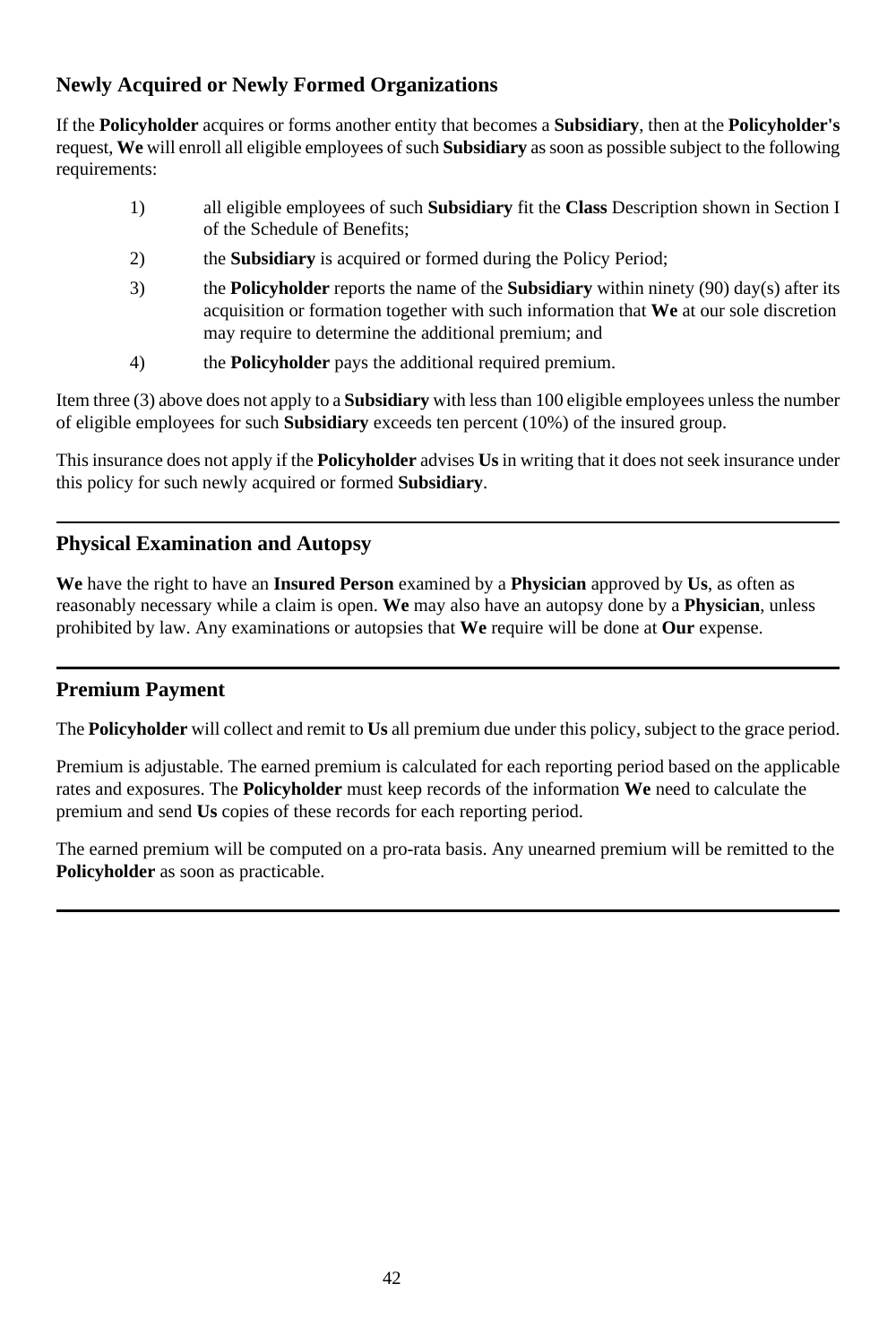## **Premium Provisions**

The **Policyholder** will pay all required premium due under this policy, subject to the grace period. Annual Premiums and Deposit Premiums are due at the beginning of the Policy Period and each future Anniversary Date unless otherwise indicated on the Premium Summary.

If premiums are adjustable, then **We** will compute the earned premium for each audit reporting period based on the applicable rates and exposures. The **Policyholder** must keep records of the information **We** need to perform the adjustment and send **Us** copies at **Our** request.

If the policy is written subject to adjustment shown in the Premium Schedule, then the **Policyholder** must report to **Us** the complete information for the reporting period shown in the Premium Summary. The **Policyholder** must submit the reports within the specified number of days after the end of each Reporting Period.

At the earlier of the end of the Policy Period or the policy termination, earned premium will be determined based on the reported values or exposures. If the resulting earned premium is less than the Deposit Premium, if any, then **We** will return the excess to the **Policyholder**. If the resulting earned premium is greater than the Deposit Premium, if any, then **We** will bill the **Policyholder** for the additional premium. The **Policyholder** will pay **Us**, within thirty (30) days, any additional premium generated from the premium adjustment.

## **Premium Rate Change**

**We** may change the premium rates for this policy on the Anniversary Date. **We** will give the **Policyholder** at least forty-five (45) days prior written notice of such change.

### **Records and Audit**

**We** may examine the **Policyholder's** books and records relating to this policy at any reasonable time during the policy term and up to three (3) years after expiration of this policy or until final adjustment and settlement of all claims under this policy, whichever is later.

The **Policyholder** must maintain information pertaining to **Insured Persons** including but not limited to each **Insured Person's Benefit Amount**, **Class**, **Salary**, enrollment form, if any, and beneficiary designations or assignments.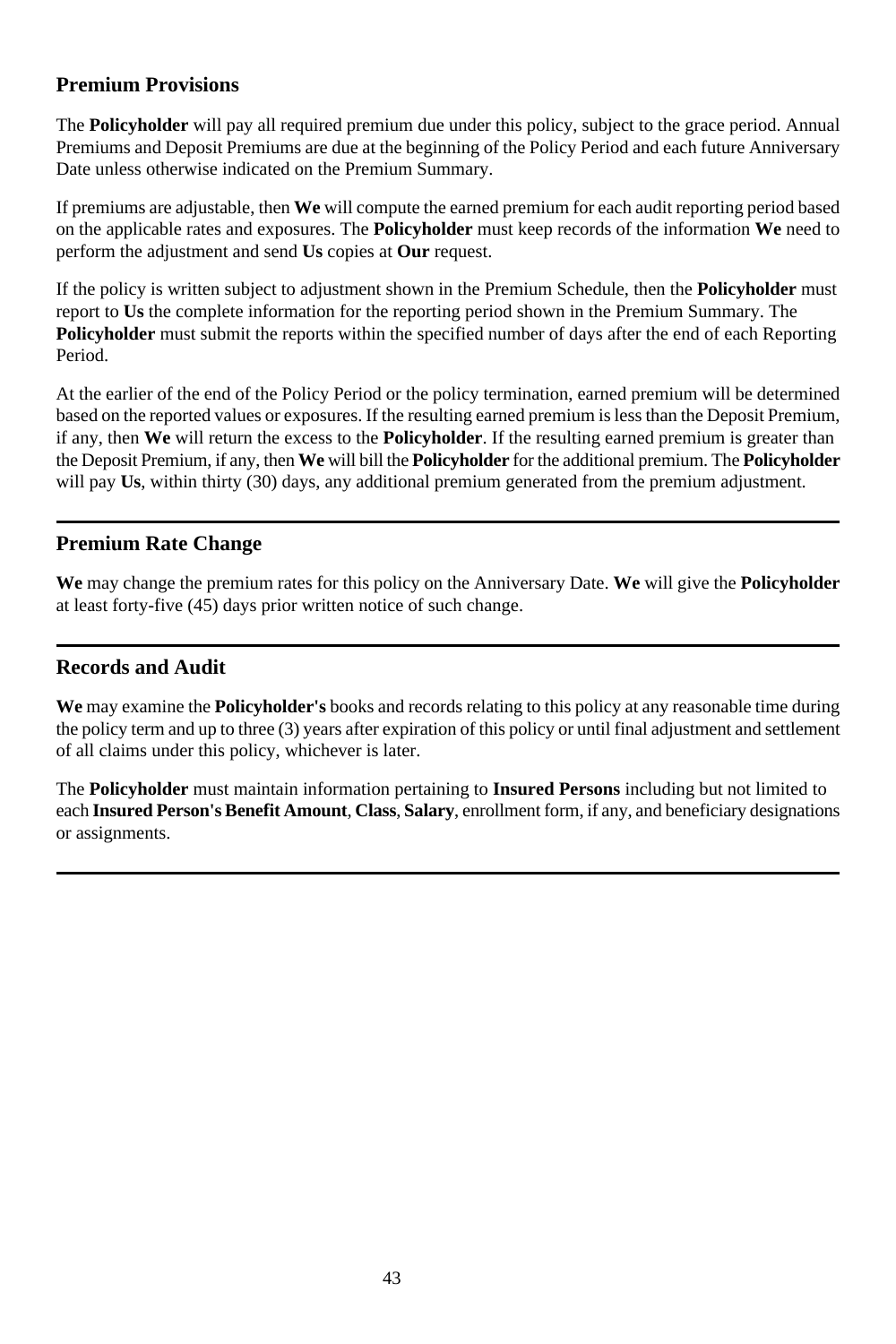## **Statements by Policyholder or Insured Person and Incontestability**

**We** will not use any statements, except fraudulent misstatements, made by the **Policyholder** or the **Insured Person** to void the insurance or reduce benefits payable under this policy, or to otherwise contest the validity of this policy, unless such statements are contained in a written document signed by the **Policyholder** or the **Insured Person**. If **We** rely on such statements for this purpose, then **We** will provide a copy of the written document to the **Policyholder**, the **Insured Person** or the **Insured Person's** designee or beneficiary, as appropriate.

**We** will consider all statements made by the **Policyholder** and the **Insured Person** to be representations and not warranties.

Except for nonpayment of premium, **We** will not use statements made by the **Policyholder** or the **Insured Person** regarding insurability to contest the validity of this policy when the statements are made more than two (2) years after this policy has been in force during the **Insured Person's** lifetime.

Nothing in this section will preclude **Us** from asserting at any time defenses based upon a claimant's ineligibility for insurance under this policy, or upon any other policy provision or condition.

### **Titles of Paragraphs**

The titles of the various paragraphs of this policy and any endorsements attached to this policy are inserted solely for convenience of reference and do not limit or affect in any way the provisions to which they relate.

## **Workers' Compensation**

The benefits payable under this policy are not in lieu of and do not affect any requirement for workers' compensation insurance.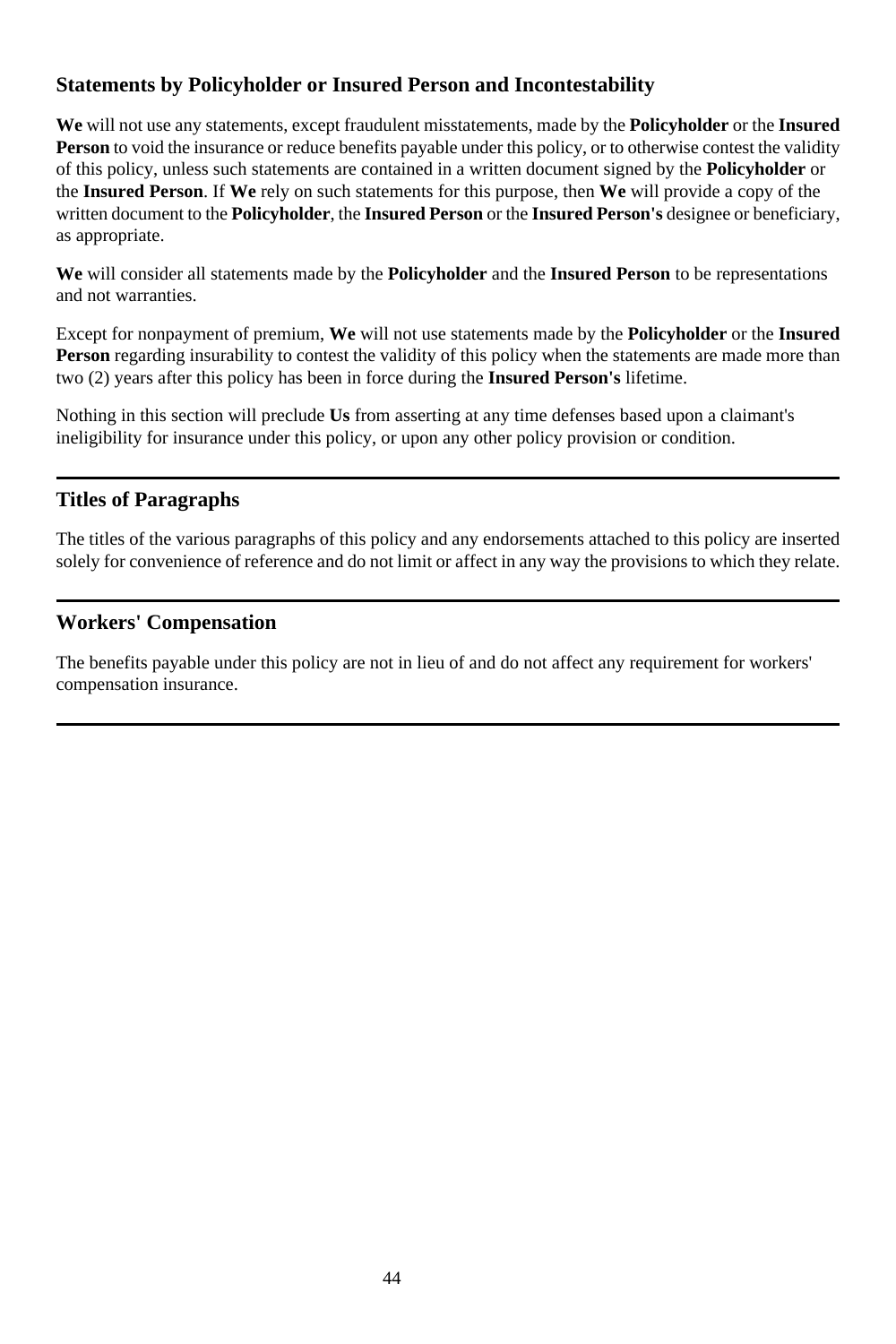## CHUBB<sup>®</sup>

#### **CHUBB GROUP U.S. PRIVACY NOTICE**

| <b>FACTS</b>                                                                                                                                                                                | WHAT DOES THE CHUBB GROUP DO WITH YOUR PERSONAL INFORMATION?                                                                                                                                                                                                                                                                                  |                |                |
|---------------------------------------------------------------------------------------------------------------------------------------------------------------------------------------------|-----------------------------------------------------------------------------------------------------------------------------------------------------------------------------------------------------------------------------------------------------------------------------------------------------------------------------------------------|----------------|----------------|
| Why?                                                                                                                                                                                        | Insurance companies choose how they share your personal information. Federal and state law<br>gives consumers the right to limit some but not all sharing. Federal and state law also requires<br>us to tell you how we collect, share, and protect your personal information. Please read this notice<br>carefully to understand what we do. |                |                |
| What?                                                                                                                                                                                       | The types of personal information we collect and share depend on the product or service you<br>have with us. This information can include:                                                                                                                                                                                                    |                |                |
|                                                                                                                                                                                             | Social Security number and payment history<br>٠                                                                                                                                                                                                                                                                                               |                |                |
|                                                                                                                                                                                             | insurance claim history and medical information<br>$\bullet$                                                                                                                                                                                                                                                                                  |                |                |
|                                                                                                                                                                                             | account transactions and credit scores<br>$\bullet$                                                                                                                                                                                                                                                                                           |                |                |
|                                                                                                                                                                                             | When you are no longer our customer, we continue to share information about you as described<br>in this notice.                                                                                                                                                                                                                               |                |                |
| How?                                                                                                                                                                                        | All insurance companies need to share customers' personal information to run their everyday<br>business. In the section below, we list the reasons insurance companies can share their customers'<br>personal information; the reasons the Chubb Group chooses to share; and whether you can limit<br>this sharing.                           |                |                |
| Does Chubb share?<br>Can you limit this<br>sharing?<br>Reasons we can share your personal information                                                                                       |                                                                                                                                                                                                                                                                                                                                               |                |                |
| For our everyday business purposes - such as to process<br>your transactions, maintain your account(s), respond to<br>court orders and legal investigations, or report to credit<br>bureaus |                                                                                                                                                                                                                                                                                                                                               | Yes            | No             |
| Yes<br>No<br>For our marketing purposes - to offer our products and<br>services to you                                                                                                      |                                                                                                                                                                                                                                                                                                                                               |                |                |
| For joint marketing with other financial companies<br>Yes<br>No                                                                                                                             |                                                                                                                                                                                                                                                                                                                                               |                |                |
| For our affiliates' everyday business purposes -<br>information about your transactions and experiences                                                                                     |                                                                                                                                                                                                                                                                                                                                               | Yes            | No             |
| No<br>For our affiliates' everyday business purposes -<br>information about your creditworthiness                                                                                           |                                                                                                                                                                                                                                                                                                                                               | We don't share |                |
| For our affiliates to market to you                                                                                                                                                         |                                                                                                                                                                                                                                                                                                                                               | No             | We don't share |
| For nonaffiliates to market to you                                                                                                                                                          |                                                                                                                                                                                                                                                                                                                                               | No             | We don't share |
| <b>Ouestions?</b><br>Call 1-800-258-2930 or go to https://www2.Chubb.com/us-en/privacy.aspx                                                                                                 |                                                                                                                                                                                                                                                                                                                                               |                |                |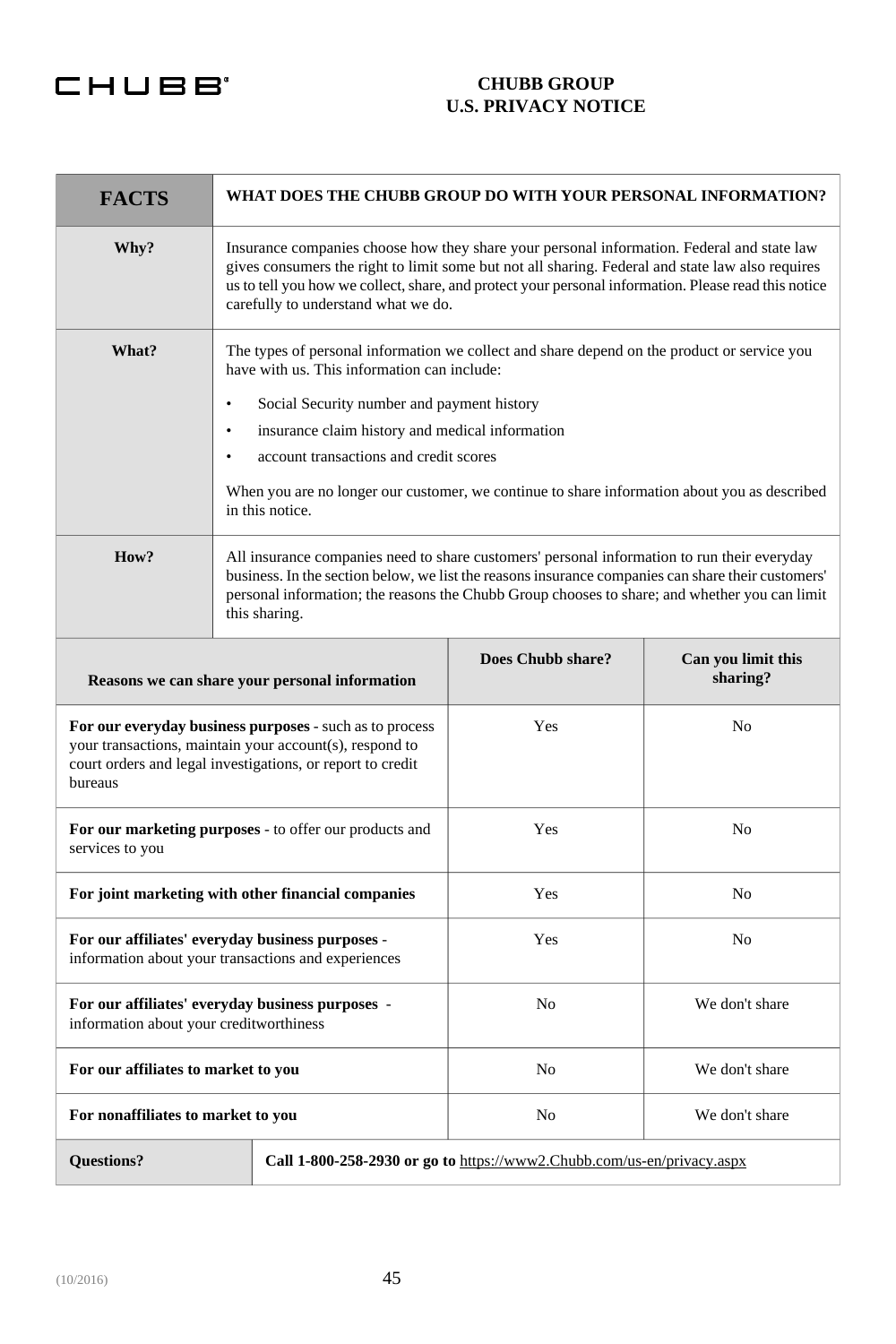| Who is providing<br>this notice?                                      | The Chubb Group. A list of these companies is located at the end of this document.                                                                                                                                                                                                                                                                                                                                           |
|-----------------------------------------------------------------------|------------------------------------------------------------------------------------------------------------------------------------------------------------------------------------------------------------------------------------------------------------------------------------------------------------------------------------------------------------------------------------------------------------------------------|
| What we do                                                            |                                                                                                                                                                                                                                                                                                                                                                                                                              |
| <b>How does Chubb</b><br>Group protect my<br>personal<br>information? | To protect your personal information from unauthorized access and use, we use security measures<br>that comply with federal law. These measures include computer safeguards and secured files<br>and buildings.<br>We restrict access to personal information to our employees, affiliates' employees, or others who<br>need to know that information to service the account or to conduct our normal business operations.   |
| <b>How does Chubb</b><br>Group collect my<br>personal<br>information? | We collect your personal information, for example, when you<br>$\bullet$<br>apply for insurance or pay insurance premiums<br>file an insurance claim or provide account information<br>$\bullet$<br>give us your contact information<br>We also collect your personal information from others, such as credit bureaus, affiliates, or other<br>companies.                                                                    |
| Why can't I limit all<br>sharing?                                     | Federal law gives you the right to limit only:<br>sharing for affiliates' everyday business purposes - information about your creditworthiness<br>$\bullet$<br>۰<br>affiliates from using your information to market to you<br>sharing for nonaffiliates to market to you<br>۰<br>State laws and individual companies may give you additional rights to limit sharing. See below<br>for more on your rights under state law. |
| <b>Definitions</b>                                                    |                                                                                                                                                                                                                                                                                                                                                                                                                              |
| <b>Affiliates</b>                                                     | Companies related by common ownership or control. They can be financial and nonfinancial<br>companies.<br>$\bullet$<br>Our affiliates include those with a Chubb name and other companies, such as Westchester<br>Fire Insurance Company and Great Northern Insurance Company.                                                                                                                                               |
| <b>Nonaffiliates</b>                                                  | Companies not related by common ownership or control. They can be financial and nonfinancial<br>companies.<br>$\bullet$<br>Chubb does not share with nonaffiliates so they can market to you.                                                                                                                                                                                                                                |
| <b>Joint marketing</b>                                                | A formal agreement between nonaffiliated financial companies that together market financial<br>products or services to you.<br>Our joint marketing partners include categories of companies such as banks.                                                                                                                                                                                                                   |

 $\overline{a}$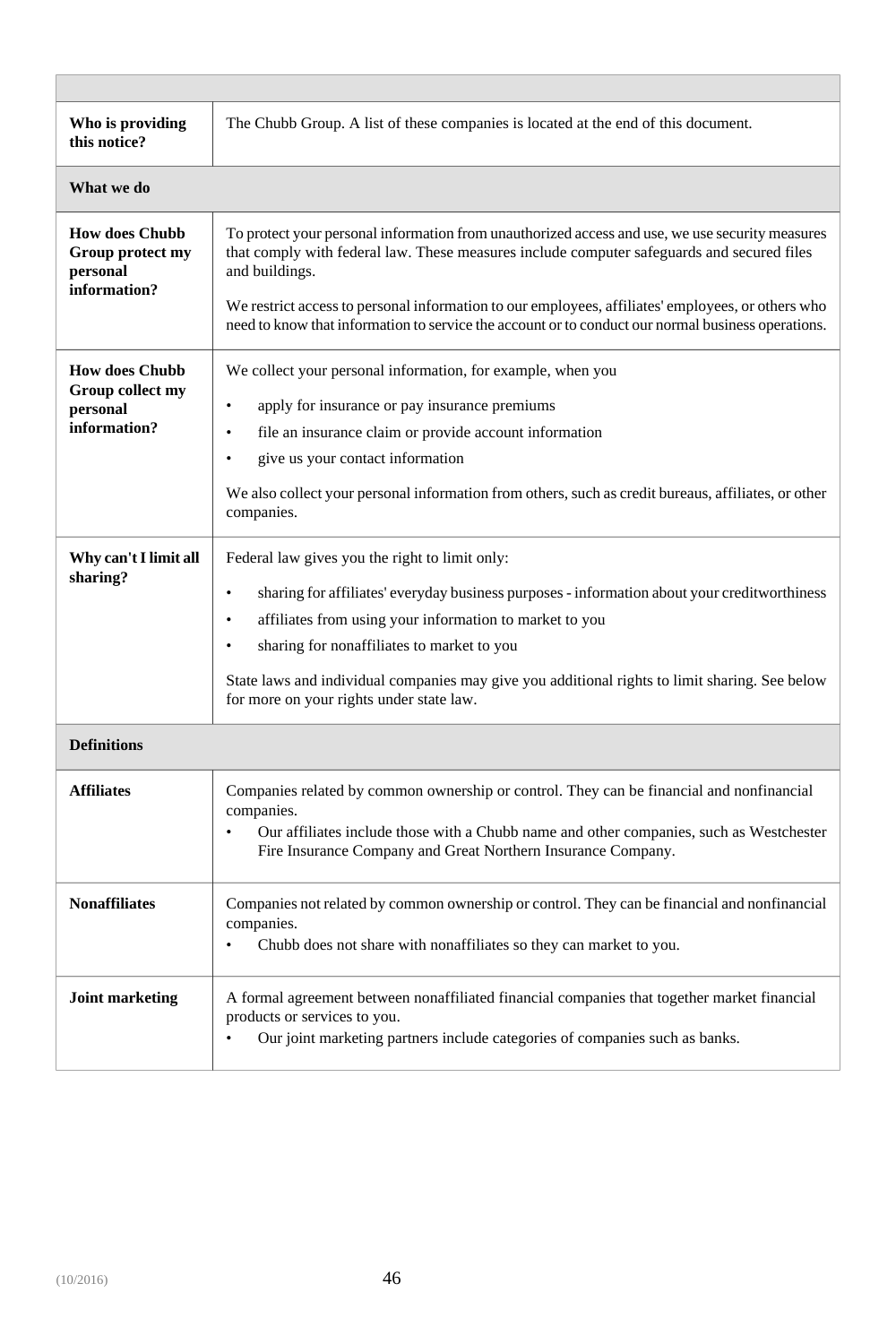#### **Other important information**

**For Insurance Customers in AZ, CA, CT, GA, IL, MA, ME, MN, MT, NV, NC, NJ, OH, OR, and VA only:** Under state law, under certain circumstances, you have the right see the personal information about you that we have on file. To see your information, write Chubb Group Attention: Privacy Inquiries, 202 Hall's Mill Road, P.O. Box 1600, Whitehouse Station, NJ 08889-1600. Chubb may charge a reasonable fee to cover the costs of providing this information. If you think any of the information is not accurate, you may write us. We will let you know what actions we take. If you do not agree with our actions, you may send us a statement. If you want a full description of privacy rights that we will protect in accordance with the law in your home state, please contact us and we will provide it. We may disclose information to certain third parties, such as law enforcement officers, without your permission.

**For Nevada residents only:** We may contact our existing customers by telephone to offer additional insurance products that we believe may be of interest to you. Under state law, you have the right to opt out of these calls by adding your name to our internal do-not-call list. To opt out of these calls, or for more information about your opt out rights, please contact our customer service department. You can reach us by calling 1-800-258-2930, emailing us at privacyinquiries@Chubb.com, or writing to Chubb Group, Attention: Privacy Inquiries, 202 Hall's Mill Road, P.O. Box 1600, Whitehouse Station, NJ 08889-1600. You are being provided this notice under Nevada state law. In addition to contacting Chubb, Nevada residents can contact the Nevada Attorney General for more information about your opt out rights by calling 775-684-1100, emailing bcpinfo@ag.state.nv.us, or by writing to: Office of the Attorney General, Nevada Department of Justice, Bureau of Consumer Protection: 100 North Carson Street, Carson City, NV 89701.

**For Vermont residents only:** Under state law, we will not share information about your creditworthiness within our corporate family except with your authorization or consent, but we may share information about our transactions or experiences with you within our corporate family without your consent.

#### **Chubb Group Companies Providing This Notice**

This notice is being provided by the following Chubb Group companies to their customers located in the United States: ACE American Insurance Company, ACE Capital Title Reinsurance Company, ACE Fire Underwriters Insurance Company, ACE Insurance Company of the Midwest, ACE Life Insurance Company, ACE Property and Casualty Insurance Company, Agri General Insurance Company, Atlantic Employers Insurance Company, Bankers Standard Fire and Marine Company, Bankers Standard Insurance Company, Century Indemnity Company, Chubb Custom Insurance Company, Chubb Indemnity Insurance Company, Chubb Insurance Company of New Jersey, Chubb Lloyds Insurance Company of Texas, Chubb National Insurance Company, Executive Risk Indemnity Inc., Executive Risk Specialty Insurance Company, Federal Insurance Company, Great Northern Insurance Company, Illinois Union Insurance Company, Indemnity Insurance Company of North America, Insurance Company of North America, Pacific Employers Insurance Company, Pacific Indemnity Company, Penn Millers Insurance Company, Texas Pacific Indemnity Company, Vigilant Insurance Company, Westchester Fire Insurance Company and Westchester Surplus Lines Insurance Company.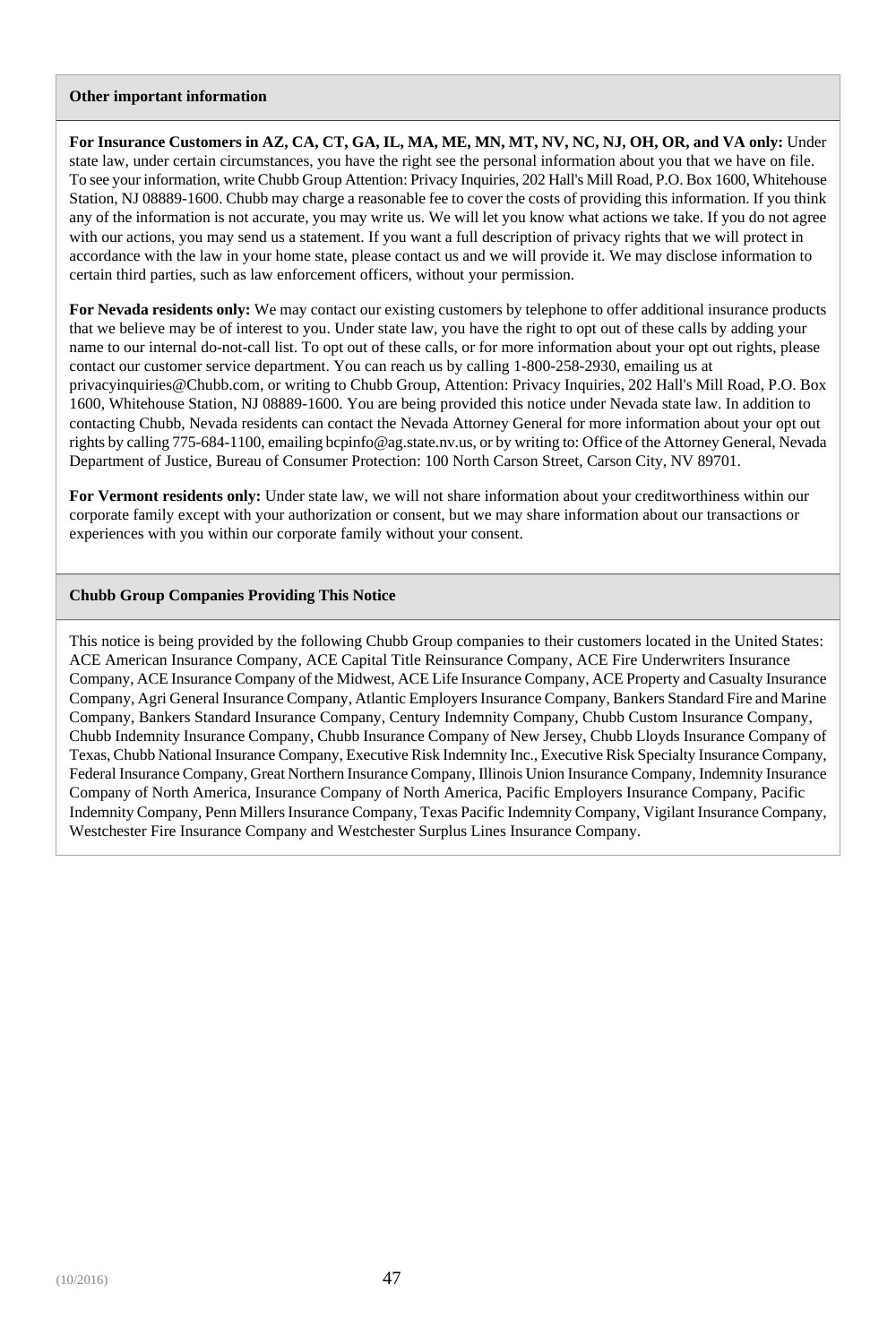#### **Chubb Group**

#### **Notice of HIPAA Privacy Practices for Protected Health Information**

#### **THIS NOTICE DESCRIBES HOW MEDICAL INFORMATION ABOUT YOU MAY BE USED AND DISCLOSED AND HOW YOU CAN GET ACCESS TO THIS INFORMATION. PLEASE REVIEW IT CAREFULLY.**

This notice is effective as of June 15, 2018.

The Chubb Group of Companies, as affiliated covered and hybrid entities, (the "Company") is required by law to take reasonable steps to ensure the privacy of your personally identifiable health information, and to inform you about:

- The Company's uses and disclosures of Protected Health Information ("PHI")
- Your privacy rights with respect to your PHI;
- The Company's duties with respect to your PHI;
- Your right to file a complaint with the Company and to the Secretary of the U.S. Department of Health and Human Services ("HHS"); and
- The person or office to contact for further information regarding the Company's privacy practices.

PHI includes all individually identifiable health information transmitted or maintained by the Company, regardless of form (e.g. oral, written, electronic).

A federal law, the Health Insurance Portability and Accountability Act of 1996 ("HIPAA"), regulates PHI use and disclosure by the Company. You may find these rules at 45 Code of Federal Regulations Parts 160 and 164. This notice attempts to summarize the regulations. The regulations will supersede any discrepancy between the information in this notice and the regulations.

#### **I. Notice of PHI Uses and Disclosures**

#### A. Required Uses and Disclosures

Upon your request, the Company is required to give you access to certain PHI in order to inspect and copy it.

Use and disclosure of your PHI may be required by the Secretary of Health and Human Services to investigate or determine the Company's compliance with the privacy regulations.

#### B. Uses and Disclosures to Carry Out Treatment, Payment, and Health Care Operations

The Company and its business associates will use PHI without your consent, authorization or opportunity to agree or object to carry out treatment, payment and health care operations. The Company also may also disclose PHI to a plan sponsor for purposes related to treatment, payment and health care operations and as otherwise permitted under HIPAA to the extent the plan documents restrict the use and disclosure of PHI as required by HIPAA.

*Treatment* is the provision, coordination or management of health care and related services. It also includes but is not limited to consultations and referrals between one or more of your providers. For example, the Company may disclose to a treating orthodontist the name of your treating dentist so that the orthodontist may ask for your dental X-rays from the treating dentist.

*Payment* includes, but is not limited to, actions to make coverage determinations and payment (including establishing employee contributions, claims management, obtaining payment under a contract of reinsurance, utilization review and pre-authorizations). For example, the Company may tell a doctor whether you are eligible for coverage or what percentage of the bill will be paid by the Company.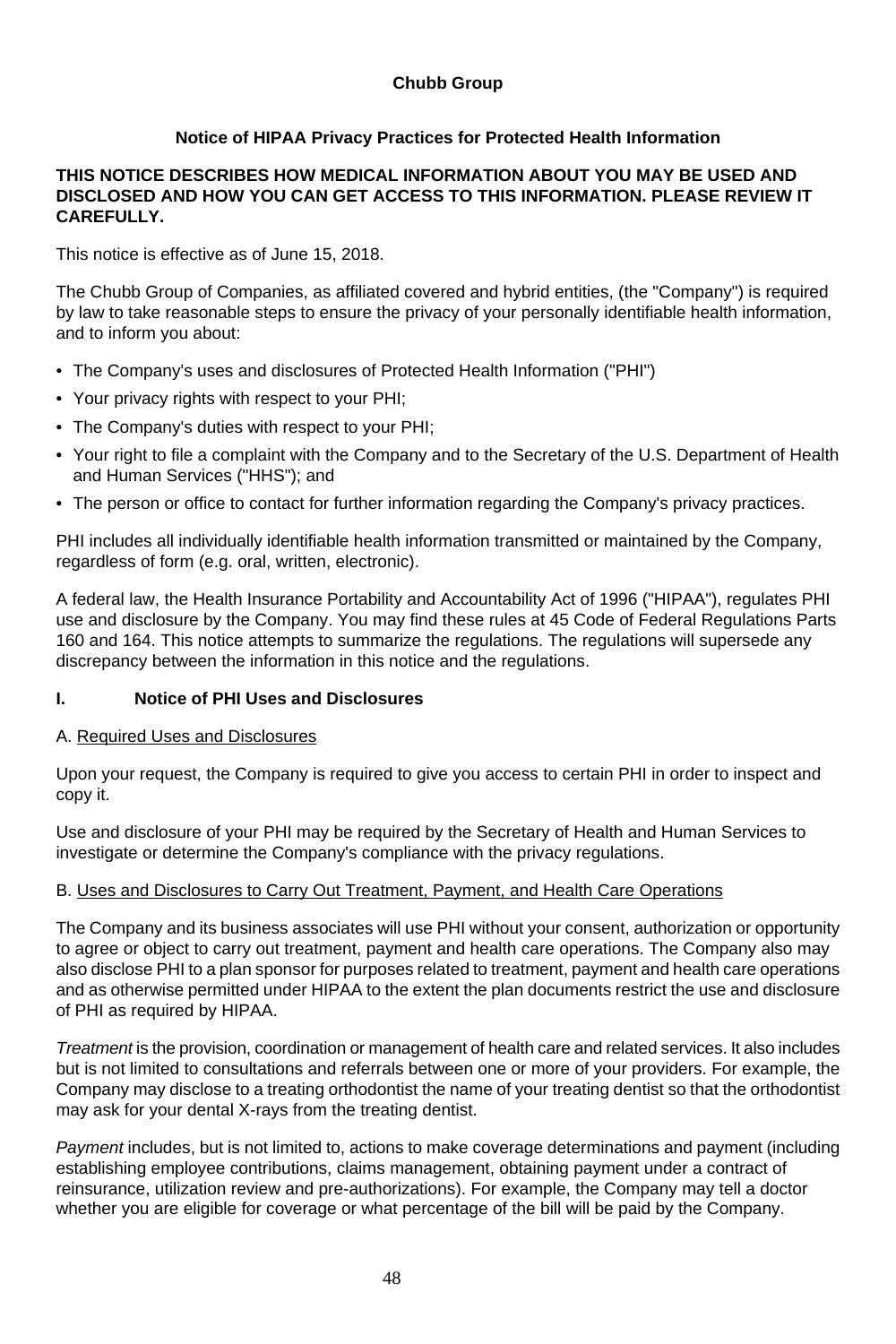*Health* care operations include, but are not limited to, underwriting, premium rating and other insurance activities relating to creating or reviewing insurance contracts. It also includes disease management, case management, conducting or arranging for medical review, legal services and auditing functions including fraud and abuse compliance programs, business planning and development, business management and general administrative activities. For example, the Company may use information about your claims to refer you to a disease management program, project future benefit costs or audit the accuracy of its claims processing functions. The Company will not use or disclose PHI that is genetic information for underwriting purposes.

The Company also may contact you to provide appointment reminders or information about treatment alternatives or health-related benefits and services that may be of interest to you.

#### C. Uses and Disclosures that Require Your Written Authorization

The Company will not use or disclose your PHI for the following purposes without your specific, written authorization:

- Use and disclosure of psychotherapy notes, except for your treatment, Company training programs, or to defend Company against litigation filed by you.
- Use and disclosure for marketing purposes, except for face to face communications with you.
- Use and disclosure that constitute the sale of your PHI. The Company does not sell the PHI of its customers.

Except as otherwise indicated in this notice, uses and disclosures of PHI will be made only with your written authorization subject to your right to revoke such authorization. You may revoke an authorization by submitting a written revocation to the Company at any time. If you revoke your authorization, the Company will no longer use or disclose your PHI under the authorization. However, any use or disclosure made in reliance of your authorization before its revocation will not be affected.

#### D. Uses and Disclosures Requiring Authorizations or Opportunity to Agree or Disagree Prior to the Use or Release

If you authorize in writing the Company to use or disclose your own PHI, the Company may proceed with such use or disclosure without meeting any other requirements and the use or disclosure shall be consistent with the authorization.

Disclosure of your PHI to family members, other relatives or your close personal friends is allowed if:

- The information is directly relevant to the family or friend's involvement with your care or payment for that care; and
- You have either agreed to the disclosure or have been given an opportunity to object and have not objected.

#### E. Uses and Disclosures for which Consent, Authorization or Opportunity to Object is Not Required

Use and disclosure of your PHI is allowed without your authorization or request under the following circumstances:

(1) When required by law.

(2) When permitted for purposes of public health activities, including when necessary to report product defects and to permit product recalls and to conduct post-market surveillance. PHI may also be used or disclosed if you have been exposed to a communicable disease or are at risk of spreading a disease or condition, if authorized by law.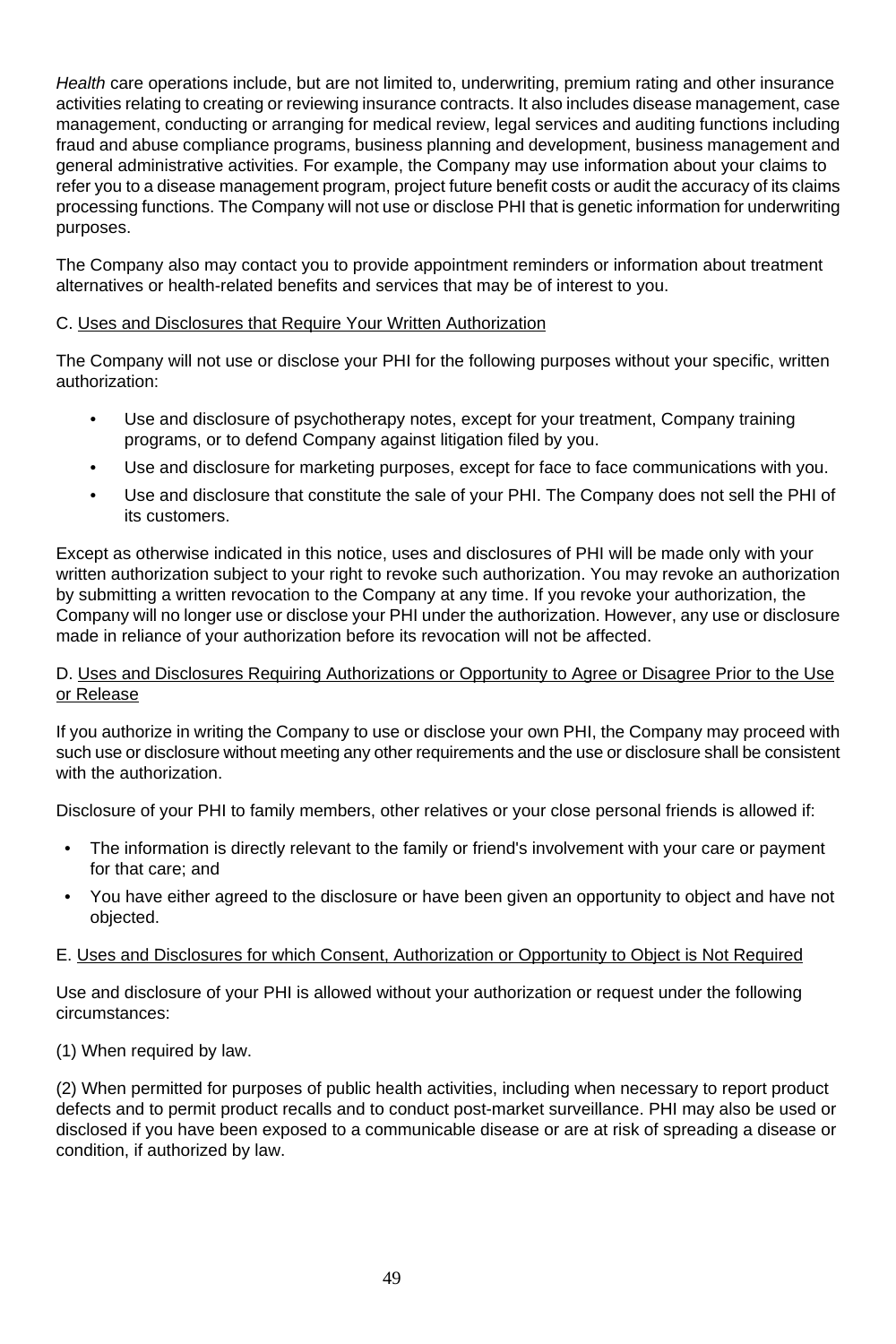(3) When authorized by law to report information about abuse, neglect or domestic violence. In such case, the Company will promptly inform you that such a disclosure has been or will be made unless that notice would cause a risk of serious harm. For the purpose of reporting child abuse or neglect, it is not necessary to inform the minor that such a disclosure has been or will be made. Disclosure may generally be made to the minor's parents or other representatives although there may be circumstances under federal or state law where the parents or other representatives may not be given access to the minor's PHI.

(4) The Company may disclose your PHI to a public health oversight agency for oversight activities authorized by law. This includes uses or disclosures in civil, administrative or criminal investigations; inspections; licensure or disciplinary actions (for example, to investigate complaints against providers); and other activities necessary for appropriate oversight of government benefit programs (for example, to investigate Medicare or Medicaid fraud).

(5) The Company may disclose your PHI when required for judicial or administrative proceedings. For example, your PHI may be disclosed in response to a subpoena or discovery request provided certain conditions are met. One of those conditions is that satisfactory assurances must be given to the Company that the requesting party has made a good faith attempt to provide written notice to you, and the notice provided sufficient information about the proceeding to permit you to raise an objection and no objections were raised or were resolved in favor of disclosure by the court or tribunal.

(6) When required for law enforcement purposes (for example, to report certain types of wounds).

(7) For law enforcement purposes, including for the purpose of identifying or locating a suspect, fugitive, material witness or missing person. Also, when disclosing information about an individual who is or is suspected to a victim of a crime but only if the individual agrees to the disclosure or the covered entity is unable to obtain the individual's agreement because of emergency circumstances. Furthermore, the law enforcement official must represent that the information is not intended to be used against the individual, the immediate law enforcement activity would be materially and adversely affected by waiting to obtain the individual's agreement and disclosure is in the best interest of the individual as determined by the exercise of the Company's best judgment.

(8) When required to be given to a coroner or medical examiner for the purpose of identifying a deceased person, determining a cause of death or other duties as authorized by law. Disclosure is permitted to funeral directors, consistent with applicable law, as necessary to carry out their duties with respect to the decedent The Company may also disclose your PHI to organ procurement organizations.

(9) The Company may use or disclose PHI for government-approved research, subject to conditions.

(10) When consistent with applicable law and standards of ethical conduct if the Company, in good faith, believes the use of disclosure is necessary to prevent or lessen a serious and imminent threat to the health or safety of a person or the public and the disclosure is to a person reasonably able to prevent or lessen the threat, including the target of the threat.

(11) For certain government functions such as related to military service or national security.

(12) When authorized by and to the extent necessary to comply with workers' compensation or other similar programs established by law.

(13) That is "incident to" an otherwise permitted use or disclosure of PHI by the Company.

#### **II. Rights of Individuals**

## A. Right to Request Restrictions on Use and Disclosure of PHI

You may request the Company to restrict its use and disclosure of your PHI to carry out treatment, payment or health care operations, or to restrict its use and disclosure to family members, relatives, friends or other persons identified by you who are involved in your care or payment for your care. However, the Company may not be required to agree to your request, unless you have paid out of pocket in full for services, depending on the specific facts.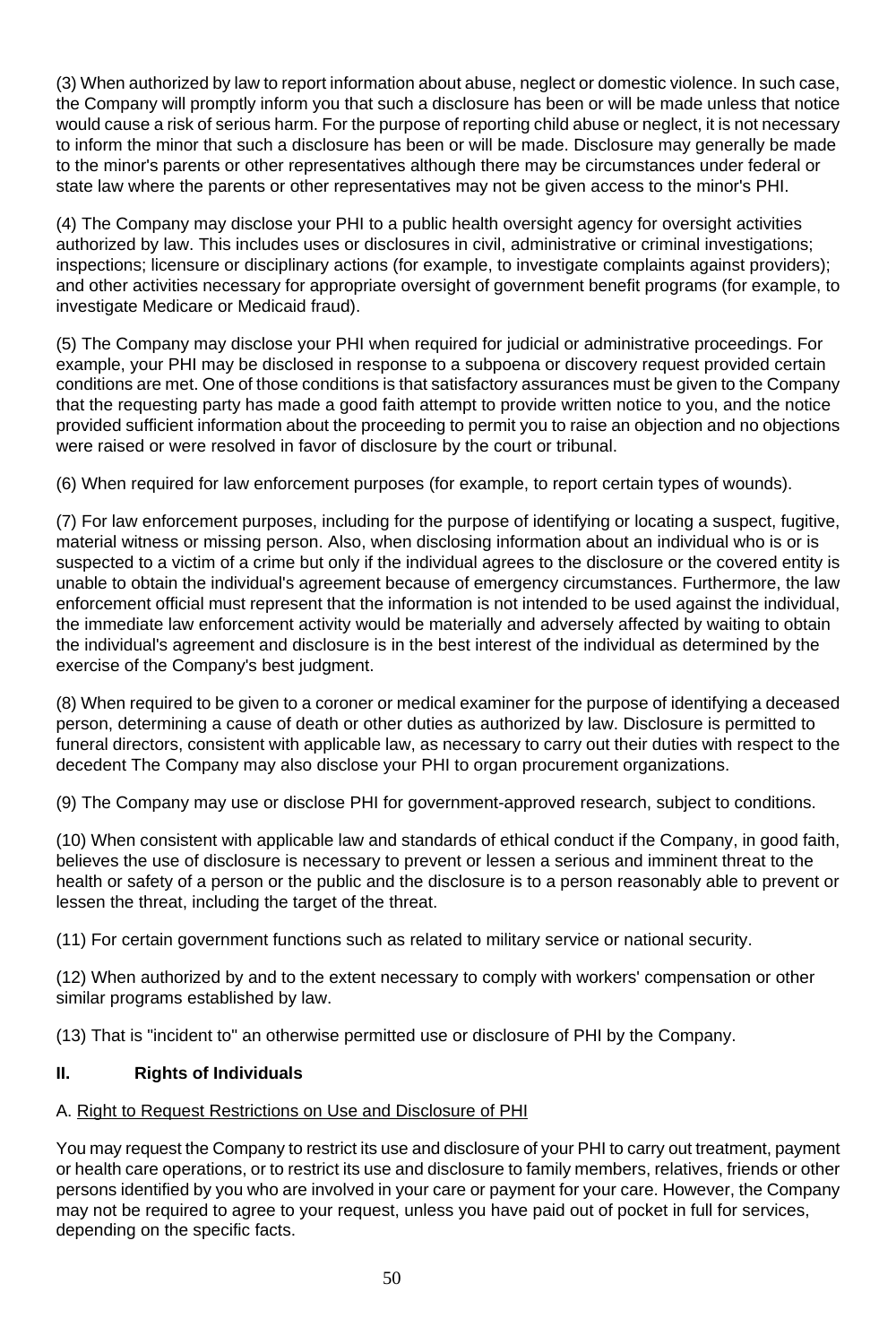The Company will accommodate reasonable requests to receive communications of PHI by alternative means or alternative locations, such as a location other than your home. The Company will accommodate this request if you state in writing that you would be in danger from receiving communications through the normal means.

You or your personal representative will be required to complete a form to request restrictions on uses and disclosures of your PHI.

Such requests should be made to: Leslie Kaltenbach, Senior Privacy Officer & Compliance Manager, Chubb Group, 202 Hall's Mill Road, Whitehouse Station, NJ 08889, phone: 1-833-802-4822.

#### B. Right to Inspect and Copy PHI

You have a right to inspect and obtain a copy of your PHI contained in a "designated record set," for as long as the Company maintains the PHI.

"Protected Health Information" (PHI) includes all individually identifiable health information transmitted or maintained by the Company, regardless of form.

"Designated Record Set" includes the medical records and billing records about individuals maintained by or for a covered health care provider; enrollment, payment, billing, claims adjudication and case or medical management record systems maintained by or for a health plan; or other information used in whole or in part by or for the covered entity to make decisions about individuals. Information used for quality control or peer review analyses and not used to make decisions about individuals is not in the designated record set.

The requested information will be provided within 30 days if the information is maintained on site or within 60 days if the information is maintained offsite. A single 30-day extension is allowed if the Company is unable to comply with the deadline.

You or your personal representative will be required to complete a form to request access to the PHI in your designated record set. Requests for access to PHI should be made to: Leslie Kaltenbach, Senior Privacy Officer & Compliance Manager, Chubb Group, 202 Hall's Mill Road, Whitehouse Station, NJ 08889, phone: 1-833-802-4822.

If access is denied, you or your personal representative will be provided with a written denial setting forth the basis for the denial, a description of how you may exercise those review rights and a description of how you may complain to the Secretary of Health and Human Services.

#### C. Right to Amend PHI

You have the right to request the Company to amend your PHI or a record about you in a designated record set for as long as the PHI is maintained in the designated record set.

The Company has 60 days after the request to act on the request. A single 30-day extension is allowed if the Company is unable to comply with the deadline. If the request is denied in whole or part, the Company must provide you with a written denial that explains the basis for the denial. You or your personal representative may then submit a written statement disagreeing with the denial and have that statement included with any future disclosures of your PHI.

Requests for amendment of PHI in a designated record set should be made to: Leslie Kaltenbach, Senior Privacy Officer & Compliance Manager, Chubb Group, 202 Hall's Mill Road, Whitehouse Station, NJ 08889, phone: 1-833-802-4822.

You or your personal representative(s) will be required to complete a form to request amendment of the PHI in your designated record set.

#### D. Right to Receive an Accounting of PHI Uses and Disclosures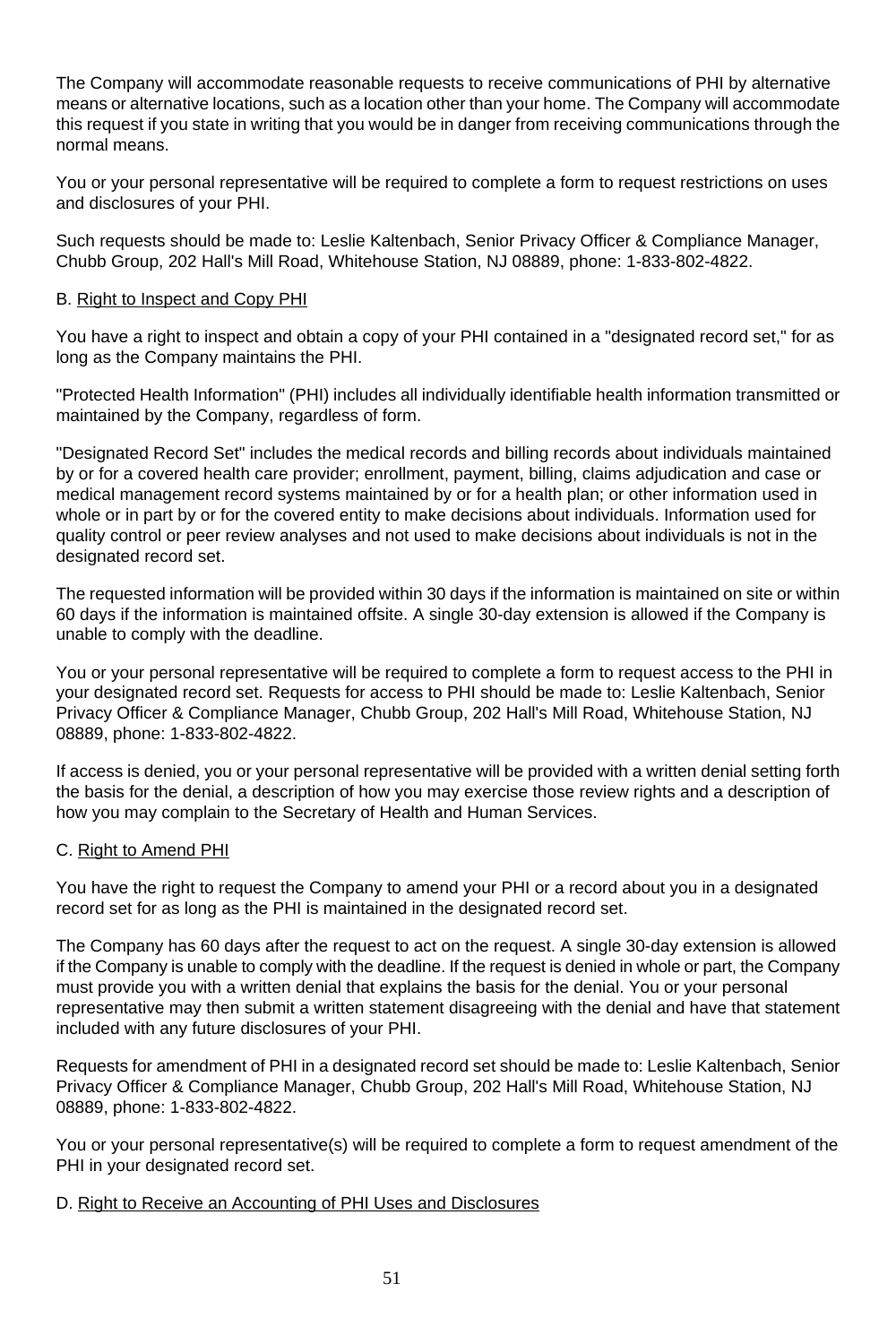Upon your request, the Company will provide you with an accounting of disclosures by the Company of your PHI during the six (6) years prior to the date of your request. However, such accounting need not include PHI disclosures made: (1) to carry out treatment, payment or health care operations; (2) to individuals about their own PHI; (3) prior to the compliance date; or (4) based upon your own written authorization.

If the accounting cannot be provided within 60 days, an additional 30 days is allowed if the individual is given a written statement of the reasons for the delay and the date by which the accounting will be provided.

If you request more than one accounting within a 12-month period, the Company will charge a reasonable, cost-based fee for each subsequent accounting.

#### E. Right to Obtain a Paper Copy of This Notice Upon Request (Even if you have consented to receive this notice electronically)

To obtain a paper copy of this notice contact: Leslie Kaltenbach, Senior Privacy Officer & Compliance Manager, Chubb Group, 202 Hall's Mill Road, Whitehouse Station, NJ 08889, phone: 1-833-802-4822.

#### F. Note About Personal Representatives

You may exercise your rights through a personal representative. Your personal representative will be required to produce evidence of his/her authority to act on your behalf before that person will be given access to your PHI or allowed to take any action for you. Proof of such authority may take one of the following forms:

- A power of attorney for health care purposes, notarized by a notary public;
- A court order of appointment of the person as the conservator or guardian of the individual; or
- An individual who is the parent of a minor child.

The Company retains discretion to deny access to your PHI to a personal representative to provide protection to those vulnerable people who depend on others to exercise their rights under these rules and who may be subject to abuse or neglect. This also applies to personal representatives of minors.

#### **III. The Company's Duties**

The Company is required by law to maintain the privacy of PHI and to provide individuals (participants and beneficiaries) with notice of its legal duties and privacy practices and to notify affected individuals of a breach of unsecured PHI. The Company is required to abide by the terms of this notice.

The Company reserves the right to change its privacy practices and to apply the changes to any PHI received or maintained by the Company prior to that date. If a privacy practice is changed, a revised version of this notice will be provided to all past and present participants and beneficiaries for whom the Company still maintains PHI. This notice and any revised version of this notice will be posted on the Company's internal website or mailed.

Any revised version of this notice will be distributed within 60 days of the effective date of any material change to the uses or disclosures, the individual's rights, the duties of the Company or other privacy practices stated in this notice.

#### A."Minimum Necessary" Standard

When using or disclosing PHI, or when requesting PHI from another covered entity, the Company will make reasonable efforts not to use, disclose or request more than the minimum amount of PHI necessary to accomplish the intended purpose of the use, disclosure or request, taking into consideration practical and technological limitations.

However, the minimum necessary standard will not apply in the following situations: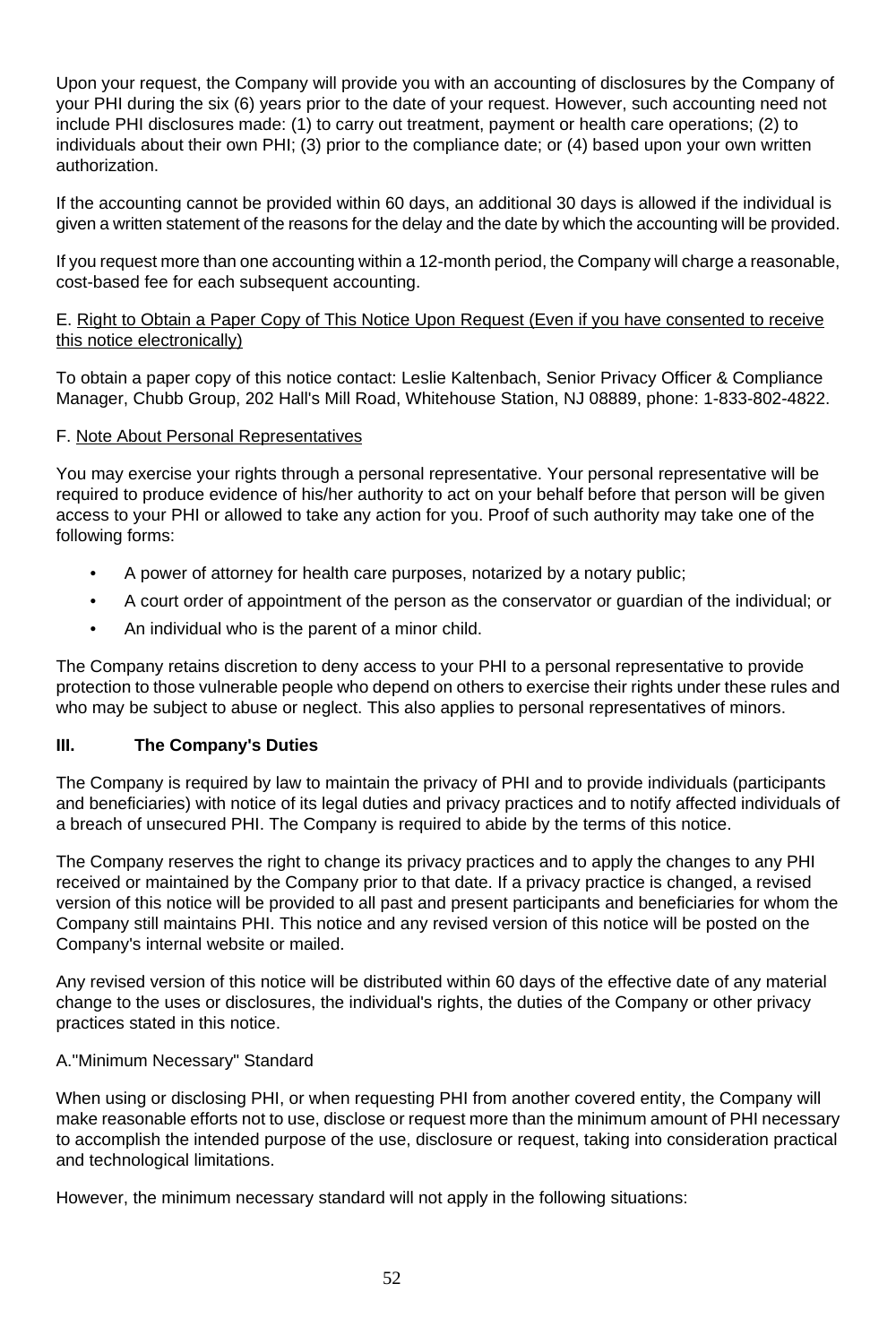- Disclosures to or requests by a health care provider for treatment:
- Uses or disclosures made to the individual:
- Disclosures made to the Secretary of HHS;
- Uses or disclosures that are required by law; and
- Uses or disclosures that are required for the Company's compliance with legal regulations.

This notice does not apply to information that has been "de-identified." De-identified information is information that does not identify an individual and with respect to which there is no reasonable basis to believe that the information can be used to identify an individual is not individually identifiable health information.

In addition, the Company may use or disclose "summary health information" to a plan sponsor for obtaining premium bids or modifying, amending or terminating the Company, which summarizes the claims history, claims expenses or type of claims experienced by individuals for whom the Company Sponsor has provided health benefits under the Company; and from which identifying information has been deleted in accordance with HIPAA

### **IV. Your Right to File a Complaint with the Company or the HHS Secretary**

If you believe that your privacy rights have been violated, you may complain to the Company in care of: Leslie Kaltenbach, Senior Privacy Officer & Compliance Manager, Chubb Group, 202 Hall's Mill Road, Whitehouse Station, NJ 08889, phone: 1-833-802-4822.

You may file a complaint with the Secretary of the U.S. Department of Health and Human Services, Hubert H. Humphrey Building, 200 Independence Avenue S.W., Washington, D.C. 20201, calling 1-877-696-6775, or visiting **www.hhs.gov/ocr/privacy/hipaa/complaints/**.

Your complaint must be submitted within 180 days of when you believe the violation occurred. The Company will not retaliate against you for filing a complaint.

#### **V. Contact Information**

If you have any questions regarding this notice or the subjects addressed in it, you may contact: Leslie Kaltenbach, Senior Privacy Officer & Compliance Manager, Chubb Group, 202 Hall's Mill Road, Whitehouse Station, NJ 08889, phone: 1-833-802-4822.

#### **VI. Chubb Group Legal Entities**

This following is a list of the Chubb Group companies located in the United States: ACE American Insurance Company, ACE Fire Underwriters Insurance Company, ACE Insurance Company of the Midwest, ACE Life Insurance Company, ACE Property and Casualty Insurance Company, Agri General Insurance Company, Atlantic Employers Insurance Company, Bankers Standard Insurance Company, Century Indemnity Company, Chubb Custom Insurance Company, Chubb Indemnity Insurance Company, Chubb Insurance Company of New Jersey, Chubb Lloyds Insurance Company of Texas, Chubb National Insurance Company, Executive Risk Indemnity Inc. Executive Risk Specialty Insurance Company, Federal Insurance Company, Great Northern Insurance Company, Illinois Union Insurance Company, Indemnity Insurance Company of North America, Insurance Company of North America, Pacific Employers Insurance Company, Pacific Indemnity Company, Penn Millers Insurance Company, Vigilant Insurance Company, Westchester Fire Insurance Company, Westchester Surplus Lines Insurance Company, Combined Insurance Company of America, and Combined Life Insurance Company of New York. These companies have designated themselves as hybrid entities and only those designated health care components identified by such companies are subject to HIPAA. In addition, these companies are legally separate affiliated companies under common ownership and have designated themselves as a single covered entity for purposes of HIPAA compliance.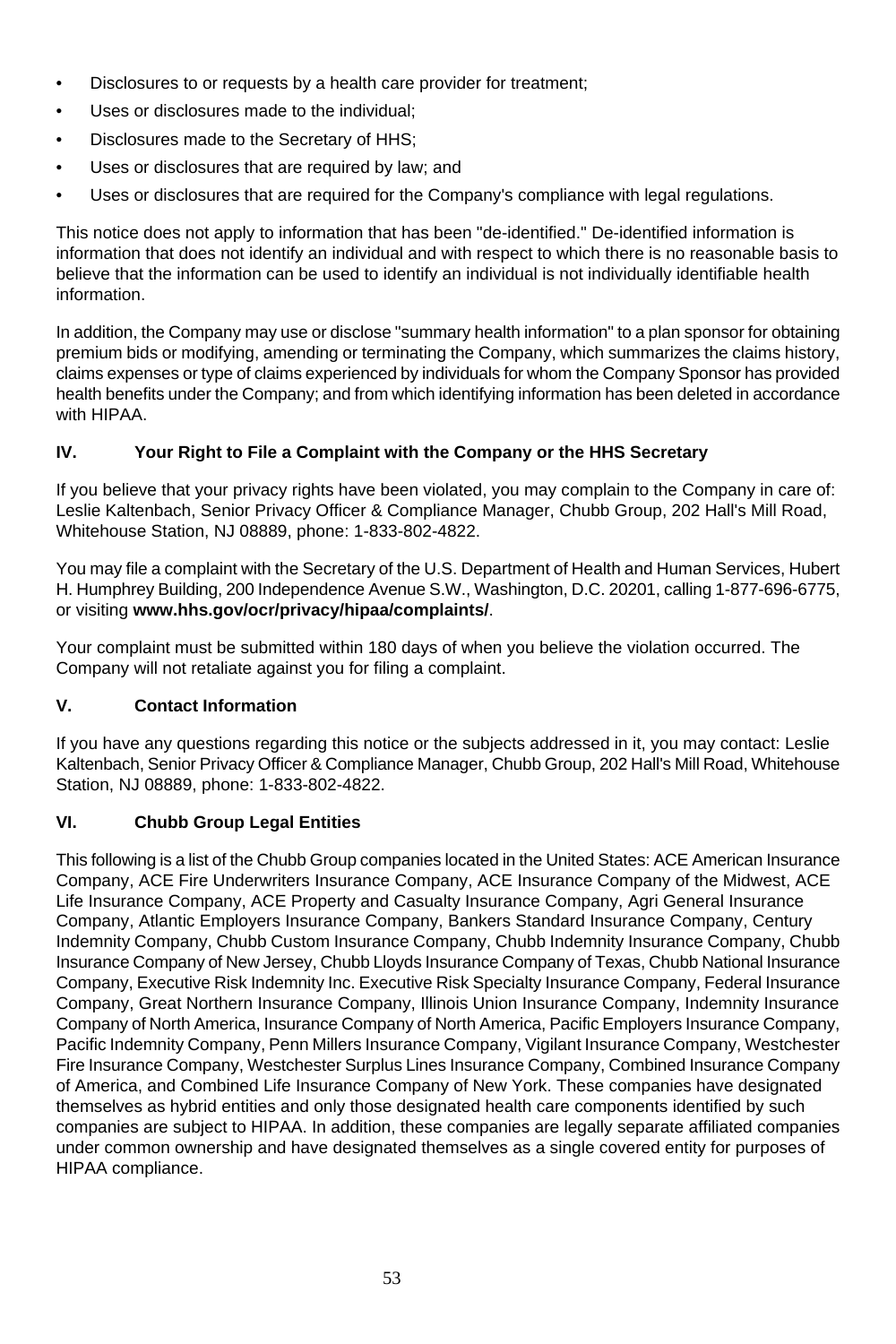# CHUBB<sup>®</sup>

## **Federal Insurance Company**

## **Business Travel Accident Insurance Application**

## **Section I Policyholder Information**

**Name of Policyholder:** DAEMEN COLLEGE

**Address** 4380 MAIN STREET

**City** AMHERST **State** NY **Zip Code** 14226

**Phone Number:**

**Contact Name:**

**Effective Date:** 06/01/2019

**Policy Number:** 9908-56-44

## **INSURANCE REQUESTED**

## A) CLASS OF INSURED PERSONS

- All Active Officers, Faculty, Full-Time and Part-Time Employees residing in the 1
- U.S. or Canada working a minimum of 20 hours per week
- 2 All Trustees residing in the U.S. or Canada
- 3 Spouse or Domestic Partner of the Primary Insured Person
- 4 Dependent Children of the Primary Insured Person

## B) PRINCIPAL SUM

- 1 \$100,000
- 2 \$100,000
- 3 \$50,000
- 4 \$25,000

## C) HAZARD

- 1 24 Hour Business Travel
- 1 Felonious Assault
- 1 Bomb
- 2 Trustees Business Travel<br>2 Felonious Assault
- Felonious Assault
- 2 Bomb
- 3 Business Travel Family
- 4 Business Travel Family

## D) ACCIDENTAL DEATH AND DISMEMBERMENT

**Class**

All

| Accidental:                                                                                    | <b>Benefit Amounts (Percentage of</b> |
|------------------------------------------------------------------------------------------------|---------------------------------------|
|                                                                                                | <b>Principal Sum</b> )                |
| <b>Loss of Life</b>                                                                            | 100%                                  |
| <b>Loss of Speech and Loss of Hearing</b>                                                      | 100%                                  |
| Loss of Speech and one of Loss of Hand, Loss of Foot or Loss of Sight of One Eye               | 100\%                                 |
| Loss of Hearing and one of Loss of Hand, Loss of Foot or Loss of Sight of One Eye              | 100%                                  |
| Loss of Hands(Both), Loss of Feet(Both), Loss of Sight or a combination of any two of Loss100% |                                       |
| of Hand, Loss of Foot or Loss of Sight of One Eye                                              |                                       |
| Quadriplegia                                                                                   | 100%                                  |
| Paraplegia                                                                                     | 75%                                   |
| Hemiplegia                                                                                     | 50%                                   |
| <b>Loss of Hand, Loss of Foot or Loss of Sight of one Eye</b> (Any one of each)                | 50%                                   |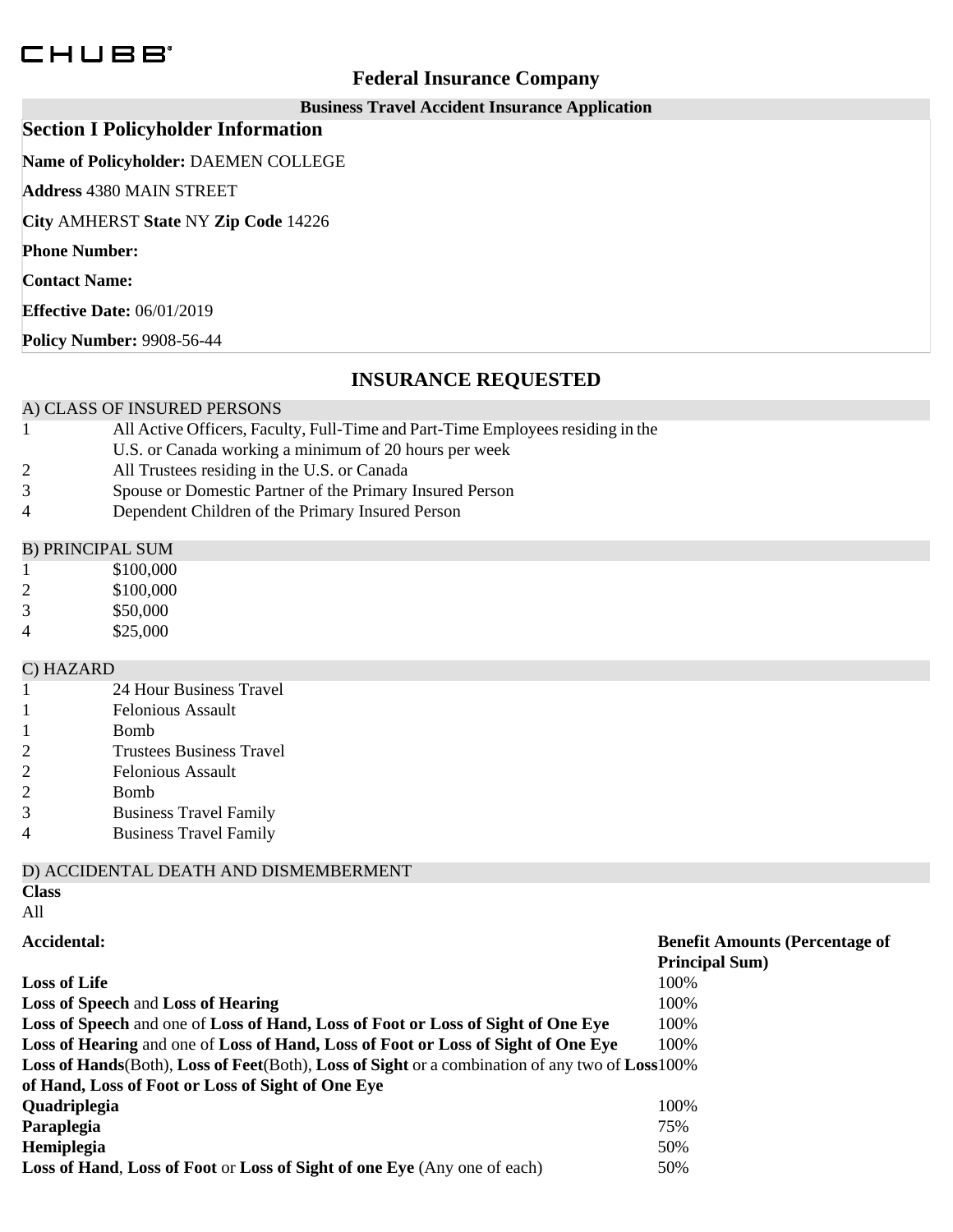| <b>Loss of Speech or Loss of Hearing</b>               | 50% |
|--------------------------------------------------------|-----|
| Uniplegia                                              | 25% |
| <b>Loss of Thumb and Index Finger</b> of the same Hand | 25% |

## E) ADDITIONAL BENEFITS

| <b>CLASS</b>   | <b>BENEFIT</b>                             | <b>BENEFIT AMOUNT</b>                                                         |
|----------------|--------------------------------------------|-------------------------------------------------------------------------------|
| $\mathbf{1}$   | <b>Child Care Expense</b>                  | 5% of the Principal Sum up to a maximum                                       |
|                |                                            | of \$5,000 for each Dependent Child                                           |
|                |                                            | <b>Alternate Benefit Amount \$2,000</b>                                       |
|                |                                            | <b>Maximum Benefit Amount \$25,000</b>                                        |
| 1              | <b>Education Expense</b>                   | 5% of the Principal Sum up to a maximum                                       |
|                |                                            | of \$5,000 for each eligible Dependent Child                                  |
|                |                                            | <b>Alternate Benefit Amount \$2,000</b>                                       |
|                |                                            | <b>Maximum Benefit Amount \$25,000</b>                                        |
| 1              |                                            | Home Alteration or Vehicle ModificationBenefit Amount for Home Alteration 10% |
|                |                                            | of Principal Sum                                                              |
|                |                                            | <b>Benefit Amount for Vehicle Modification</b>                                |
|                |                                            | 10% of Principal Sum                                                          |
|                |                                            | <b>Maximum Benefit Amount 20% of the</b>                                      |
|                |                                            | Principal Sum to a maximum of \$50,000                                        |
| 1              | <b>Medical Evacuation And Repatriation</b> | <b>Maximum Benefit Amount Unlimited</b>                                       |
|                |                                            | <b>Benefit Amount for Hospital Admission</b>                                  |
|                |                                            | <b>Guaranty \$5,000</b>                                                       |
|                |                                            | <b>Family Travel Expense</b>                                                  |
|                |                                            | <b>Maximum per Day \$100</b>                                                  |
|                |                                            | <b>Maximum Number of Days 5</b>                                               |
| $\mathbf{1}$   | <b>Psychological Therapy</b>               | 5% of Principal Sum                                                           |
|                |                                            | <b>Maximum Benefit Amount \$25,000</b>                                        |
| 1              | <b>Rehabilitation Expense</b>              | 5% of Principal Sum                                                           |
|                |                                            | <b>Maximum Benefit Amount \$25,000</b>                                        |
| $\mathbf{1}$   | <b>Seatbelt Occupant Protection Device</b> | 10% of Principal Sum                                                          |
|                |                                            | <b>Alternate Benefit Amount \$1,000</b>                                       |
|                |                                            | <b>Occupant Protection Device Benefit</b>                                     |
|                |                                            | <b>Amount 10% of Principal Sum</b>                                            |
|                |                                            | <b>Maximum Benefit Amount 20% of</b>                                          |
|                |                                            | Principal Sum up to \$50,000                                                  |
| 2              | <b>Child Care Expense</b>                  | 5% of the Principal Sum up to a maximum                                       |
|                |                                            | of \$5,000 for each Dependent Child                                           |
|                |                                            | <b>Alternate Benefit Amount \$2,000</b>                                       |
|                |                                            | <b>Maximum Benefit Amount \$25,000</b>                                        |
| $\overline{c}$ | <b>Education Expense</b>                   | 5% of the Principal Sum up to a maximum                                       |
|                |                                            | of \$5,000 for each eligible Dependent Child                                  |
|                |                                            | <b>Alternate Benefit Amount \$2,000</b>                                       |
|                |                                            | <b>Maximum Benefit Amount \$25,000</b>                                        |
| $\overline{c}$ |                                            | Home Alteration or Vehicle ModificationBenefit Amount for Home Alteration 10% |
|                |                                            | of Principal Sum                                                              |
|                |                                            | <b>Benefit Amount for Vehicle Modification</b>                                |
|                |                                            | 10% of Principal Sum                                                          |
|                |                                            | <b>Maximum Benefit Amount 20% of the</b>                                      |
|                |                                            | Principal Sum to a maximum of \$50,000                                        |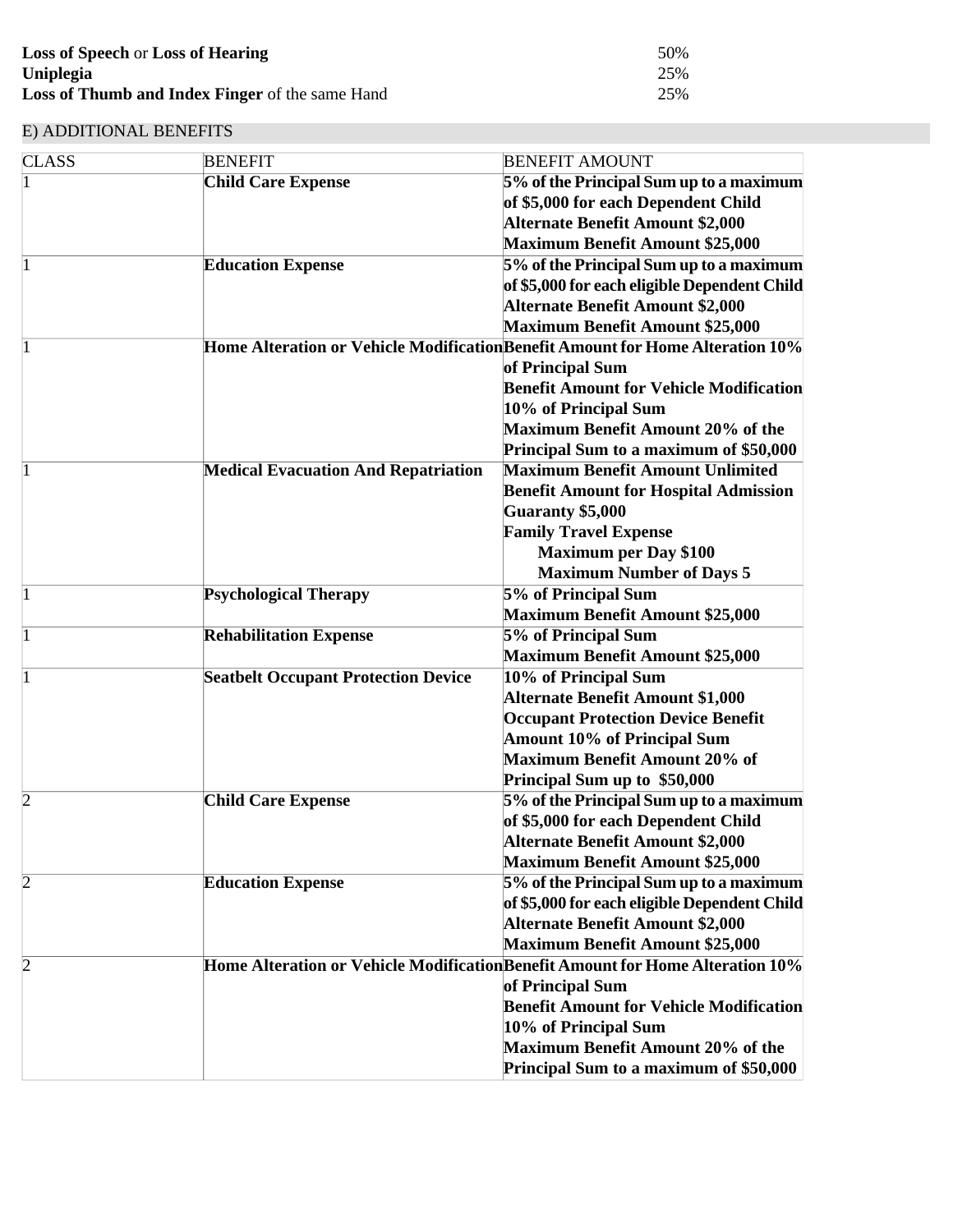| $\overline{2}$ | <b>Medical Evacuation And Repatriation</b> | <b>Maximum Benefit Amount Unlimited</b>                                        |
|----------------|--------------------------------------------|--------------------------------------------------------------------------------|
|                |                                            | <b>Benefit Amount for Hospital Admission</b>                                   |
|                |                                            | <b>Guaranty \$5,000</b>                                                        |
|                |                                            | <b>Family Travel Expense</b>                                                   |
|                |                                            | <b>Maximum per Day \$100</b>                                                   |
|                |                                            | <b>Maximum Number of Days 5</b>                                                |
| $\overline{c}$ | <b>Psychological Therapy</b>               | 5% of Principal Sum                                                            |
|                |                                            | <b>Maximum Benefit Amount \$25,000</b>                                         |
| $\overline{c}$ | <b>Rehabilitation Expense</b>              | 5% of Principal Sum                                                            |
|                |                                            | <b>Maximum Benefit Amount \$25,000</b>                                         |
| $\overline{c}$ | <b>Seatbelt Occupant Protection Device</b> | 10% of Principal Sum                                                           |
|                |                                            | <b>Alternate Benefit Amount \$1,000</b>                                        |
|                |                                            | <b>Occupant Protection Device Benefit</b>                                      |
|                |                                            | <b>Amount 10% of Principal Sum</b>                                             |
|                |                                            | <b>Maximum Benefit Amount 20% of</b>                                           |
|                |                                            | Principal Sum up to \$50,000                                                   |
| 3              | <b>Child Care Expense</b>                  | 5% of the Principal Sum up to a maximum                                        |
|                |                                            | of \$5,000 for each Dependent Child                                            |
|                |                                            | <b>Alternate Benefit Amount \$2,000</b>                                        |
|                |                                            | <b>Maximum Benefit Amount \$25,000</b>                                         |
| 3              | <b>Education Expense</b>                   | 5% of the Principal Sum up to a maximum                                        |
|                |                                            | of \$5,000 for each eligible Dependent Child                                   |
|                |                                            |                                                                                |
|                |                                            | <b>Alternate Benefit Amount \$2,000</b>                                        |
|                |                                            | <b>Maximum Benefit Amount \$25,000</b>                                         |
| 3              |                                            | Home Alteration or Vehicle ModificationBenefit Amount for Home Alteration 10%  |
|                |                                            | of Principal Sum                                                               |
|                |                                            | <b>Benefit Amount for Vehicle Modification</b>                                 |
|                |                                            | 10% of Principal Sum                                                           |
|                |                                            | <b>Maximum Benefit Amount 20% of the</b>                                       |
|                |                                            | Principal Sum to a maximum of \$50,000                                         |
| 3              | <b>Medical Evacuation And Repatriation</b> | <b>Maximum Benefit Amount Unlimited</b>                                        |
|                |                                            | <b>Benefit Amount for Hospital Admission</b>                                   |
|                |                                            | <b>Guaranty \$5,000</b>                                                        |
|                |                                            | <b>Family Travel Expense</b>                                                   |
|                |                                            | <b>Maximum per Day \$100</b>                                                   |
|                |                                            | <b>Maximum Number of Days 5</b>                                                |
| 3              | <b>Psychological Therapy</b>               | 5% of Principal Sum                                                            |
|                |                                            | <b>Maximum Benefit Amount \$25,000</b>                                         |
| 3              | <b>Rehabilitation Expense</b>              | 5% of Principal Sum                                                            |
|                |                                            | <b>Maximum Benefit Amount \$25,000</b>                                         |
| 3              | <b>Seatbelt Occupant Protection Device</b> | 10% of Principal Sum                                                           |
|                |                                            | <b>Alternate Benefit Amount \$1,000</b>                                        |
|                |                                            | <b>Occupant Protection Device Benefit</b>                                      |
|                |                                            | <b>Amount 10% of Principal Sum</b>                                             |
|                |                                            | <b>Maximum Benefit Amount 20% of</b>                                           |
|                |                                            | Principal Sum up to \$50,000                                                   |
| 4              |                                            | Home Alteration or Vehicle Modification Benefit Amount for Home Alteration 10% |
|                |                                            | of Principal Sum                                                               |
|                |                                            | <b>Benefit Amount for Vehicle Modification</b>                                 |
|                |                                            | 10% of Principal Sum                                                           |
|                |                                            | <b>Maximum Benefit Amount 20% of the</b>                                       |
|                |                                            | Principal Sum to a maximum of \$50,000                                         |